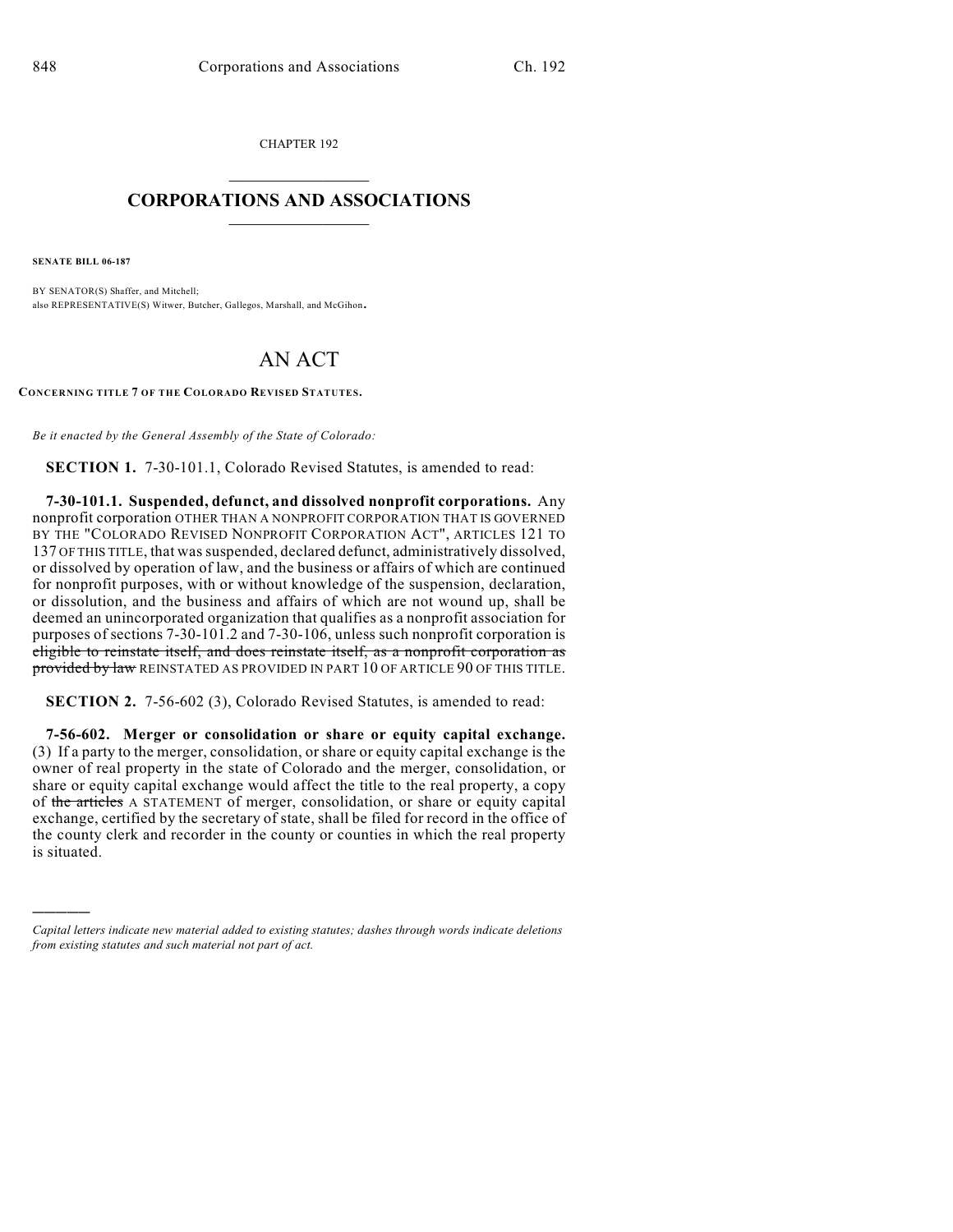**SECTION 3.** 7-56-604 (4), Colorado Revised Statutes, is amended to read:

**7-56-604. Merger of parent and subsidiary.** (4) If the members of the parent cooperative have the right to vote on the plan of merger, unless the articles, bylaws, or the board requires a greater or lesser vote, the plan of merger, consolidation, or share or equity capital exchange shall be approved by a majority of the members of the parent cooperative present and voting on the plan in person or in any other manner authorized by the cooperative pursuant to section 7-56-305 (1). Upon approval of a plan of merger pursuant to this section, articles A STATEMENT of merger shall be delivered to the secretary of state, for filing pursuant to part 3 of article 90 of this title, and a copy of the articles STATEMENT of merger, certified by the secretary of state, shall be filed for record in each of the counties, if any, in which such filing is required by section 7-56-602 (3).

**SECTION 4.** 7-56-608, Colorado Revised Statutes, is amended BY THE ADDITION OF A NEW SUBSECTION to read:

**7-56-608. Dissenters' rights - definitions.** (10) SECTION 7-90-206 (2) APPLIES TO A CONVERSION IN WHICH THE COOPERATIVE IS THE CONVERTING ENTITY.

**SECTION 5.** 7-56-705, Colorado Revised Statutes, is amended BY THE ADDITION OF A NEW SUBSECTION to read:

**7-56-705. Effect of dissolution.** (4) A DISSOLVED COOPERATIVE MAY DISPOSE OF CLAIMS AGAINST IT PURSUANT TO SECTIONS 7-90-911 AND 7-90-912.

**SECTION 6.** The introductory portion to 7-56-714 (4) (a), Colorado Revised Statutes, is amended to read:

**7-56-714. Grounds for judicial dissolution.** (4) (a) If a cooperative has been dissolved by voluntary action taken under sections  $7-56-701$  to  $7-56-708$  7-56-705:

**SECTION 7.** 7-56-717 (2), Colorado Revised Statutes, is amended to read:

**7-56-717. Decree of dissolution.** (2) After entering the decree of dissolution, the court shall direct the winding up and liquidation of the cooperative's business and affairs ACTIVITIES in accordance with section 7-56-705 or 7-56-716 and the giving of notice to the cooperative's registered agent, or to the secretary of state if it has no registered agent, and to claimants in accordance with sections 7-56-706 and  $7-56-707$  7-90-911 AND 7-90-912.

**SECTION 8.** 7-60-146, Colorado Revised Statutes, is amended to read:

**7-60-146. Limitations on distribution from limited liability partnerships.** (1) A partner may not receive a distribution from a limited liability partnership OR LIMITED LIABILITY LIMITED PARTNERSHIP SHALL NOT MAKE A DISTRIBUTION TO A GENERAL PARTNER to the extent that, AT THE TIME OF THE DISTRIBUTION, after giving effect to the distribution, all liabilities of the limited liability partnership that are subject to the limitations set forth in section  $7-60-115$  (2) exceed the fair value of the partnership assets; except that the reasonable compensation to the partners for their participation as employees in the business of the partnership regularly or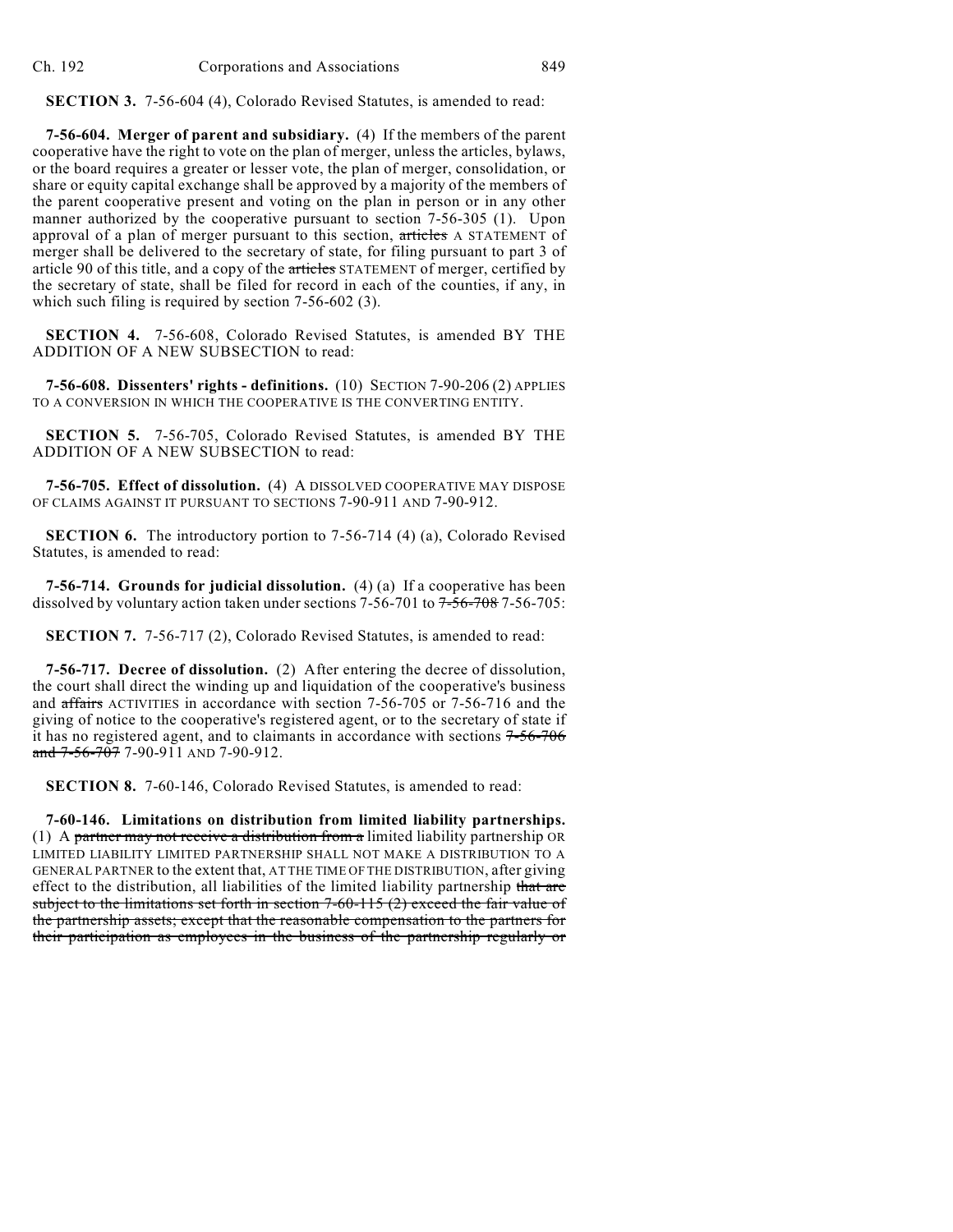customarily paid to partners or their estates in the normal course of the partnership business shall be exempt from the provisions of this section and of section 7-60-147 OR LIMITED LIABILITY LIMITED PARTNERSHIP, OTHER THAN LIABILITIES TO GENERAL PARTNERS ON ACCOUNT OF THEIR PARTNERSHIP INTERESTS AND LIABILITIES FOR WHICH THE RECOURSE OF CREDITORS IS LIMITED TO SPECIFIED PROPERTY OF THE PARTNERSHIP, EXCEED THE FAIR VALUE OF THE ASSETS OF THE PARTNERSHIP; EXCEPT THAT THE FAIR VALUE OF PROPERTY THAT IS SUBJECT TO A LIABILITY FOR WHICH THE RECOURSE OF CREDITORS IS LIMITED SHALL BE INCLUDED IN THE ASSETS OF THE PARTNERSHIP ONLY TO THE EXTENT THAT THE FAIR VALUE OF THAT PROPERTY EXCEEDS THAT LIABILITY. FOR PURPOSES OF THIS SECTION AND SECTIONS 7-62-607 AND 7-62-608, THE TERM "DISTRIBUTION" SHALL NOT INCLUDE PAYMENTS TO THE EXTENT THAT THE PAYMENTS DO NOT EXCEED AMOUNTS EQUAL TO OR CONSTITUTING REASONABLE COMPENSATION FOR PRESENT OR PAST SERVICES OR REASONABLE PAYMENTS MADE IN THE ORDINARY COURSE OF BUSINESS PURSUANT TO A BONA FIDE RETIREMENT PLAN OR OTHER BENEFITS PROGRAM.

(2) A GENERAL PARTNER IN A LIMITED LIABILITY PARTNERSHIP OR LIMITED LIABILITY LIMITED PARTNERSHIP WHO RECEIVES A DISTRIBUTION IN VIOLATION OF SUBSECTION (1) OF THIS SECTION, AND WHO KNEW AT THE TIME OF THE DISTRIBUTION THAT SUCH DISTRIBUTION VIOLATED SUBSECTION (1) OF THIS SECTION, SHALL BE LIABLE TO THE PARTNERSHIP FOR THE AMOUNT OF THE DISTRIBUTION. A GENERAL PARTNER IN A LIMITED LIABILITY PARTNERSHIP OR LIMITED LIABILITY LIMITED PARTNERSHIP WHO RECEIVES A DISTRIBUTION IN VIOLATION OF SUBSECTION (1) OF THIS SECTION, AND WHO DID NOT KNOW AT THE TIME OF THE DISTRIBUTION THAT THE DISTRIBUTION VIOLATED SUBSECTION (1) OF THIS SECTION, SHALL NOT BE LIABLE FOR THE AMOUNT OF THE DISTRIBUTION. SUBJECT TO SUBSECTION (3) OF THIS SECTION, THIS SUBSECTION (2) SHALL NOT AFFECT ANY OBLIGATION OR LIABILITY OF A GENERAL PARTNER UNDER AN AGREEMENT OR OTHER APPLICABLE LAW FOR THE AMOUNT OF A DISTRIBUTION.

(3) UNLESS OTHERWISE AGREED, A PARTNER IN A LIMITED LIABILITY PARTNERSHIP OR LIMITED LIABILITY LIMITED PARTNERSHIP WHO RECEIVES A DISTRIBUTION FROM THE PARTNERSHIP SHALL HAVE NO LIABILITY UNDER THIS ARTICLE OR OTHER APPLICABLE LAW FOR THE AMOUNT OF THE DISTRIBUTION AFTER THE EXPIRATION OF THREE YEARS AFTER THE DATE OF THE DISTRIBUTION UNLESS AN ACTION TO RECOVER THE DISTRIBUTION FROM SUCH PARTNER IS COMMENCED PRIOR TO THE EXPIRATION OF THE SAID THREE-YEAR PERIOD AND AN ADJUDICATION OF LIABILITY AGAINST SUCH PARTNER IS MADE IN THE SAID ACTION.

**SECTION 9.** 7-62-201 (1) (d), Colorado Revised Statutes, is amended to read:

**7-62-201. Certificates - contents - filing with secretary of state.** (1) In order to form a limited partnership, a certificate of limited partnership shall be delivered to the secretary of state, for filing pursuant to part 3 of article 90 of this title. The certificate of limited partnership shall state:

(d)  $\overrightarrow{A}$  statement That there are at least two partners in the partnership, at least one of whom is a limited partner; and

**SECTION 10.** 7-62-208, Colorado Revised Statutes, is amended to read: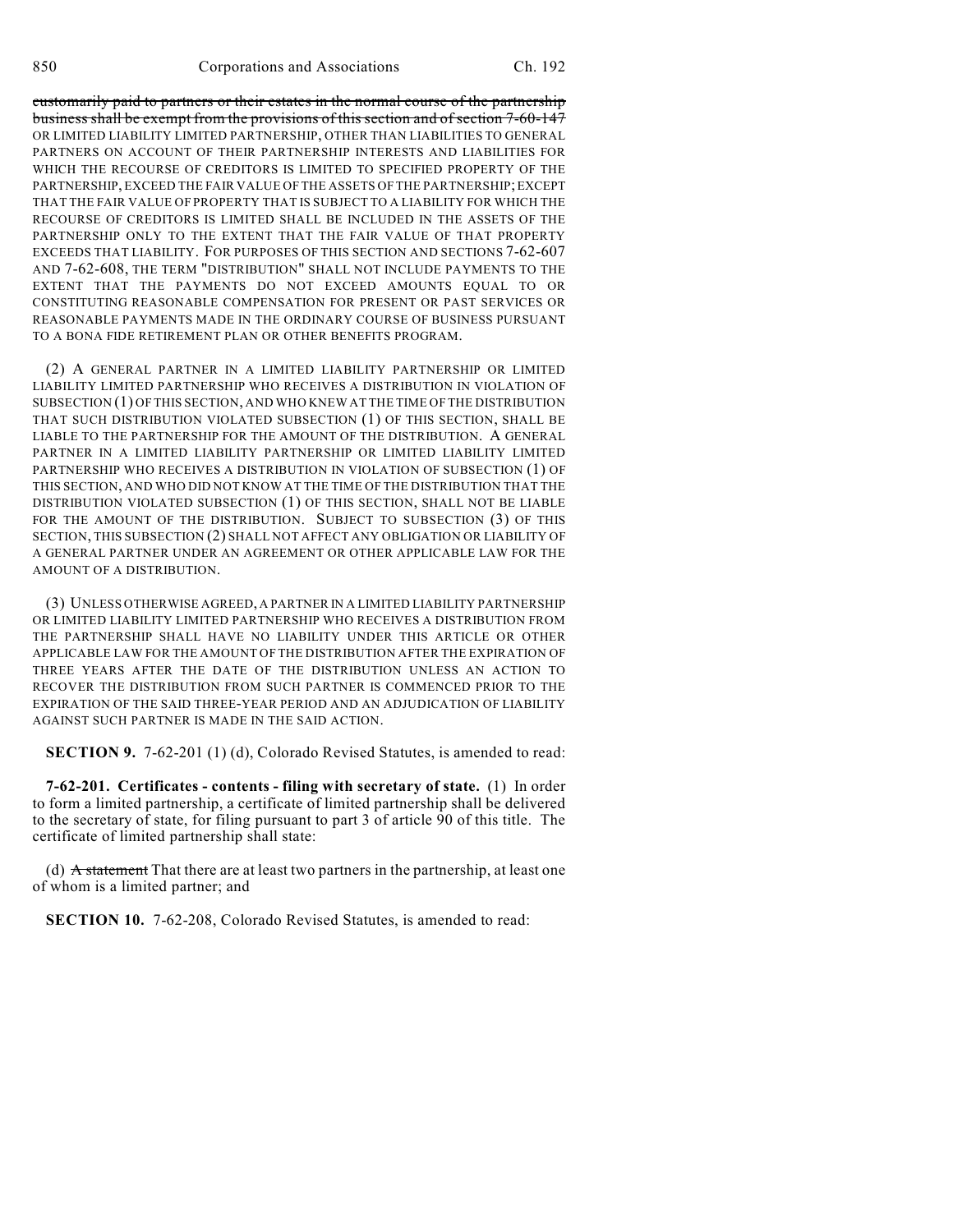**7-62-208. Notice of existence of limited partnership.** The fact that a certificate of limited partnership is on file in the records of the secretary of state is notice that the partnership is a limited partnership and is notice of all other facts stated therein that are required to be stated in a certificate of limited partnership by section  $7-62-201$  (1) (a), (1) (b), and (1) (c) 7-62-201 (1).

**SECTION 11.** 7-64-304, Colorado Revised Statutes, is amended to read:

**7-64-304. Statement of denial.** A partner or other person named as a partner in a filed statement of partnership authority or in a list maintained by an agent pursuant to section  $7-64-303$  (2) may deliver to the secretary of state, for filing pursuant to part 3 of article 90 of this title, a statement of denial stating the true name of the partnership and the fact that is being denied, which may include denial of a person's authority or status as a partner. A statement of denial is a limitation on authority as provided in section 7-64-303 (3) and (4).

**SECTION 12.** 7-64-805 (2), Colorado Revised Statutes, is amended to read:

**7-64-805. Statement of dissolution.** (2) A statement of dissociation DISSOLUTION cancels a filed statement of partnership authority for purposes of section 7-64-303 (3) and is a limitation on authority for purposes of section 7-64-303 (4).

**SECTION 13.** 7-64-1004, Colorado Revised Statutes, is amended to read:

**7-64-1004. Limitations on distributions to general partner.** (1) A general partner may not receive a distribution from a limited liability partnership or limited liability limited partnership SHALL NOT MAKE A DISTRIBUTION TO A GENERAL PARTNER to the extent that AT THE TIME OF THE DISTRIBUTION, after giving effect to the distribution, all liabilities of the limited liability partnership or limited liability limited partnership, that are subject to the limitations set forth in section 7-64-306 exceed the fair value of the partnership assets. This section and sections 7-64-1005, 7-62-607, and 7-62-608 shall not apply to a distribution made as reasonable compensation for current services provided by the general partner to the limited liability partnership or limited liability limited partnership, to the extent that the amount of such payment would be reasonable if paid as compensation for similar services to a nonpartner employee. OTHER THAN LIABILITIES TO GENERAL PARTNERS ON ACCOUNT OF THEIR PARTNERSHIP INTERESTS AND LIABILITIES FOR WHICH THE RECOURSE OF CREDITORS IS LIMITED TO SPECIFIED PROPERTY OF THE PARTNERSHIP, EXCEED THE FAIR VALUE OF THE ASSETS OF THE PARTNERSHIP, EXCEPT THAT THE FAIR VALUE OF PROPERTY THAT IS SUBJECT TO A LIABILITY FOR WHICH THE RECOURSE OF CREDITORS IS LIMITED SHALL BE INCLUDED IN THE ASSETS OF THE PARTNERSHIP ONLY TO THE EXTENT THAT THE FAIR VALUE OF THAT PROPERTY EXCEEDS THAT LIABILITY. FOR PURPOSES OF THIS SECTION AND SECTIONS 7-62-607 AND 7-62-608, THE TERM "DISTRIBUTION" SHALL NOT INCLUDE PAYMENTS TO THE EXTENT THAT THE PAYMENTS DO NOT EXCEED AMOUNTS EQUAL TO OR CONSTITUTING REASONABLE COMPENSATION FOR PRESENT OR PAST SERVICES OR REASONABLE PAYMENTS MADE IN THE ORDINARY COURSE OF BUSINESS PURSUANT TO A BONA FIDE RETIREMENT PLAN OR OTHER BENEFITS PROGRAM.

(2) A GENERAL PARTNER IN A LIMITED LIABILITY PARTNERSHIP OR LIMITED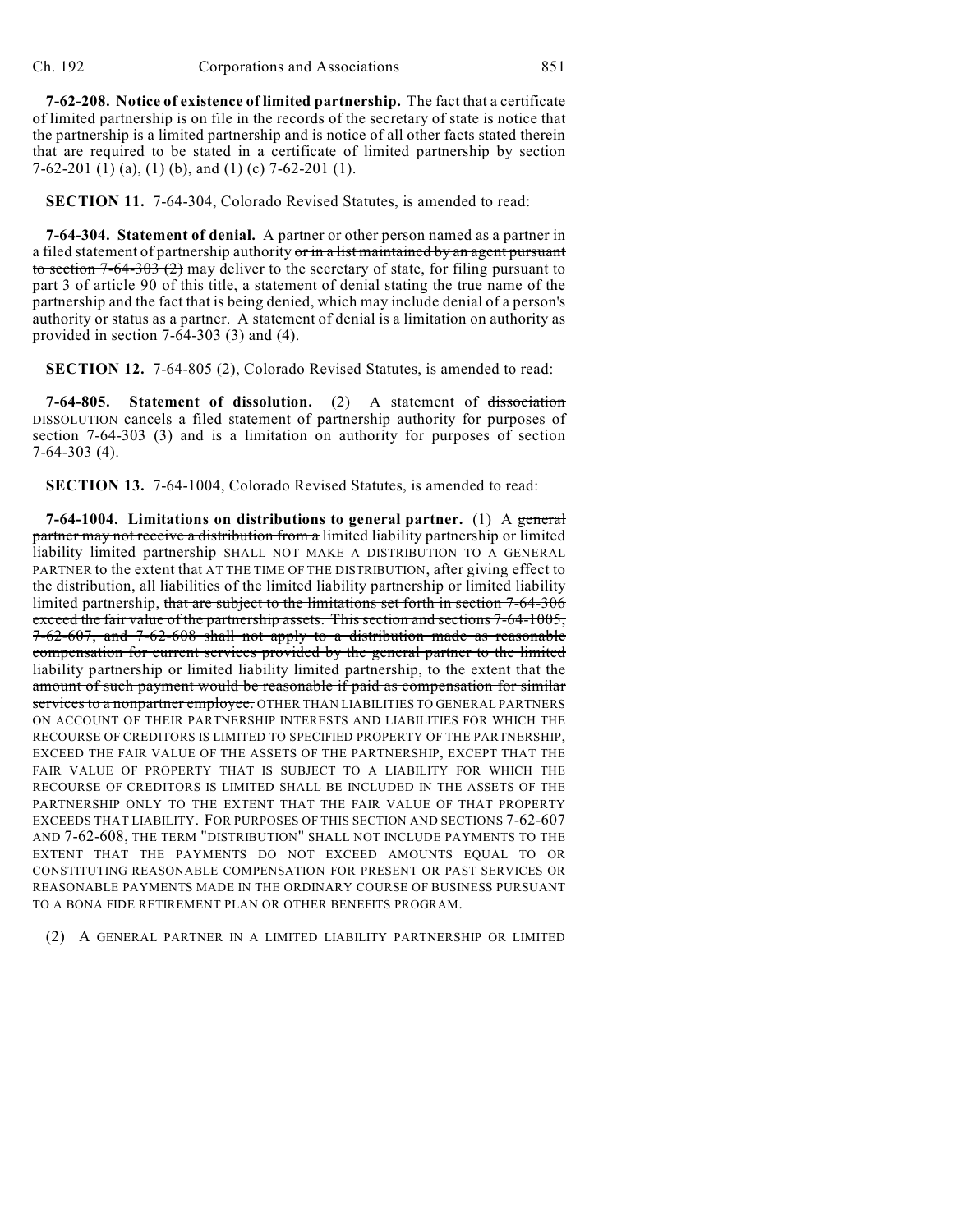LIABILITY LIMITED PARTNERSHIP WHO RECEIVES A DISTRIBUTION IN VIOLATION OF SUBSECTION (1) OF THIS SECTION, AND WHO KNEW AT THE TIME OF THE DISTRIBUTION THAT THE DISTRIBUTION VIOLATED SUBSECTION (1) OF THIS SECTION, SHALL BE LIABLE TO THE PARTNERSHIP FOR THE AMOUNT OF THE DISTRIBUTION. A GENERAL PARTNER IN A LIMITED LIABILITY PARTNERSHIP OR LIMITED LIABILITY LIMITED PARTNERSHIP WHO RECEIVES A DISTRIBUTION IN VIOLATION OF SUBSECTION (1) OF THIS SECTION, AND WHO DID NOT KNOW AT THE TIME OFTHE DISTRIBUTION THAT THE DISTRIBUTION VIOLATED SUBSECTION (1) OF THIS SECTION, SHALL NOT BE LIABLE FOR THE AMOUNT OF THE DISTRIBUTION. SUBJECT TO SUBSECTION (3) OF THIS SECTION, THIS SUBSECTION (2) SHALL NOT AFFECT ANY OBLIGATION OR LIABILITY OF A GENERAL PARTNER UNDER AN AGREEMENT OR OTHER APPLICABLE LAW FOR THE AMOUNT OF A DISTRIBUTION.

(3) UNLESS OTHERWISE AGREED, A GENERAL PARTNER IN A LIMITED LIABILITY PARTNERSHIP OR LIMITED LIABILITY LIMITED PARTNERSHIP WHO RECEIVES A DISTRIBUTION FROM THE PARTNERSHIP SHALL HAVE NO LIABILITY UNDER THIS ARTICLE OR OTHER APPLICABLE LAW FOR THE AMOUNT OF THE DISTRIBUTION AFTER THE EXPIRATION OF THREE YEARS FROM THE DATE OF THE DISTRIBUTION UNLESS AN ACTION TO RECOVER THE DISTRIBUTION FROM SUCH PARTNER IS COMMENCED PRIOR TO THE EXPIRATION OF THE SAID THREE-YEAR PERIOD AND AN ADJUDICATION OF LIABILITY AGAINST SUCH PARTNER IS MADE IN THE SAID ACTION.

**SECTION 14.** 7-71-104 (1), Colorado Revised Statutes, as it will become effective May 30, 2006, is amended to read:

**7-71-104. Effect of filing a statement of trade name.** (1) (a) A filed statement of trade name shall become effective as provided in section 7-90-304, and, unless the statement of trade name is withdrawn in accordance with section 7-71-106, for reporting entities shall remain effective in perpetuity, subject to the provisions of sections  $7-90-601.5$  and  $7-90-601.7$  PARAGRAPHS (b) AND (c) OF THIS SECTION, and for persons other than reporting entities shall remain effective ONLY through the last day of the twelfth calendar month following the calendar month in which the statement of trade name becomes effective, unless it is renewed in accordance with section 7-71-105.

(b) A FILED STATEMENT OF TRADE NAME OF A DELINQUENT ENTITY SHALL REMAIN EFFECTIVE ONLY THROUGH THE LAST DAY OF THE TWELFTH CALENDAR MONTH FOLLOWING THE CALENDAR MONTH OF THE EFFECTIVE DATE OF DELINQUENCY UNDER SECTION 7-90-902 (2), UNLESS IT IS RENEWED IN ACCORDANCE WITH SECTION 7-71-105; EXCEPT THAT THIS PARAGRAPH (b) SHALL NOT APPLY TO A FILED STATEMENT OF TRADE NAME OF A DELINQUENT ENTITY THAT CURES ITS DELINQUENCY PURSUANT TO SECTION 7-90-904 (1) WHILE SUCH FILED STATEMENT OF TRADE NAME IS EFFECTIVE.

(c) A FILED STATEMENT OF TRADE NAME OF A DISSOLVED REPORTING ENTITY SHALL REMAIN EFFECTIVE ONLY THROUGH THE LAST DAY OF THE TWELFTH CALENDAR MONTH FOLLOWING THE CALENDAR MONTH OF THE EFFECTIVE DATE OF DISSOLUTION OF THE ENTITY, UNLESS IT IS RENEWED IN ACCORDANCE WITH SECTION 7-71-105; EXCEPT THAT THIS PARAGRAPH (c) SHALL NOT APPLY TO A FILED STATEMENT OF TRADE NAME OF A DISSOLVED ENTITY THAT IS REINSTATED WHILE SUCH FILED STATEMENT OF TRADE NAME IS EFFECTIVE.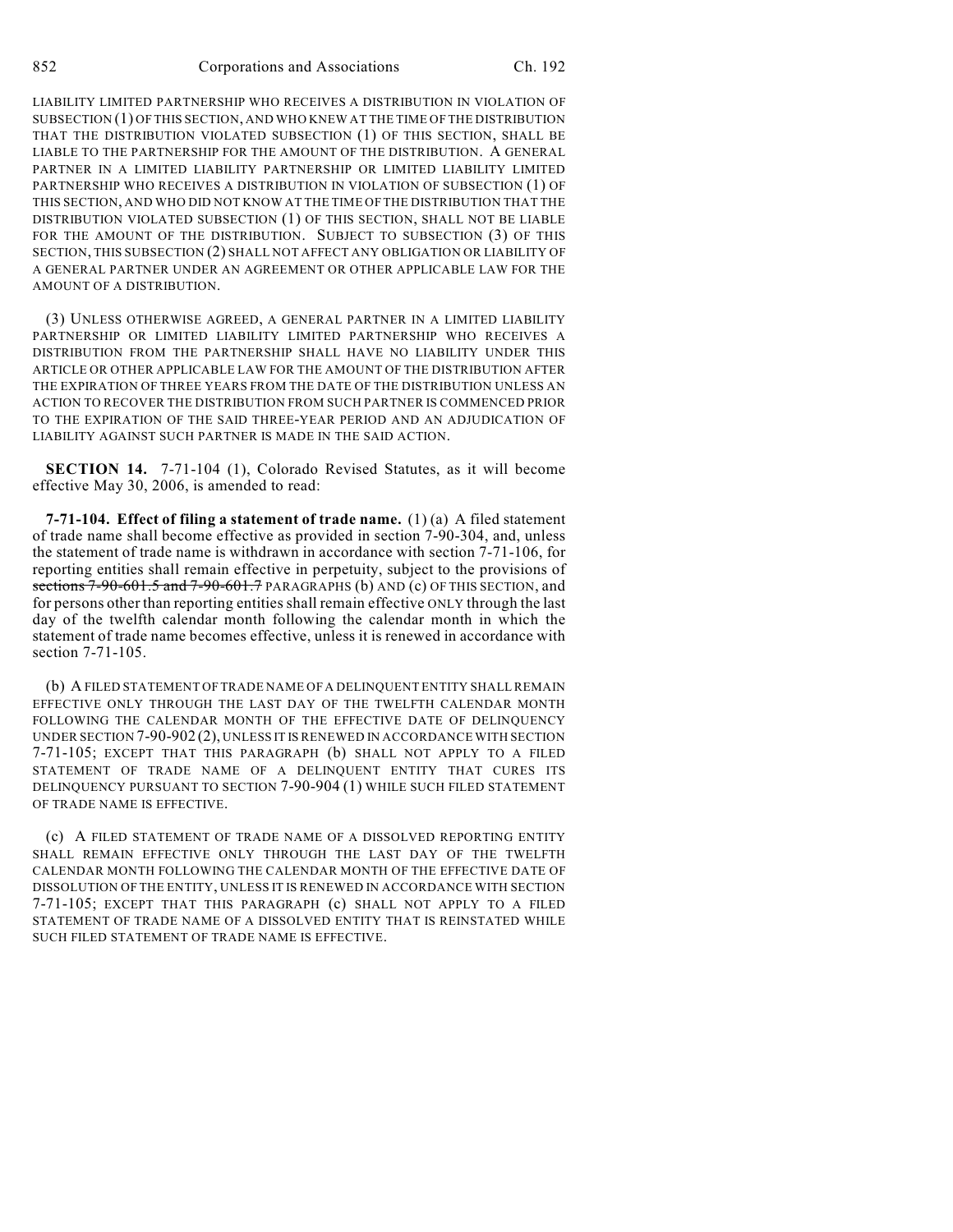**SECTION 15.** 7-71-105 (1) (a) and (1) (c), Colorado Revised Statutes, as they will become effective May 30, 2006, are amended, and the said 7-71-105, as it will become effective May 30, 2006, is further amended BY THE ADDITION OF A NEW SUBSECTION, to read:

**7-71-105. Renewal of statement of trade name.** (1) A person other than a reporting entity having an effective statement of trade name on file in the records of the secretary of state may renew the statement of trade name by delivering to the secretary of state, for filing pursuant to part 3 of article 90 of this title, a statement of trade name renewal at any time during the last three calendar months the statement of trade name is effective. A filed statement of trade name renewal shall extend, by one calendar year, the period during which the statement of trade name to which it relates is effective. A statement of trade name renewal shall state, with respect to the statement of trade name to be renewed:

(a) The true name of the person, OR, IN THE CASE OF A GENERAL PARTNERSHIP THAT IS NOT A LIMITED LIABILITY PARTNERSHIP, THE TRUE NAME OF AT LEAST ONE GENERAL PARTNER OF THE PARTNERSHIP;

(c) Any change in any statement made in the statement of trade name, or in any previously filed statement related to such statement of trade name, necessary to make the statement of trade name true and ANY STATEMENT MADE PURSUANT OR WITH RESPECT TO SECTION  $7-71-103$  (1) (c), (1) (e), OR (1) (f) correct as of the date the statement of trade name renewal is delivered for filing; and

(1.5) NO STATEMENT OF TRADE NAME RENEWAL SHALL STATE A DELAYED EFFECTIVE DATE.

**SECTION 16.** 7-71-107 (1) and (2), Colorado Revised Statutes, as they will become effective May 30, 2006, are amended to read:

**7-71-107. Nonprofit entities.** (1) A nonprofit entity for which a constituent filed document is in the records of the secretary of state may, but shall not be required to, deliver to the secretary of state, for filing pursuant to part 3 of article 90 of this title, a statement of trade name for any name other than its true name under which the nonprofit entity transacts business or conducts activities, or intends to transact business or conduct CONTEMPLATES TRANSACTING BUSINESS OR CONDUCTING ACTIVITIES, in this state. The provisions of This article, other than section 7-71-102, shall apply to the statement of trade name and any other statement filed in connection therewith and to the trade name.

(2) Any member of a nonprofit entity for which a constituent filed document is not in the records of the secretary of state may, but shall not be required to, deliver to the secretary of state, for filing pursuant to part 3 of article 90 of this title, a statement of trade name for any name other than the true name of all of its members under which the nonprofit entity transacts business or conducts activities, or intends to transact business or conduct activities CONTEMPLATES TRANSACTING BUSINESS OR CONDUCTING ACTIVITIES, in this state. The provisions of This article, other than section 7-71-102, shall apply to any such statement of trade name and any other statement filed in connection therewith and to any trade name stated in any such statement of trade name.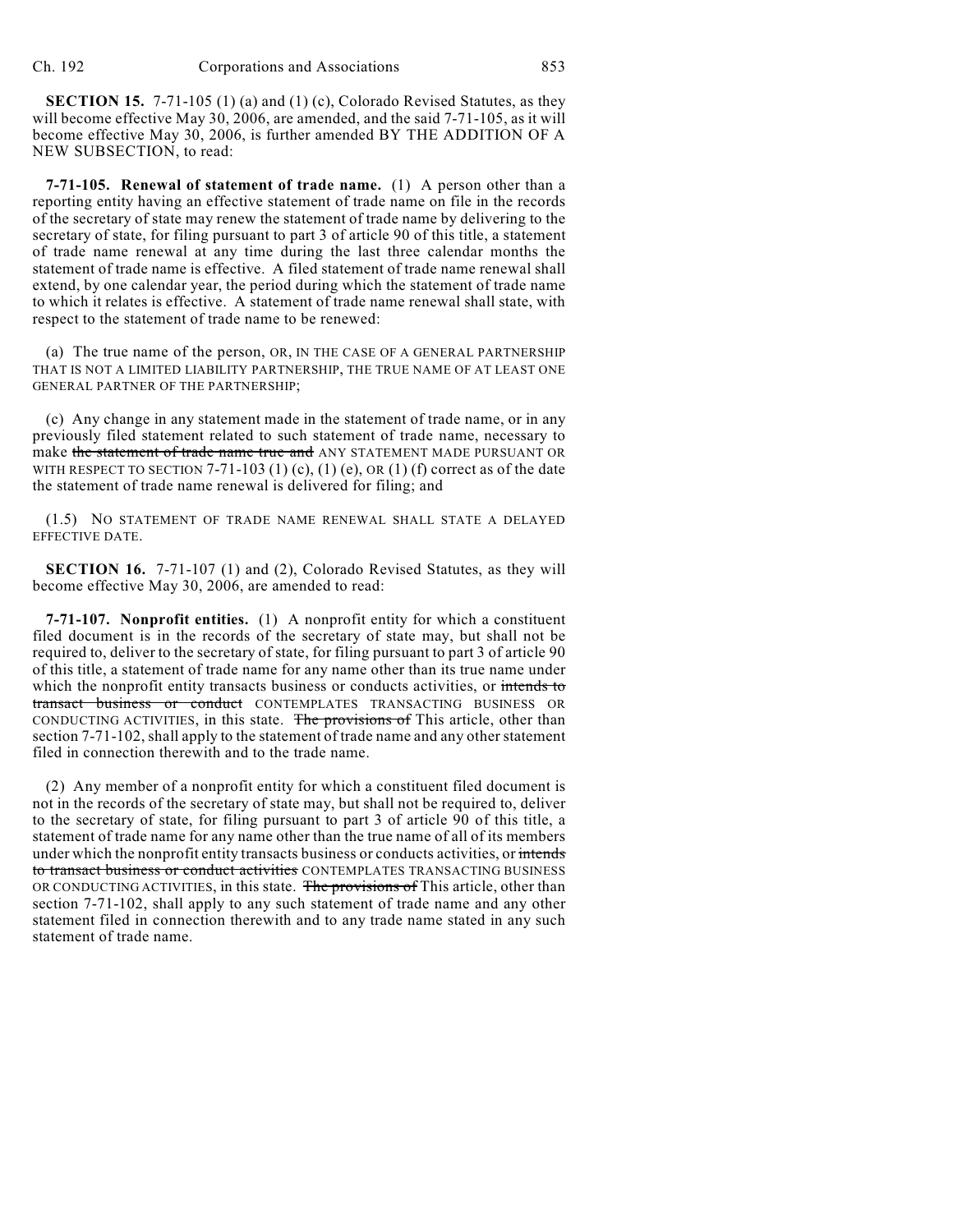**SECTION 17.** Article 71 of title 7, Colorado Revised Statutes, as it will become effective May 30, 2006, is amended BY THE ADDITION OF THE FOLLOWING NEW SECTIONS to read:

**7-71-111. Affidavit or certification recorded before July 1, 1985.** ANY AFFIDAVIT OR CERTIFICATION RECORDED PURSUANT TO SECTION 7-71-101 (1) (a) OR (7) PRIOR TO JULY 1, 1985, SHALL CONTINUE TO CONSTITUTE PRIMA FACIE EVIDENCE OF THE FACTS RECITED THEREIN INSOFAR AS THE SAME AFFECT TITLE TO REAL PROPERTY.

**7-71-112. Affidavit or certification recorded pursuant to 24-35-301 (1.5), C.R.S.** ANY AFFIDAVIT RECORDED PURSUANT TO SECTION 24-35-301 (1.5), C.R.S., PRIOR TO ITS REPEAL, SHALL CONTINUE TO CONSTITUTE PRIMA FACIE EVIDENCE OF THE FACTS RECITED THEREIN INSOFAR AS THE SAME AFFECT TITLE TO REAL PROPERTY.

**SECTION 18.** 7-80-102 (1), (4), and (8), Colorado Revised Statutes, are amended to read:

**7-80-102. Definitions.** As used in this article, unless the context otherwise requires:

(1) "Articles of organization" means the articles of organization filed in the records of the secretary of state for the purpose of forming a limited liability company as specified in sections 7-80-203 and 7-80-204. "ARTICLES OF ORGANIZATION" INCLUDES AMENDED ARTICLES OF ORGANIZATION, RESTATED ARTICLES OF ORGANIZATION, STATEMENTS OF MERGER, AND OTHER INSTRUMENTS, HOWEVER DESIGNATED, ON FILE IN THE RECORDS OF THE SECRETARY OF STATE THAT HAVE THE EFFECT OF AMENDING OR SUPPLEMENTING, IN SOME RESPECT, THE ORIGINAL OR AMENDED ARTICLES OF ORGANIZATION.

(4) "Contribution" means anything of value which THAT a person contributes to the A limited liability company as a prerequisite for or in connection with membership TO BECOMING A MEMBER IN THE LIMITED LIABILITY COMPANY OR IN THE CAPACITY OF A MEMBER IN THE LIMITED LIABILITY COMPANY, including cash, property, or services rendered or a promissory note or other binding obligation to contribute cash or property or to perform services.

(8) "Manager" means a person elected or otherwise designated by the members of AS A MANAGER OF a limited liability company to manage the company pursuant to section  $7-80-401$ . In the case of a limited liability company in which management is reserved to the members, "manager" means any member 7-80-402.

**SECTION 19.** 7-80-104 (1) (i), (1) (j), and (1) (n), Colorado Revised Statutes, are amended to read:

**7-80-104. Powers.** (1) Each limited liability company formed and existing under this article may:

(i) Elect HAVE managers and appoint agents of the limited liability company and define their duties and fix their compensation OTHER AGENTS;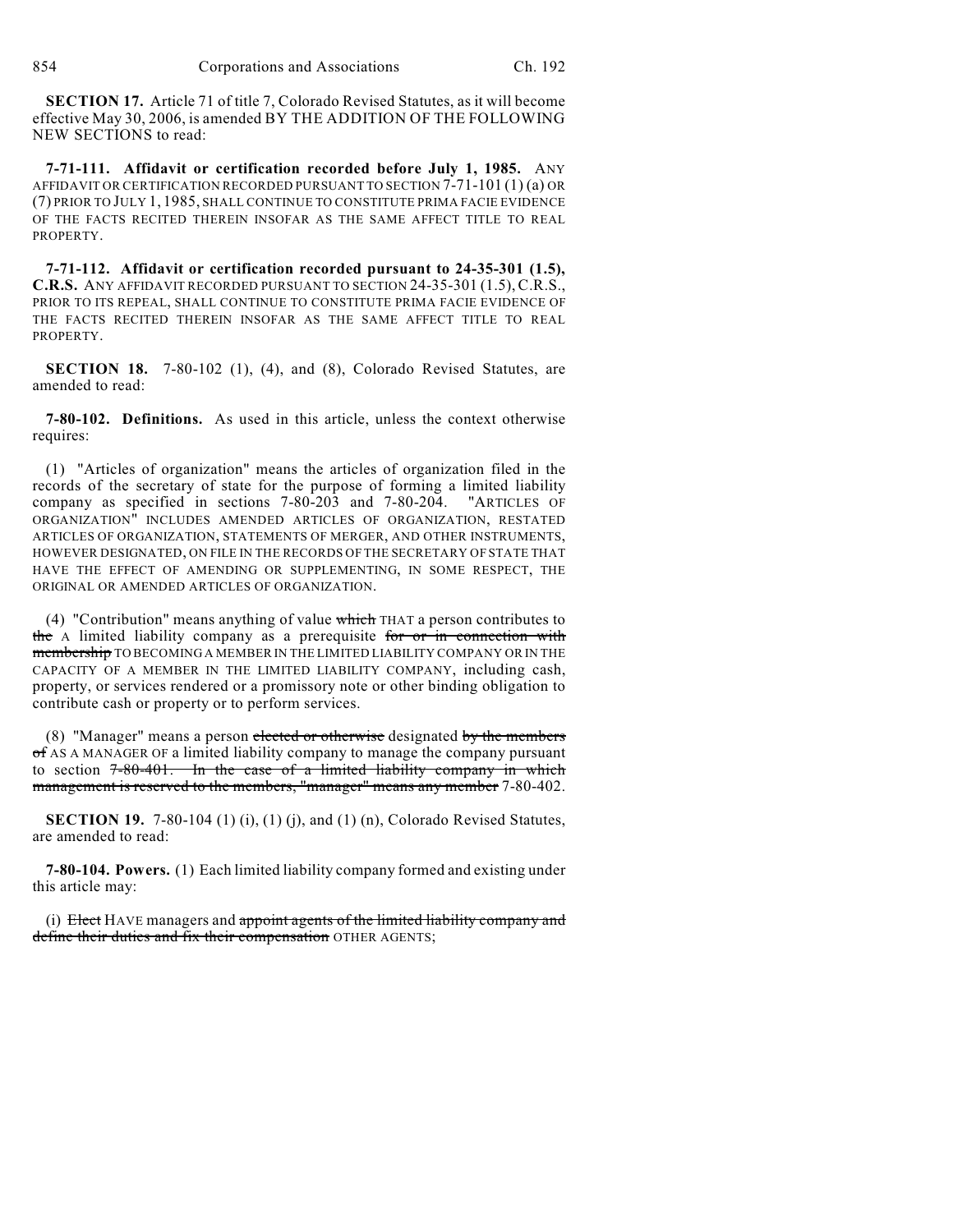(j) Make and alter operating agreements, not inconsistent with its articles of organization or with the law of this state, for the administration and regulation of the affairs of the limited liability company BE A PARTY TO THE OPERATING AGREEMENT;

(n) Become a member of any other entity BE AN AGENT, AN ASSOCIATE, A FIDUCIARY, A MANAGER, A MEMBER, A PARTNER, A PROMOTER, OR A TRUSTEE OF, OR HOLD ANY SIMILAR POSITION WITH, ANY ENTITY, TRUST, OR ESTATE.

**SECTION 20.** 7-80-108 (1) and (2), Colorado Revised Statutes, are amended, and the said 7-80-108 is further amended BY THE ADDITION OF THE FOLLOWING NEW SUBSECTIONS, to read:

**7-80-108. Effect of operating agreement - nonwaivable provisions.** (1) (a) The operating agreement may contain any provisions for the affairs of the limited liability company and the conduct of its business to the extent such provisions are consistent with law. Except as otherwise provided in subsection (1.5), (2), or (3) of this section, an operating agreement governs the rights, duties, limitations, qualifications, and relations among the managers, the members, the members' assignees and transferees, and the limited liability company. Such provisions shall control over any provision of this article to the contrary except as set forth in subsection  $(2)$  SUBSECTIONS  $(1.5)$ ,  $(2)$ , OR  $(3)$  of this section. To the extent the operating agreement does not otherwise provide, this article shall control.

(b) A LIMITED LIABILITY COMPANY IS BOUND BY ANY OPERATING AGREEMENT OF ITS MEMBERS.

(c) AN OPERATING AGREEMENT MAY BE ENTERED INTO BEFORE, AFTER, OR AT THE TIME OF FILING OF ARTICLES OF ORGANIZATION AND, WHETHER ENTERED INTO BEFORE, AFTER, OR AT THE TIME OF SUCH FILING, MAY BE MADE EFFECTIVE AS OF THE FORMATION OF THE LIMITED LIABILITY COMPANY OR AS OF THE TIME OR DATE PROVIDED IN THE OPERATING AGREEMENT.

(1.5) TO THE EXTENT THAT A MEMBER OR MANAGER OR OTHER PERSON THAT IS A PARTY TO, OR IS OTHERWISE BOUND BY, THE OPERATING AGREEMENT HAS DUTIES, INCLUDING, BUT NOT LIMITED TO, FIDUCIARY DUTIES, TO A LIMITED LIABILITY COMPANY OR TO ANOTHER MEMBER, MANAGER, OR OTHER PERSON THAT IS A PARTY TO OR IS OTHERWISE BOUND BY AN OPERATING AGREEMENT, THE DUTIES OF SUCH MEMBER, MANAGER, OR OTHER PERSON MAY BE RESTRICTED OR ELIMINATED BY PROVISIONS IN THE OPERATING AGREEMENT, AS LONG AS ANY SUCH PROVISION IS NOT MANIFESTLY UNREASONABLE.

(2) An operating agreement may not:

(a) Unreasonably reduce the duty of care under section  $7-80-404$   $(2)$ ;

(b) Unreasonably restrict the rights of members and managers under section 7-80-408;

(c)  $(H)$  Except as permitted in subparagraph  $(H)$  of this paragraph  $(c)$ , eliminate any of the duties specified in section  $7-80-404$  (1), but: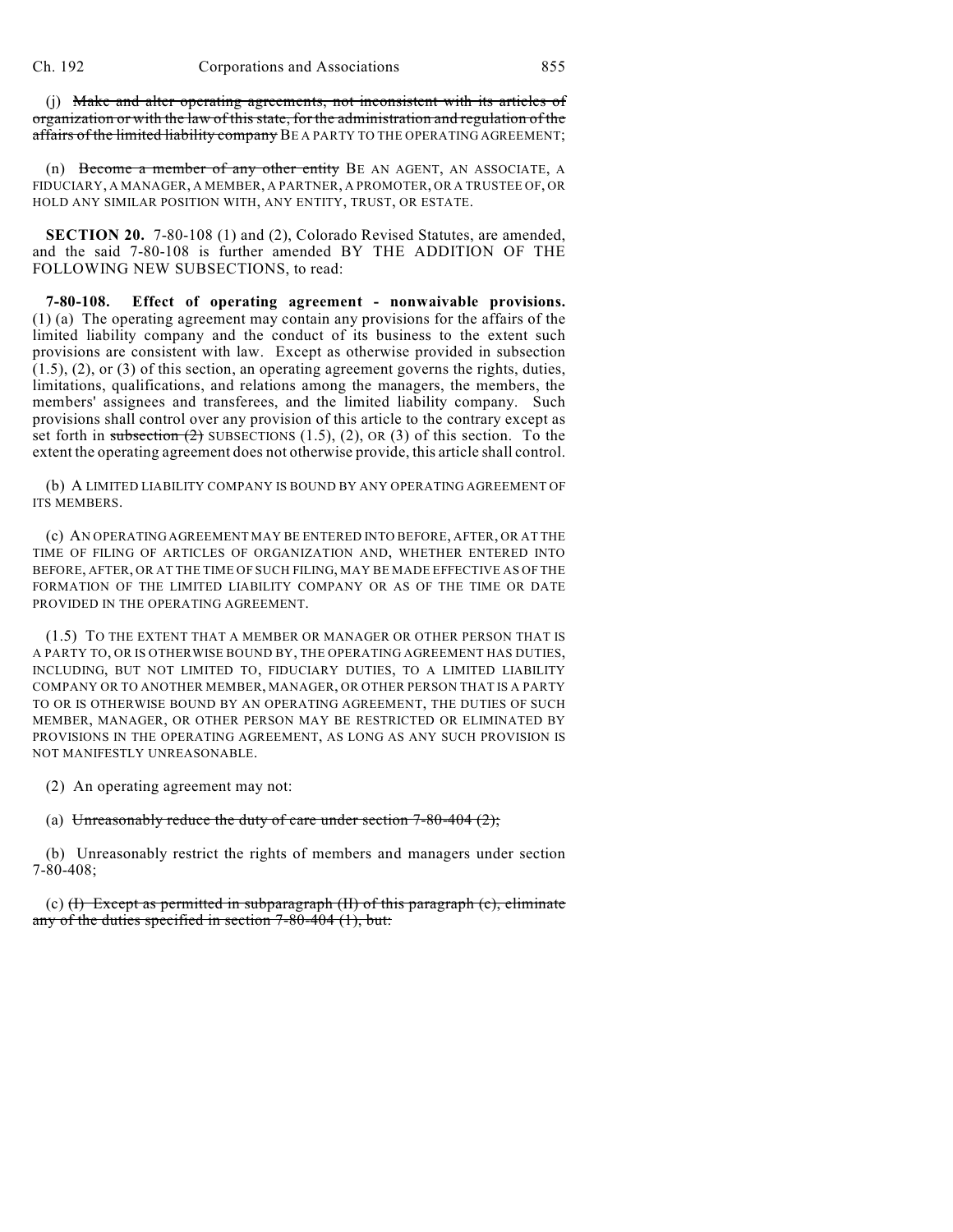(A) The operating agreement may identify types or categories of activities that do not violate any of the duties specified in section  $7-80-404$  (1) (a) or (1) (b) if the types or categories identified are not unreasonable; and

(B) All of the members or a number or percentage specified in the operating agreement may authorize or ratify, after full disclosure of all material facts, an act or transaction that otherwise would violate any of the duties specified in section  $7-80-404$  (1) (a) or (1) (b) if the number or percentage is not unreasonable.

(II) An operating agreement may eliminate or modify, if the elimination or modification is not unreasonable:

(A) The duties specified in section  $7-80-404$  (1) (c); and

(B) The duty specified in section 7-80-404 (1) (a) to account to the limited liability company and hold as trustee for it any property, profit, or benefit derived from the member's appropriation of an opportunity of the limited liability company.

(d) Eliminate the obligation of good faith and fair dealing under section 7-80-404 (3); except that the operating agreement may prescribe the standards by which the performance of the obligation is to be measured, if such standards are not unreasonable; or

(d.5) ELIMINATE OR MODIFY THE PROVISIONS OF SECTION  $7-80-801$  (1) (c) (I), EXCEPT TO EXTEND THE TIME SET FORTH THEREIN TO A TIME NOT LATER THAN THE FIRST ANNIVERSARY OF THE DATE OF THE TERMINATION OF THE MEMBERSHIP OF THE LAST REMAINING MEMBER; OR

(e) Restrict rights of, or impose duties on, persons other than the members, their assignees and transferees, and the limited liability company without the consent of such persons.

(2.5) (a) AN OPERATING AGREEMENT MAY CONTAIN ONE OR MORE PROVISIONS CONCERNING THE ENFORCEMENT, INTERPRETATION, CONSTRUCTION, APPLICATION, SEVERABILITY OF PROVISIONS, INTEGRATION, EFFECT OF PAROLE EVIDENCE, AND OTHER MATTERS WITH RESPECT TO THE OPERATING AGREEMENT OR ANY OF ITS PROVISIONS.

(b) UNLESS OTHERWISE PROVIDED IN THE OPERATING AGREEMENT, IF ANY PROVISION OF AN OPERATING AGREEMENT OR APPLICATION THEREOF TO ANY PERSON OR CIRCUMSTANCE IS UNENFORCEABLE OR OTHERWISE INVALID UNDER SUBSECTIONS (1.5) OR (2) OF THIS SECTION OR OTHERWISE, THE PROVISION SHALL BE LIMITED, CONSTRUED, AND APPLIED IN A MANNER THAT IS VALID AND ENFORCEABLE AND, IN ANY EVENT, THE REMAINING PROVISIONS OF THE OPERATING AGREEMENT SHALL BE GIVEN EFFECT WITHOUT THE INVALID PROVISION OR APPLICATION.

(c) UNLESS OTHERWISE PROVIDED IN THE OPERATING AGREEMENT WITH RESPECT TO THE UNENFORCEABILITY, INVALIDITY, OR APPLICATION OF ANY PROVISION OF THE OPERATING AGREEMENT UNDER SUBSECTION (1.5) OR (2) OF THIS SECTION, WHEN IT IS CLAIMED OR APPEARS TO THE COURT THAT ANY PROVISION OF THE OPERATING AGREEMENT MAY VIOLATE SUBSECTION (1.5) OR (2) OF THIS SECTION, THE PARTIES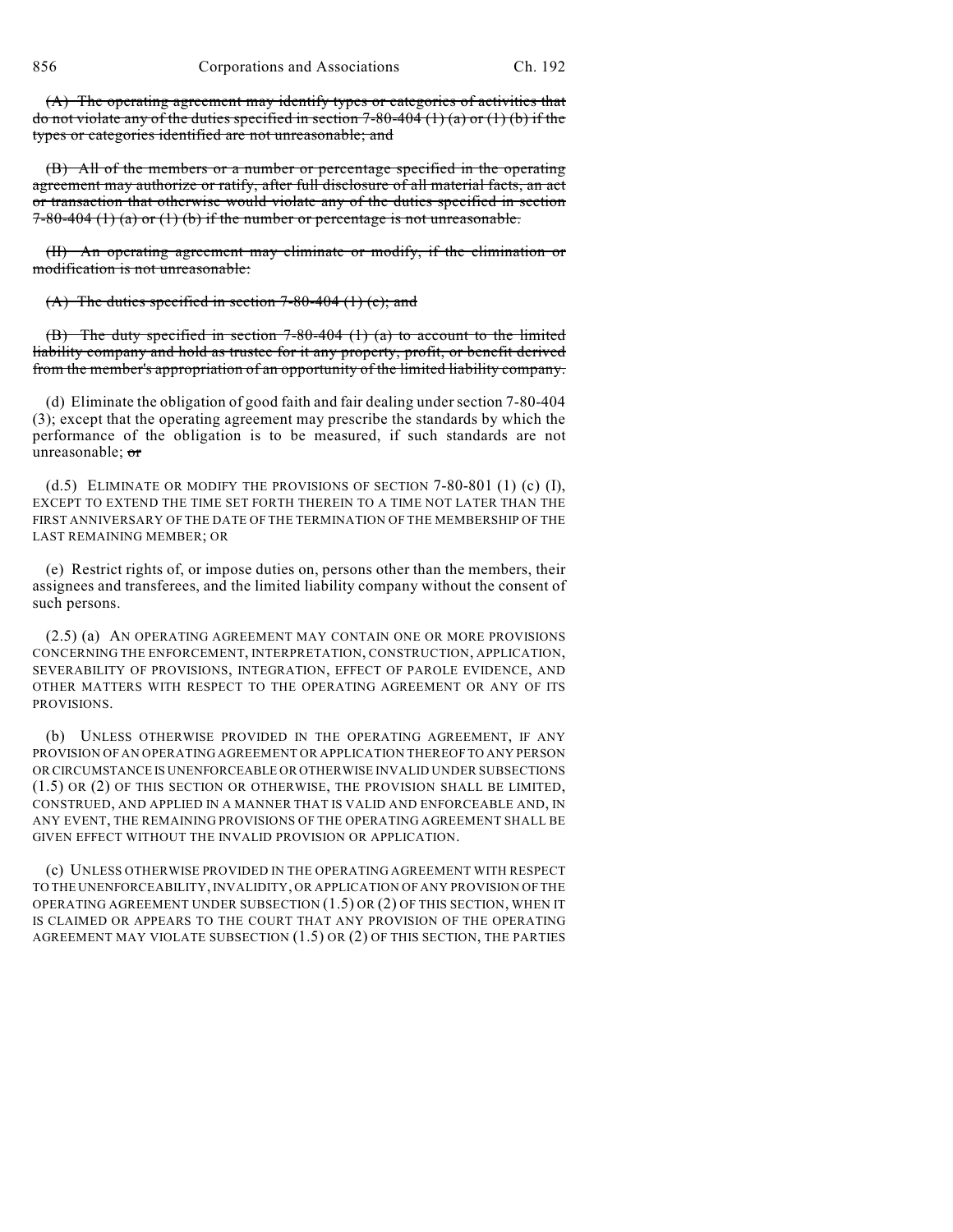SHALL BE AFFORDED A REASONABLE OPPORTUNITY TO PRESENT EVIDENCE AS TO ITS COMMERCIAL SETTING, PURPOSE, AND EFFECT, TO AID THE COURT IN MAKING THE DETERMINATION.

**SECTION 21.** 7-80-401 (1), Colorado Revised Statutes, is amended, and the said 7-80-401 is further amended BY THE ADDITION OF A NEW SUBSECTION, to read:

**7-80-401. Management of limited liability company.** (1) Except as provided in subsection (2) of this section, decisions with respect to a limited liability company shall be made by a majority of the members or, if the articles of organization provide that the limited liability company is to be managed by managers and the limited liability company has one or more managers, by a majority of the managers.

(3) A PERSON OR PERSONS WHO WILL BE ADMITTED AS A MEMBER OR MEMBERS PURSUANT TO SECTION 7-80-701 (2) MAY, BY UNANIMOUS CONSENT, AMEND THE OPERATING AGREEMENT TO BE EFFECTIVE IMMEDIATELY BEFORE THE ADMISSION OF THE PERSON OR PERSONS.

**SECTION 22.** 7-80-402, Colorado Revised Statutes, is amended to read:

**7-80-402. Designation of managers.** A THE MEMBERS OF A limited liability company, the articles of organization of which provide that it is to be managed by MANAGEMENT OF THE LIMITED LIABILITY COMPANY IS VESTED IN ONE OR MORE managers, may appoint DESIGNATE one or more persons to be managers. A manager who is an individual shall be eighteen years of age or older. Managers may be selected DESIGNATED and removed by the consent of a majority of the members.

**SECTION 23.** 7-80-403, Colorado Revised Statutes, is amended to read:

**7-80-403. Officers and other agents.** (1) A limited liability company may appoint HAVE one or more persons to be officers or other agents other than managers, with such TITLES, RIGHTS, duties and designations AUTHORITY as the limited liability company may determine. An OFFICER OR AN agent who is an individual shall be eighteen years of age or older. Except as provided in subsection (2) of this section, OFFICERS AND OTHER agents other than managers may be selected and DESIGNATED OR removed, and their TITLES, RIGHTS, duties and designations AUTHORITY may be established, by the consent of a majority of the members or, if the articles of organization provide that the limited liability company is to be managed by managers and the limited liability company has one or more managers, by a majority of the managers.

(2) Agents OFFICERS AND OTHER AGENTS may be given authority to do any act that is not in the ordinary course of the business of the limited liability company only with the consent of all of the members.

**SECTION 24.** 7-80-404, Colorado Revised Statutes, is amended to read:

**7-80-404. Duties of members and managers.** (1) In addition to the duties established elsewhere in this article, the duties that  $\alpha$  EACH member in a limited liability company in which management is not vested in managers THE MEMBERS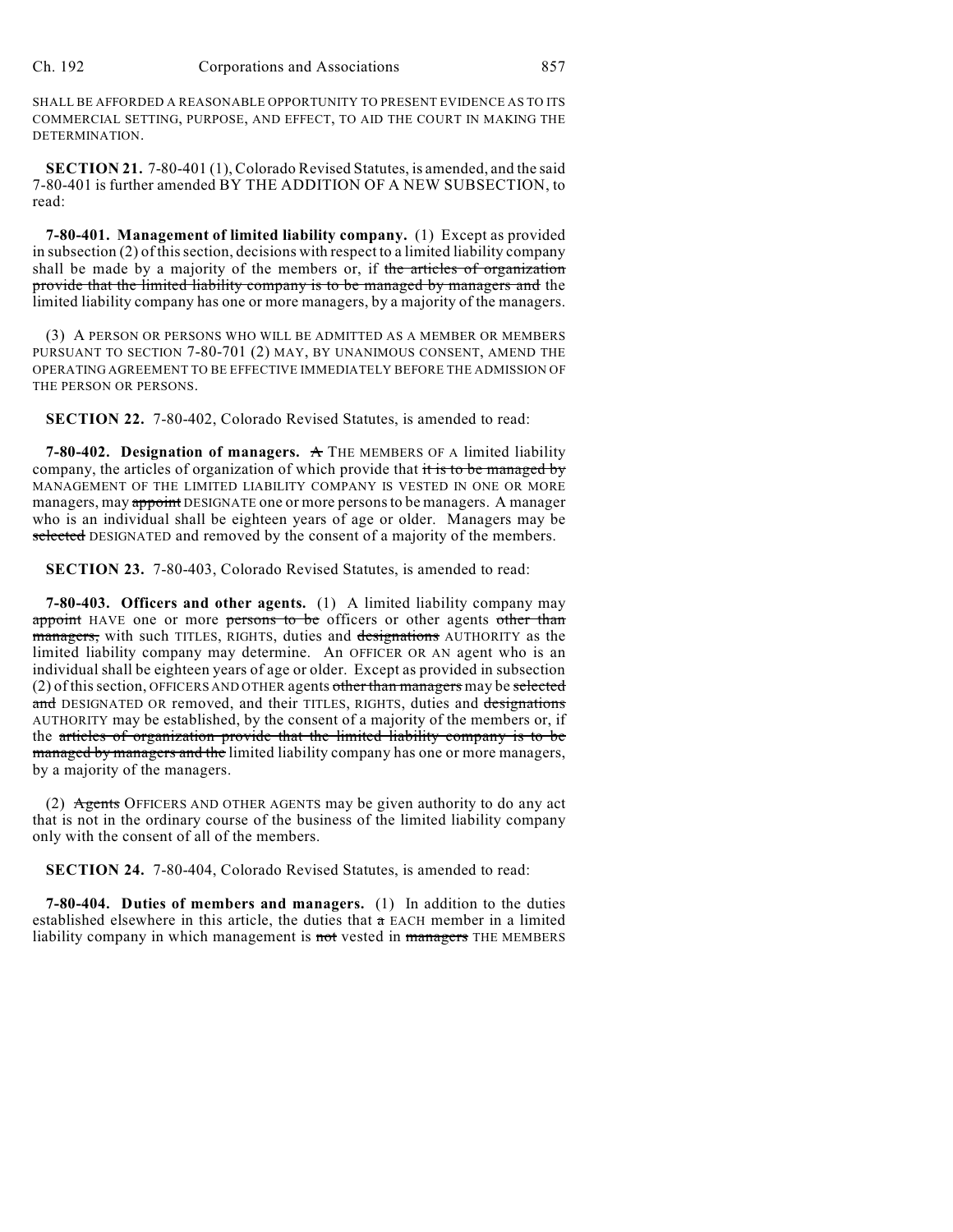and  $\alpha$  THAT EACH manager owe OWES to the limited liability company include the duties to:

(a) Account to the limited liability company and hold as trustee for it any property, profit, or benefit derived by the member or manager in the conduct or winding up of the limited liability company business or derived from a use by the member or manager of property of the limited liability company, including the appropriation of an opportunity of the limited liability company;

(b) Refrain from dealing with the limited liability company in the conduct or winding up of the limited liability company business as or on behalf of a party having an interest adverse to the limited liability company; AND

(c) Refrain from competing with the limited liability company in the conduct of the limited liability company business before the dissolution of the limited liability company. and

(d) Comply with the provisions of the operating agreement.

(2) A member or EACH MEMBER IN A LIMITED LIABILITY COMPANY, THE ARTICLES OF ORGANIZATION OF WHICH PROVIDE THAT MANAGEMENT IS VESTED IN THE MEMBERS, AND EACH manager owes to the limited liability company a duty of care in the conduct and winding up of the business of the limited liability company, which shall be limited to refraining from engaging in grossly negligent or reckless conduct, intentional misconduct, or a knowing violation of law.

(3) A member or EACH MEMBER AND EACH manager shall discharge the member's or manager's duties to the limited liability company and exercise any rights consistently with the CONTRACTUAL obligation of good faith and fair dealing.

(4) A member IN A LIMITED LIABILITY COMPANY, THE ARTICLES OF ORGANIZATION OF WHICH PROVIDE THAT MANAGEMENT IS VESTED IN THE MEMBERS, or A manager does not violate a duty or obligation to the limited liability company solely because the member's or manager's conduct furthers the member's or manager's own interest.

(5) A MEMBER OR A MANAGER MAY LEND MONEY TO, AND TRANSACT OTHER BUSINESS WITH, THE LIMITED LIABILITY COMPANY, AND AS TO EACH LOAN OR TRANSACTION THE RIGHTS AND OBLIGATIONS OF THE MEMBER OR MANAGER MAY BE EXERCISED OR PERFORMED IN THE SAME MANNER AS THOSE OF A PERSON WHO IS NOT A MEMBER OR MANAGER, SUBJECT TO OTHER APPLICABLE LAW.

**SECTION 25.** 7-80-405, Colorado Revised Statutes, is amended to read:

**7-80-405. Members and managers as agents of the limited liability company.** (1) If the articles of organization provide that MANAGEMENT OF the limited liability company is to be managed by VESTED IN ONE OR MORE managers:

(a) A member IS NOT AN AGENT OF THE LIMITED LIABILITY COMPANY AND has no authority to bind the limited liability company solely by virtue of being a member; and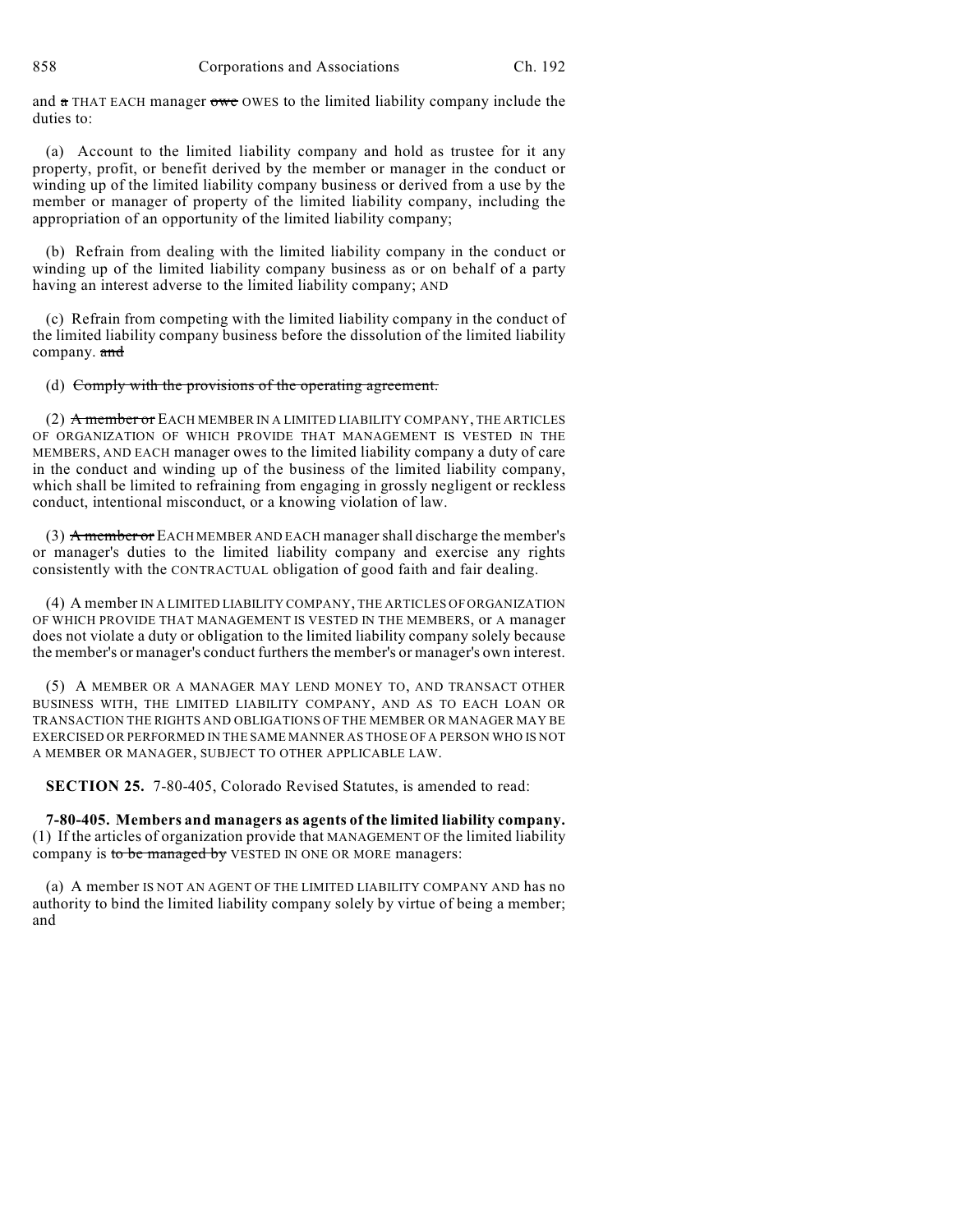(b) An EACH MANAGER IS AN AGENT OF THE LIMITED LIABILITY COMPANY FOR THE PURPOSES OF ITS BUSINESS AND AN act of a manager, including the execution of an instrument in the name of the limited liability company, for apparently carrying on in the ordinary course the business of the limited liability company or business of the kind carried on by the limited liability company binds the limited liability company, unless the manager had no authority to act for the limited liability company in the particular matter and the person with whom the manager was dealing had notice that the manager lacked authority.

(2) If the articles of organization provide that MANAGEMENT OF the limited liability company is to be managed by VESTED IN THE members, EACH MEMBER IS AN AGENT OF THE LIMITED LIABILITY COMPANY FOR THE PURPOSES OF ITS BUSINESS AND an act of a member, including the execution of an instrument in the name of the limited liability company, for apparently carrying on in the ordinary course the business of the limited liability company or business of the kind carried on by the limited liability company binds the limited liability company, unless the member had no authority to act for the limited liability company in the particular matter and the person with whom the member was dealing had notice that the member lacked authority.

**SECTION 26.** 7-80-407, Colorado Revised Statutes, is amended to read:

**7-80-407. Reimbursement and indemnification of members and managers.** A limited liability company shall reimburse a PERSON WHO IS OR WAS A member or manager for payments made, and indemnify a PERSON WHO IS OR WAS A member or manager for liabilities incurred by the member or manager PERSON, in the ordinary conduct COURSE of the business of the limited liability company or for the preservation of its business or property, if such payments were made or liabilities incurred without violation of the member's or manager's PERSON'S duties to the limited liability company.

**SECTION 27.** 7-80-408 (1) (d) and (3), Colorado Revised Statutes, are amended to read:

**7-80-408. Access to and confidentiality of information - records.** (1) Each member of a limited liability company has the right, subject to such reasonable standards as may be established by the members or managers pursuant to section 7-80-401 (1), to inspect and copy at the expense of the requesting member the following records of the limited liability company from time to time upon reasonable demand for any purpose reasonably related to the member's interest as a member of the limited liability company:

(d) A copy of the limited liability company's articles of organization and  $\frac{dH}{dt}$ amendments thereto, and a copy of any written operating agreement of the limited liability company; together with executed copies of any written powers of attorney pursuant to which the operating agreement and any articles of organization and all amendments thereto have been executed;

(3) The manager, or, in the case EACH MEMBER of a limited liability company managed by members, the members, of a limited liability company AND EACH MANAGER shall have the right to keep confidential from the members, for such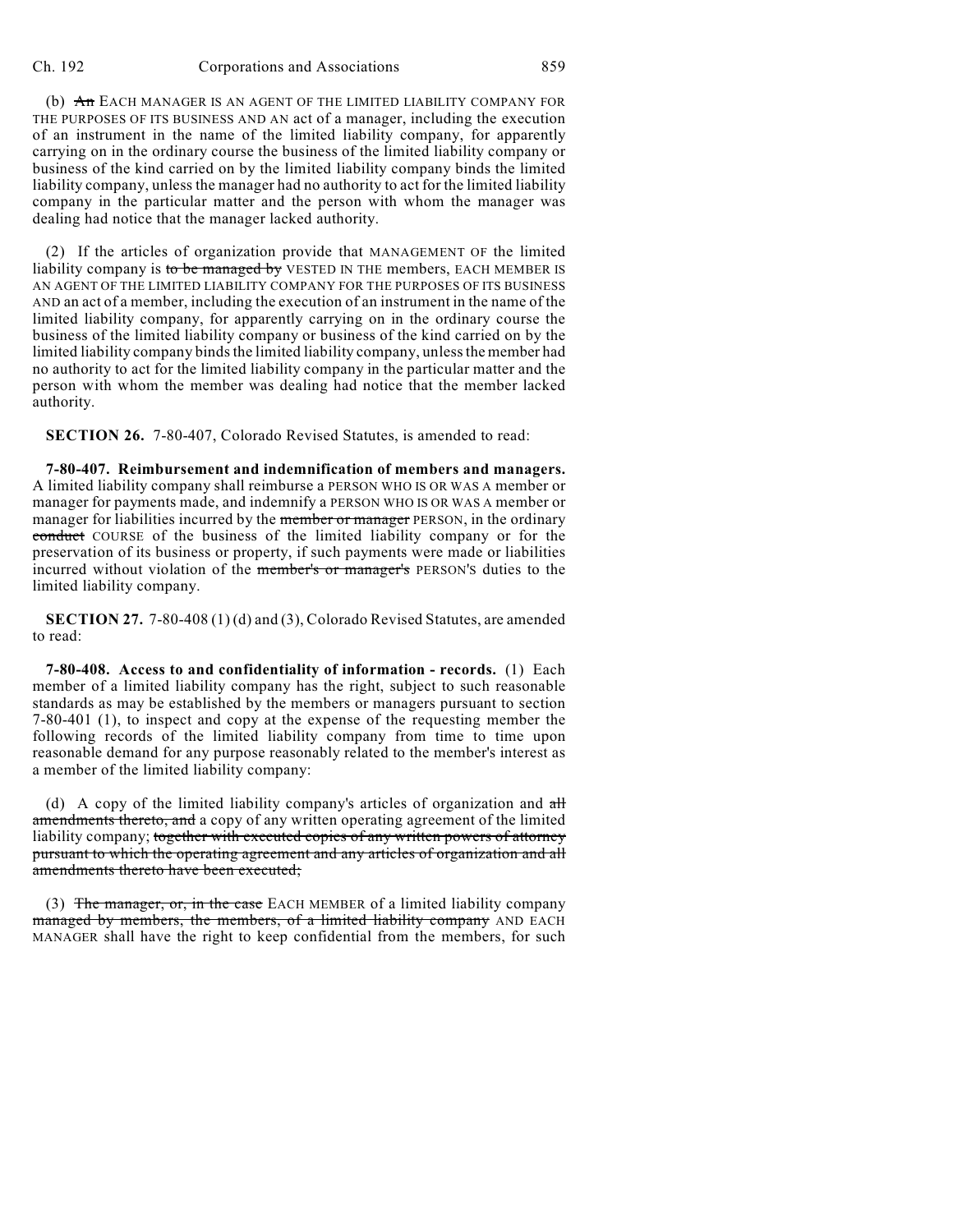period of time as the manager or members OR MANAGERS deem reasonable, any information that the *manager* or members OR MANAGERS reasonably believe to be in the nature of trade secrets or that the limited liability company is required by law or by agreement with a third party to keep confidential.

**SECTION 28.** 7-80-606, Colorado Revised Statutes, is amended to read:

**7-80-606. Limitations on distribution.** (1) A member may not receive a distribution from a limited liability company SHALL NOT MAKE A DISTRIBUTION TO A MEMBER to the extent that AT THE TIME OF DISTRIBUTION, after giving effect to the distribution, all liabilities of the limited liability company, other than liabilities to members on account of their membership LIMITED LIABILITY COMPANY interests AND LIABILITIES FOR WHICH THE RECOURSE OF CREDITORS IS LIMITED TO A SPECIFIC PROPERTY OF THE LIMITED LIABILITY COMPANY, would exceed the fair value of the ASSETS OF THE limited liability company; assets EXCEPT THAT THE FAIR VALUE OF PROPERTY THAT IS SUBJECT TO A LIABILITY FOR WHICH THE RECOURSE OF CREDITORS IS LIMITED SHALL BE INCLUDED IN THE ASSETS OF THE LIMITED LIABILITY COMPANY ONLY TO THE EXTENT THAT THE FAIR VALUE OF THAT PROPERTY EXCEEDS THAT LIABILITY. FOR PURPOSES OF THIS SUBSECTION (1), THE TERM "DISTRIBUTION" SHALL NOT INCLUDE PAYMENTS TO THE EXTENT THAT THE PAYMENTS DO NOT EXCEED AMOUNTS EQUAL TO OR CONSTITUTING REASONABLE COMPENSATION FOR PRESENT OR PAST SERVICES OR REASONABLE PAYMENTS MADE IN THE ORDINARY COURSE OF BUSINESS PURSUANT TO A BONA FIDE RETIREMENT PLAN OR OTHER BENEFITS PROGRAM.

(2) A MEMBER WHO RECEIVES A DISTRIBUTION IN VIOLATION OF SUBSECTION (1) OF THIS SECTION, AND WHO KNEW AT THE TIME OF THE DISTRIBUTION THAT THE DISTRIBUTION VIOLATED SUBSECTION (1) OF THIS SECTION, SHALL BE LIABLE TO THE LIMITED LIABILITY COMPANY FOR THE AMOUNT OF THE DISTRIBUTION. A MEMBER WHO RECEIVES A DISTRIBUTION IN VIOLATION OF SUBSECTION (1) OF THIS SECTION, AND WHO DID NOT KNOW AT THE TIME OF THE DISTRIBUTION THAT THE DISTRIBUTION VIOLATED SUBSECTION (1) OF THIS SECTION, SHALL NOT BE LIABLE FOR THE AMOUNT OF THE DISTRIBUTION. SUBJECT TO SUBSECTION (3) OF THIS SECTION, THIS SUBSECTION (2) SHALL NOT AFFECT ANY OBLIGATION OR LIABILITY OF A MEMBER UNDER AN AGREEMENT OR OTHER APPLICABLE LAW FOR THE AMOUNT OF A DISTRIBUTION.

(3) UNLESS OTHERWISE AGREED, A MEMBER WHO RECEIVES A DISTRIBUTION FROM A LIMITED LIABILITY COMPANY SHALL HAVE NO LIABILITY UNDER THIS ARTICLE OR OTHER APPLICABLE LAW FOR THE AMOUNT OF THE DISTRIBUTION AFTER THE EXPIRATION OF THREE YEARS FROM THE DATE OF THE DISTRIBUTION UNLESS AN ACTION TO RECOVER THE DISTRIBUTION FROM SUCH MEMBER IS COMMENCED PRIOR TO THE EXPIRATION OF THE SAID THREE-YEAR PERIOD AND AN ADJUDICATION OF LIABILITY AGAINST SUCH MEMBER IS MADE IN THE SAID ACTION.

**SECTION 29.** 7-80-701, Colorado Revised Statutes, is amended to read:

**7-80-701. Admission of members.** (1) After the filing of a limited liability company's original articles of organization, a person ONE OR MORE PERSONS may be admitted as an additional member OR MEMBERS upon the consent of all members.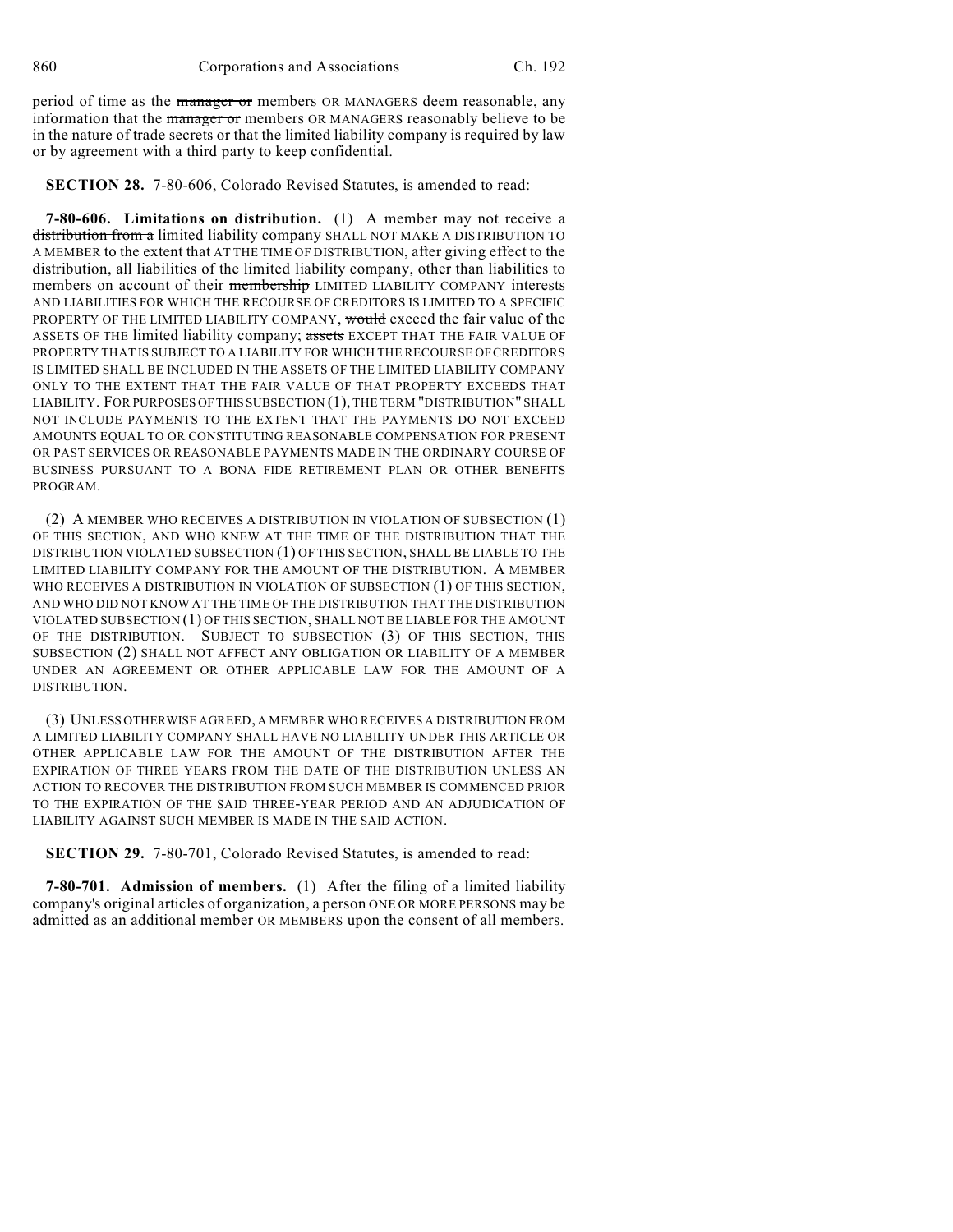(2) AT ANY TIME THAT A LIMITED LIABILITY COMPANY HAS NO MEMBERS, UPON THE UNANIMOUS CONSENT OF ALL THE PERSONS HOLDING BY ASSIGNMENT OR TRANSFER ANY OF THE MEMBERSHIP INTEREST OF THE LAST REMAINING MEMBER OF THE LIMITED LIABILITY COMPANY, ONE OR MORE PERSONS, INCLUDING AN ASSIGNEE OR TRANSFEREE OF THE LAST REMAINING MEMBER, MAY BE ADMITTED AS A MEMBER OR MEMBERS.

**SECTION 30.** 7-80-702, Colorado Revised Statutes, is amended to read:

**7-80-702. Interest in limited liability company - transferability of interest.** (1) The interest of each member in a limited liability company constitutes the personal property of the member and may be ASSIGNED OR transferred. or assigned. However, if all of the other members of the limited liability company other than the member proposing to dispose of the member's interest do not approve of the proposed transfer or assignment by consent of all members, the transferee of the member's interest shall have no right to participate in the management of the business and affairs of the limited liability company or to become a member. The transferee UNLESS THE ASSIGNEE OR TRANSFEREE IS ADMITTED AS A MEMBER, THE ASSIGNEE OR TRANSFEREE shall only be entitled to receive the share of profits or other compensation by way of income and the return of contributions to which that member would otherwise be entitled AND SHALL HAVE NO RIGHT TO PARTICIPATE IN THE MANAGEMENT OF THE BUSINESS AND ACTIVITIES OF THE LIMITED LIABILITY COMPANY OR TO BECOME A MEMBER.

(2) A substituted member is a person admitted to all the rights of a member who has died or has assigned such member's interest in a limited liability company with the approval of all the members of the limited liability company. The substituted member has all the rights and powers and is subject to all the restrictions and liabilities of the member's assignor; except that the substitution of the assignee does not release the assignor from liability to the limited liability company under section 7-80-502. A PERSON TO WHOM ALL OF A MEMBER'S MEMBERSHIP INTEREST HAS BEEN ASSIGNED OR TRANSFERRED AND WHO HAS BEEN ADMITTED AS A MEMBER HAS ALL THE RIGHTS AND POWERS AND IS SUBJECT TO ALL THE RESTRICTIONS AND LIABILITIES OF THE ASSIGNOR OR TRANSFEROR WITH RESPECT TO THE PORTION OF THE MEMBERSHIP INTEREST ASSIGNED OR TRANSFERRED. THE ADMISSION OF THE ASSIGNEE OR TRANSFEREE TERMINATES THE ASSIGNOR'S OR TRANSFEROR'S RIGHTS AND POWERS AS A MEMBER WITH RESPECT TO THE PORTION OF THE MEMBERSHIP INTEREST ASSIGNED OR TRANSFERRED AND RELEASES THE ASSIGNOR OR TRANSFEROR FROM LIABILITY TO THE LIMITED LIABILITY COMPANY OTHER THAN FOR LIABILITIES UNDER SECTION 7-80-502 OR 7-90-606.

(3) A PERSON TO WHOM A PORTION OF A MEMBER'S MEMBERSHIP INTEREST HAS BEEN ASSIGNED OR TRANSFERRED AND WHO HAS BEEN ADMITTED AS A MEMBER HAS ALL THE RIGHTS AND POWERS AND IS SUBJECT TO ALL THE RESTRICTIONS AND LIABILITIES OF THE ASSIGNOR OR TRANSFEROR WITH RESPECT TO THE PORTION OF THE MEMBERSHIP INTEREST ASSIGNED OR TRANSFERRED. THE ADMISSION OF THE ASSIGNEE OR TRANSFEREE TERMINATES THE ASSIGNOR'S OR TRANSFEROR'S RIGHTS AND POWERS AS A MEMBER WITH RESPECT TO THE PORTION OF THE MEMBERSHIP INTEREST ASSIGNED OR TRANSFERRED AND RELEASES THE ASSIGNOR OR TRANSFEROR FROM LIABILITY TO THE LIMITED LIABILITY COMPANY WITH RESPECT TO THE PORTION OF THE MEMBERSHIP INTEREST ASSIGNED OR TRANSFERRED OTHER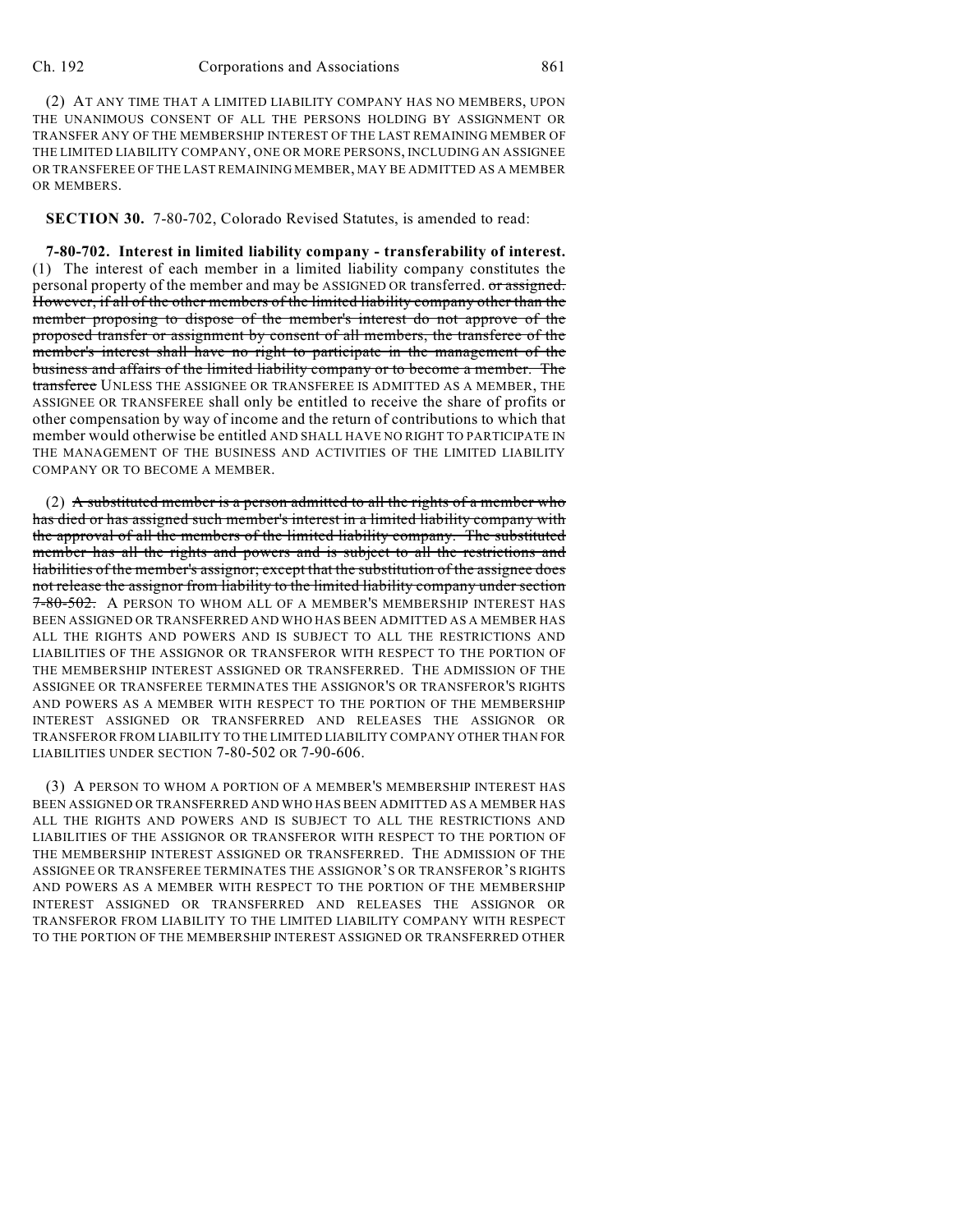THAN FOR LIABILITIES UNDER SECTION 7-80-502 OR 7-80-606.

**SECTION 31.** 7-80-703, Colorado Revised Statutes, is amended to read:

**7-80-703. Rights of creditor against a member.** On application to a court of competent jurisdiction by any judgment creditor of a member, the court may charge the membership interest of the member with payment of the unsatisfied amount of the judgment with interest thereon and may then or later appoint a receiver of the member's share of the profits and of any other money due or to become due to the member in respect of the limited liability company and make all other orders, directions, accounts, and inquiries which THAT the debtor member might have made, or which THAT the circumstances of the case may require. To the extent so charged, except as provided in this section, the judgment creditor has only the rights of an assignee OR TRANSFEREE of the membership interest. The membership interest charged may be redeemed at any time before foreclosure. If the sale is directed by the court, the membership INTEREST may be purchased without causing a dissolution with separate property by any one or more of the members. With the consent of all members whose membership interests are not being charged or sold, the membership INTEREST may be purchased without causing a dissolution with property of the limited liability company. This article shall not deprive any member of the benefit of any exemption laws applicable to the member's membership interest.

**SECTION 32.** 7-80-704 (2) and (3), Colorado Revised Statutes, are amended to read:

**7-80-704. Deceased or incompetent members who are individuals - dissolved or terminated members who are legal entities.** (2) If a member is a corporation, trust, or other entity and MEMBER OTHER THAN AN INDIVIDUAL is dissolved or terminated, the legal representative or successor of the member may exercise all of the powers of an assignee or transferee of the member.

(3) Upon death, incompetency, dissolution, or termination as contemplated in subsection  $(1)$  or  $(2)$  of this section, the member's interest shall be deemed transferred or assigned for purposes of section 7-80-702.

**SECTION 33.** 7-80-801, Colorado Revised Statutes, is amended to read:

**7-80-801. Dissolution - time and notice of dissolution.** (1) A limited liability company formed under this article shall be dissolved upon the agreement of all members. IS DISSOLVED:

(a) UPON THE AGREEMENT OF ALL MEMBERS;

(b) AT THE TIME OR UPON THE OCCURRENCE OF THE EVENTS STATED IN THE OPERATING AGREEMENT; OR

(c) AFTER THE LIMITED LIABILITY COMPANY CEASES TO HAVE MEMBERS, ON THE EARLIER OF:

(I) THE NINETY-FIRST DAY AFTER THE LIMITED LIABILITY COMPANY CEASES TO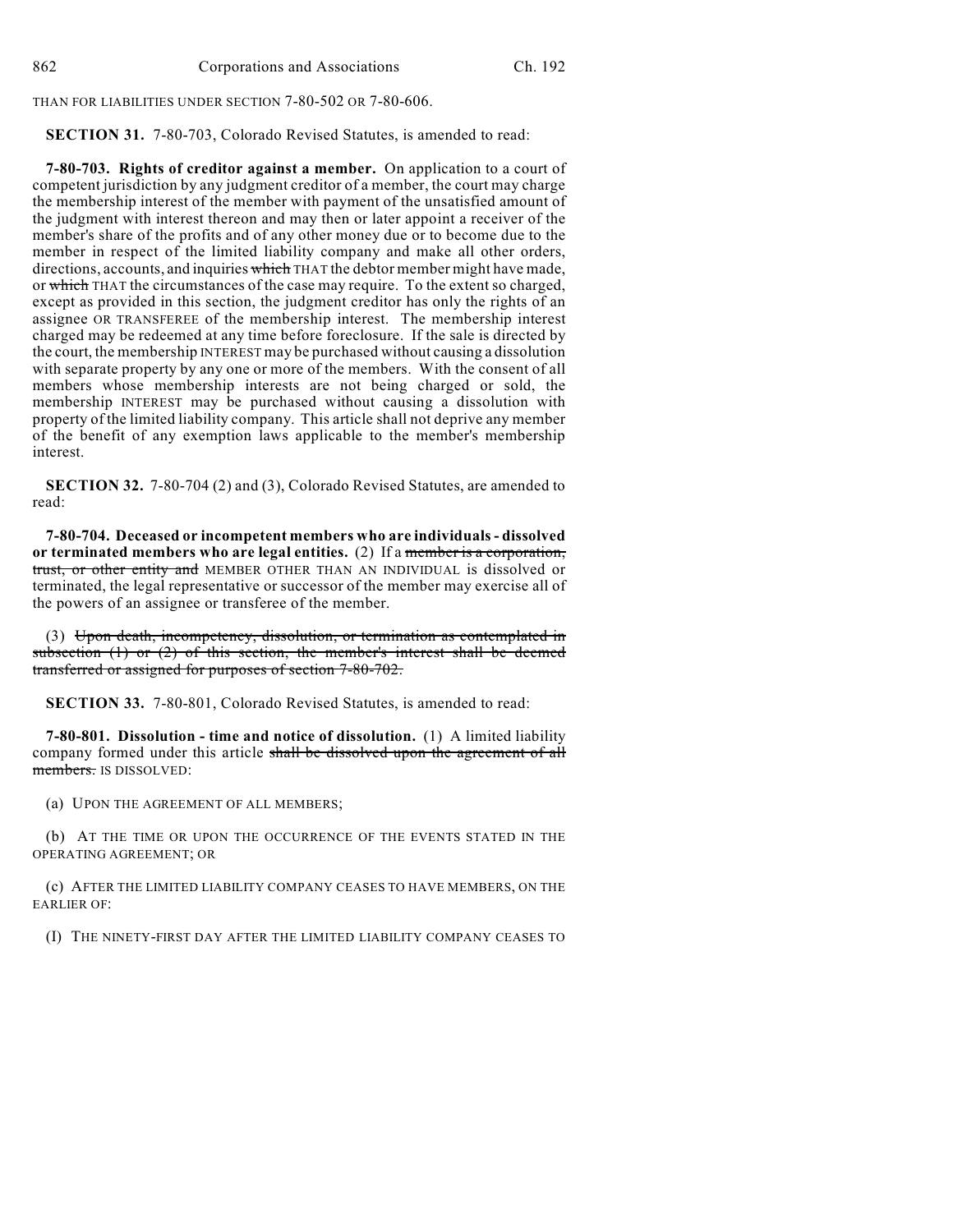HAVE MEMBERS UNLESS, PRIOR TO THAT DATE, A PERSON HAS BEEN ADMITTED AS A MEMBER; OR

(II) THE DATE ON WHICH A STATEMENT OF DISSOLUTION OF THE LIMITED LIABILITY COMPANY BECOMES EFFECTIVE PURSUANT TO SECTION 7-90-304.

**SECTION 34.** 7-80-802 (2), Colorado Revised Statutes, is amended, and the said 7-80-802 is further amended BY THE ADDITION OF A NEW SUBSECTION, to read:

**7-80-802. Statement of dissolution.** (2) A limited liability company is dissolved upon the effective date of its statement of dissolution AS PROVIDED IN SECTION 7-80-801.

(3) FOR PURPOSES OF SECTIONS 7-80-405 AND 7-80-803.5, A PERSON WHO IS NOT A MANAGER OR MEMBER HAS NOTICE OF THE DISSOLUTION OF A LIMITED LIABILITY COMPANY ON THE EARLIER OF:

(a) THE NINETIETH DAY AFTER THE LIMITED LIABILITY COMPANY'S STATEMENT OF DISSOLUTION IS ON FILE WITH THE SECRETARY OF STATE; OR

(b) THE DATE ON WHICH SUCH PERSON FIRST HAS ACTUAL KNOWLEDGE OF THE DISSOLUTION.

**SECTION 35.** 7-80-803, Colorado Revised Statutes, is amended BY THE ADDITION OF A NEW SUBSECTION to read:

**7-80-803. Effect of dissolution.** (2) A DISSOLVED LIMITED LIABILITY COMPANY MAY DISPOSE OF CLAIMS AGAINST IT PURSUANT TO SECTIONS 7-90-911 AND 7-90-912.

**SECTION 36.** Part 8 of article 80 of title 7, Colorado Revised Statutes, is amended BY THE ADDITION OF THE FOLLOWING NEW SECTIONS to read:

**7-80-803.3. Right to wind up business.** (1) AFTER DISSOLUTION, THE MANAGER OR, IF THERE IS NO MANAGER, ANY MEMBER MAY WIND UP THE LIMITED LIABILITY COMPANY'S BUSINESS, BUT ON APPLICATION OF ANY MEMBER, MEMBER'S LEGAL REPRESENTATIVE, OR MEMBER'S ASSIGNEE OR TRANSFEREE, THE DISTRICT COURT, FOR GOOD CAUSE SHOWN, MAY ORDER JUDICIAL SUPERVISION OF THE WINDING UP.

(2) THE LEGAL REPRESENTATIVE, ASSIGNEE, OR TRANSFEREE OF THE LAST REMAINING MEMBER MAY WIND UP THE LIMITED LIABILITY COMPANY'S BUSINESS IF THE LIMITED LIABILITY COMPANY DISSOLVES.

(3) A PERSON WINDING UP A LIMITED LIABILITY COMPANY'S BUSINESS MAY PRESERVE THE BUSINESS OR PROPERTY AS A GOING CONCERN FOR A REASONABLE TIME, PROSECUTE AND DEFEND ACTIONS AND PROCEEDINGS, WHETHER CIVIL, CRIMINAL, OR ADMINISTRATIVE, SETTLE DISPUTES, SETTLE AND CLOSE THE LIMITED LIABILITY COMPANY'S BUSINESS, DISPOSE OF AND TRANSFER THE LIMITED LIABILITY COMPANY'S PROPERTY, DISCHARGE OR PROVIDE FOR OBLIGATIONS OF THE LIMITED LIABILITY COMPANY, DISTRIBUTE THE ASSETS OF THE LIMITED LIABILITY COMPANY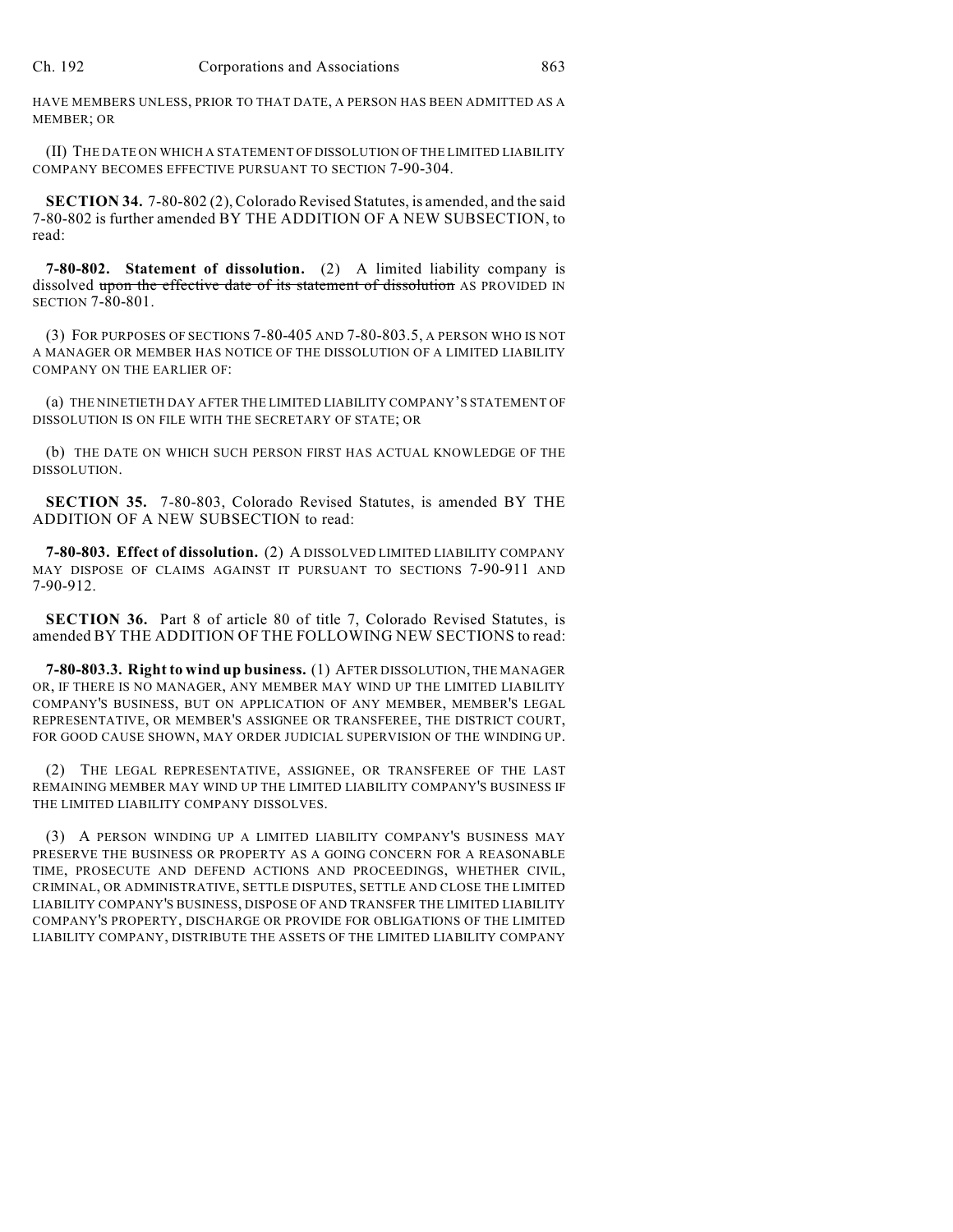PURSUANT TO SECTION 7-80-803 (1) (d), AND PERFORM OTHER NECESSARY ACTS.

**7-80-803.5. Manager's or member's power to bind limited liability company after dissolution.** (1) SUBJECT TO SECTION 7-80-802 (3), A LIMITED LIABILITY COMPANY IS BOUND BY A MANAGER'S ACT OR, IN THE CASE OF A LIMITED LIABILITY COMPANY, THE ARTICLES OF ORGANIZATION OF WHICH PROVIDE THAT MANAGEMENT IS VESTED IN MEMBERS, A MEMBER'S ACT AFTER DISSOLUTION THAT:

(a) IS APPROPRIATE FOR WINDING UP THE LIMITED LIABILITY COMPANY'S BUSINESS; OR

(b) WOULD HAVE BOUND THE LIMITED LIABILITY COMPANY UNDER SECTION 7-80-405 BEFORE DISSOLUTION, IF THE OTHER PARTY TO THE TRANSACTION DID NOT HAVE NOTICE OF THE DISSOLUTION.

**SECTION 37.** 7-80-811 (2), Colorado Revised Statutes, is amended to read:

**7-80-811. Procedure for judicial dissolution.** (2) It is not necessary to make MANAGERS OR members parties to a judicial proceeding to dissolve a limited liability company unless relief is sought against them individually.

**SECTION 38.** 7-80-812 (3) (b), Colorado Revised Statutes, is amended to read:

**7-80-812. Receivership or custodianship.** (3) The court shall describe the powers and duties of the receiver or custodian in its appointing order, which may be amended from time to time. Among other powers:

(b) The custodian, WITH THE AUTHORITY OF A MANAGER OF A LIMITED LIABILITY COMPANY THE ARTICLES OF ORGANIZATION OF WHICH PROVIDE THAT IT IS TO BE MANAGED BY MANAGERS, may exercise all of the powers of the limited liability company, through or in place of its board of directors or officers MANAGERS OR MEMBERS, to the extent necessary to manage the affairs of the limited liability company in the best interests of its members and creditors.

**SECTION 39.** 7-80-813 (2), Colorado Revised Statutes, is amended to read:

**7-80-813. Decree of dissolution.** (2) After entering the decree of dissolution, the court shall direct the winding up and liquidation of the limited liability company's business and affairs in accordance with section 7-80-803 and the giving of notice to claimants in accordance with sections 7-80-804 and 7-80-805 7-90-911 AND 7-90-912.

**SECTION 40.** 7-90-102 (8), (10.5), (20.7), (35.6), and (62), Colorado Revised Statutes, are amended, and the said 7-90-102 is further amended BY THE ADDITION OF THE FOLLOWING NEW SUBSECTIONS, to read:

**7-90-102. Definitions.** As used in this title, except as otherwise defined for the purpose of any section, subpart, part, or article of this title, or unless the context otherwise requires:

(8) "Converting entity" means the entity that converts into another form of A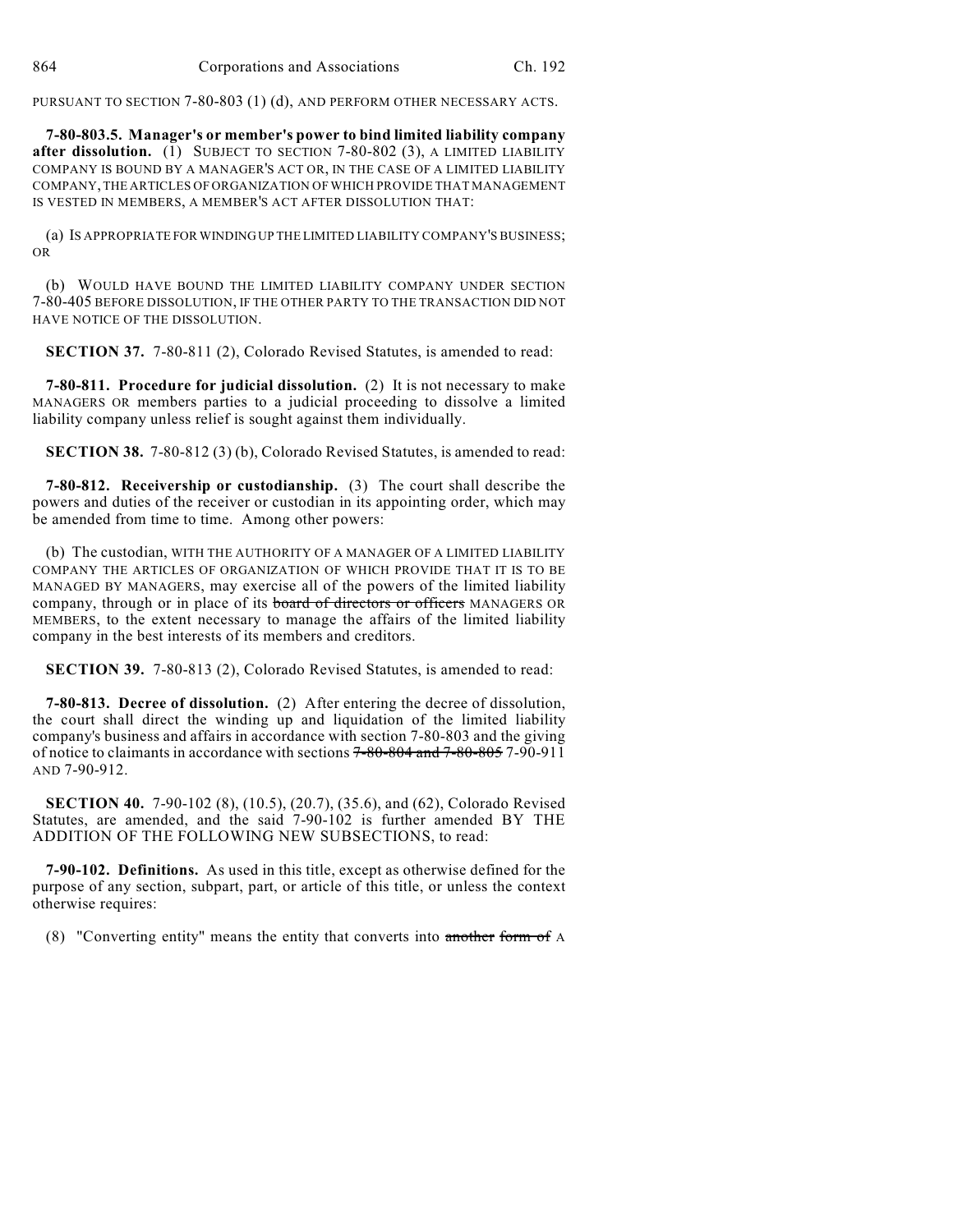RESULTING entity pursuant to section 7-90-201.

(10.3) "DELINQUENT ENTITY" MEANS AN ENTITY THAT HAS BEEN DECLARED DELINQUENT PURSUANT TO SECTION 7-90-902 AND THAT HAS NOT CURED ITS DELINQUENCY.

(10.5) "Deliver" includes mail; except that delivery to the secretary of state means actual receipt by the secretary of state. "Deliver" to an entity ANY PERSON by the secretary of state includes delivery or mail to the registered agent address of the entity's PERSON's registered agent, or to the principal office address of the entity, or to such other address as the entity may have provided to the secretary of state for such purposes PERSON, unless otherwise specified in section 7-90-902 or by an organic statute other than this article. "DELIVER" BY THE SECRETARY OF STATE TO A PERSON THAT HAS NEITHER A PRINCIPAL OFFICE ADDRESS NOR A REGISTERED AGENT ADDRESS INCLUDES DELIVERY TO THE ADDRESS THAT SUCH PERSON MAY HAVE PROVIDED TO THE SECRETARY OF STATE FOR SUCH PURPOSE, UNLESS OTHERWISE SPECIFIED BY AN ORGANIC STATUTE OTHER THAN THIS ARTICLE.

(19.7) "EFFECTIVE DATE OF DISSOLUTION OF AN ENTITY" MEANS WITH RESPECT TO ANY DOMESTIC ENTITY OTHER THAN A GENERAL PARTNERSHIP THAT WAS A REPORTING ENTITY BEFORE DISSOLUTION, THE EARLIER OF THE EFFECTIVE DATE OF THE ENTITY'S ARTICLES OF DISSOLUTION OR STATEMENT OF DISSOLUTION OR THE DATE AS SHOWN BY THE RECORDS OF THE SECRETARY OF STATE ON WHICH THE ENTITY WAS ADMINISTRATIVELY OR JUDICIALLY DISSOLVED.

(20.7) "Filed document" means any document filed by the secretary of state pursuant to this title, WHETHER OR NOT EFFECTIVE.

(35.6) "Mailing address" means, the address in any jurisdiction to which mail can be delivered if addressed to that address and deposited with the United States postal service and includes a postal code if such postal code is required for delivery to that address. WITH RESPECT TO ANY PERSON, A PHYSICAL LOCATION TO WHICH MAIL FOR SUCH PERSON MAY BE DELIVERED, WHICH PHYSICAL LOCATION SHALL BE DESCRIBED BY ITS STREET NAME AND NUMBER OR POST OFFICE BOX NUMBER, CITY, STATE, AND (IF NOT THE UNITED STATES) COUNTRY, AND THE POSTAL CODE, IF ANY, FOR DELIVERY OF MAIL TO THE LOCATION. IF THE PERSON HAS NO POST OFFICE BOX AND, BY REASON OF RURAL LOCATION OR OTHERWISE, A STREET NAME AND NUMBER, CITY, OR TOWN DOES NOT EXIST, "MAILING ADDRESS" SHALL MEAN AN APPROPRIATE DESCRIPTION FIXING AS NEARLY AS POSSIBLE THE ACTUAL PHYSICAL LOCATION TO WHICH MAIL FOR THAT PERSON IS DELIVERED, BUT, FOR ALL LOCATIONS IN THE UNITED STATES, THE COUNTY OR PARISH AND, IF ANY, THE RURAL FREE DELIVERY ROUTE AND THE UNITED STATES POSTAL CODE SHALL BE INCLUDED.

(62) "Street address" means, with respect to a physical location, the street name and number, city, or state, and (if not the United States) country, and either the United States postal code, if any, for the location or (if the location is not in the United States) the postal code, if any, that is required for delivery of mail to the location. If, by reason of rural location or otherwise, a street name and number, city, or town does not exist, another "STREET ADDRESS" SHALL MEAN AN appropriate description fixing as nearly as possible the actual physical location, may be substituted, but, for all locations in the United States, the county or parish and, if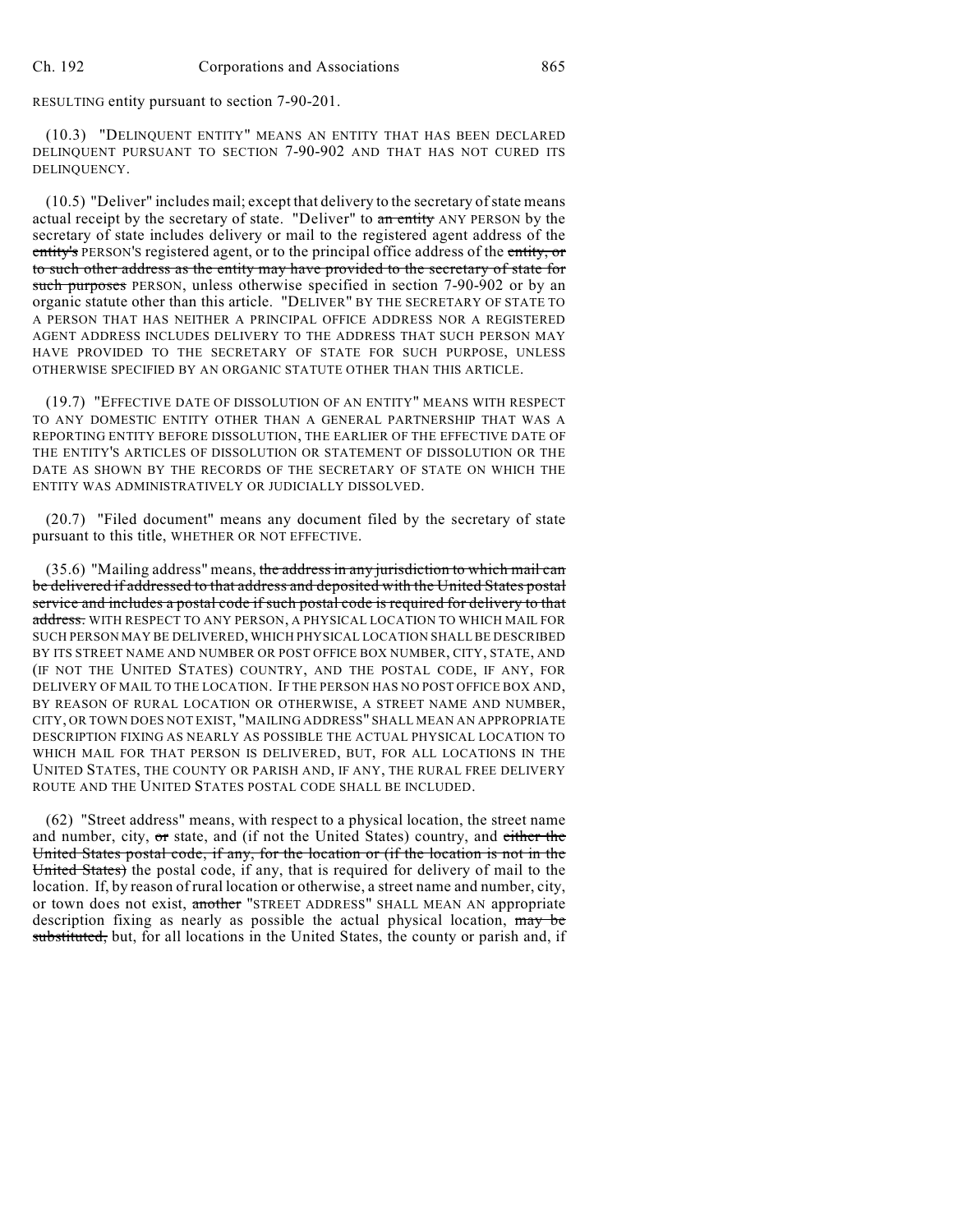any, the rural free delivery route and the United States postal code shall be included.

**SECTION 41.** Part 1 of article 90 of title 7, Colorado Revised Statutes, is amended BY THE ADDITION OF A NEW SECTION to read:

**7-90-104. Nonapplication of uniform commercial code to owner's interest.** SECTIONS 4-90-406 AND 4-90-408, C.R.S., SHALL NOT APPLY TO AN OWNER'S INTEREST.

**SECTION 42.** 7-90-201 (2), (4) (b), (4) (c) (III), and (4) (c) (IV), the introductory portion to 7-90-201 (5), and 7-90-201 (5) (b) and (5.5), Colorado Revised Statutes, are amended, and the said 7-90-201 (4) (c) is further amended BY THE ADDITION OF THE FOLLOWING NEW SUBPARAGRAPHS, to read:

**7-90-201. Conversion of an entity.** (2) A domestic entity may be converted pursuant to this section into any form of foreign entity recognized in the jurisdiction under the law of which the entity will be considered to have been formed after the conversion.

(4) (b) If any owner of the converting entity has any liability, solely by reason of being an owner, for the obligations of such entity that is limited before the conversion and such owner will be liable, or will be liable to a greater extent, solely by reason of being an owner, for the obligation of the entity after the conversion, then the terms and conditions of the conversion shall be approved by each owner whose liability would be so changed by the conversion. THE CONVERSION SHALL BE APPROVED:

(I) IF THE RESULTING ENTITY WILL BE A GENERAL PARTNERSHIP THAT IS NOT A LIMITED LIABILITY PARTNERSHIP OR A LIMITED PARTNERSHIP THAT IS NOT A LIMITED LIABILITY LIMITED PARTNERSHIP, BY EACH OWNER OF THE CONVERTING ENTITY WHO WILL BE A GENERAL PARTNER OF THE RESULTING ENTITY;

(II) BY EACH OWNER OF THE CONVERTING ENTITY WHO WILL HAVE AN OBLIGATION TO MAKE A CONTRIBUTION, NOT INCLUDING AN OBLIGATION TO RETURN A DISTRIBUTION, TO THE RESULTING ENTITY IF THE MAXIMUM AMOUNT OF THE OBLIGATION EXCEEDS ANY OBLIGATION THE OWNER HAD TO MAKE A CONTRIBUTION, NOT INCLUDING AN OBLIGATION TO RETURN A DISTRIBUTION, TO THE CONVERTING ENTITY; AND

(III) BY EACH OWNER OF THE CONVERTING ENTITY WHO WILL HAVE LIABILITY FOR THE OBLIGATIONS OF THE RESULTING ENTITY THAT IS FUNCTIONALLY EQUIVALENT TO THE LIABILITY OF A GENERAL PARTNER FOR THE OBLIGATIONS OF A GENERAL PARTNERSHIP THAT IS NOT A LIMITED LIABILITY PARTNERSHIP.

(c) (III) If neither the primary constituent documents nor the organic statutes expressly provide for the approval of the conversion, then the terms and conditions of the conversion shall be approved in accordance with the provisions for amendment of the primary constituent documents set forth in the organic statutes and the primary constituent documents THE PROVISIONS OF THE PRIMARY CONSTITUENT DOCUMENTS THAT CONTAIN THE MOST STRINGENT TERMS FOR APPROVAL OF A MERGER.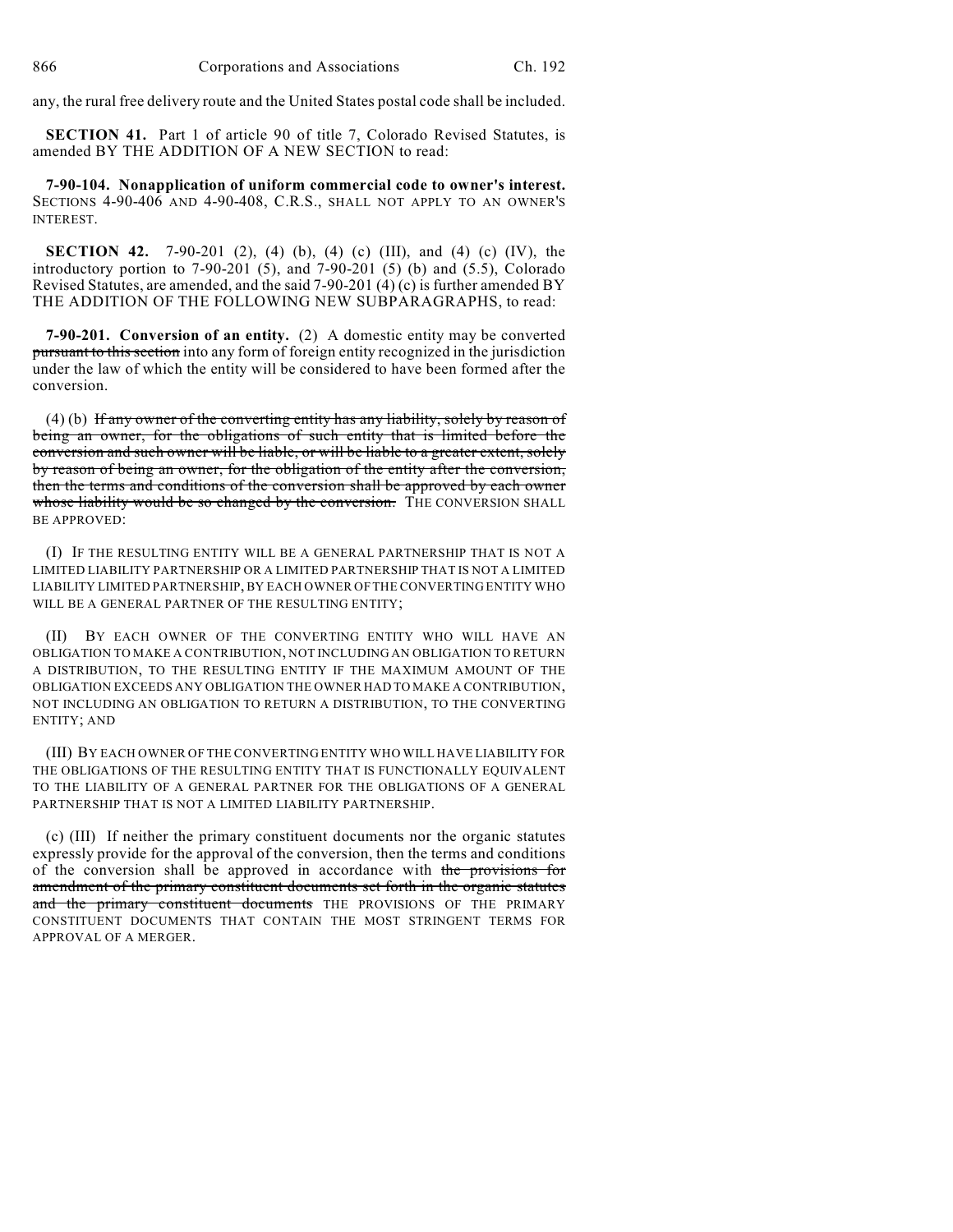(III.3) IF THE PRIMARY CONSTITUENT DOCUMENTS DO NOT EXPRESSLY PROVIDE FOR THE APPROVAL OF A MERGER, THEN THE TERMS AND CONDITIONS OF THE CONVERSION SHALL BE APPROVED IN ACCORDANCE WITH THE PROVISIONS OF THE ENTITY'S ORGANIC STATUTES THAT CONTAIN THE MOST STRINGENT TERMS FOR THE APPROVAL OF A MERGER.

(III.7) IF NEITHER THE PRIMARY CONSTITUENT DOCUMENTS NOR THE ENTITY'S ORGANIC STATUTES EXPRESSLY PROVIDE FOR THE APPROVAL OF A MERGER, THEN THE TERMS AND CONDITIONS OF THE CONVERSION SHALL BE APPROVED IN ACCORDANCE WITH THE PROVISIONS FOR AMENDMENT OF THE PRIMARY CONSTITUENT DOCUMENTS SET FORTH IN THE ORGANIC STATUTES AND THE PRIMARY CONSTITUENT DOCUMENTS.

(IV) If neither the primary constituent documents nor the organic statutes expressly provide for the conversion, FOR THE APPROVAL OF A MERGER, or for the approval of an amendment to the primary constituent documents, then the terms and conditions of the conversion shall be approved by all of the owners of the converting entity.

(5) After the terms and conditions of the conversion are approved in accordance with this section, the converting entity shall cause a statement of conversion to be delivered to the secretary of state, for filing pursuant to part 3 of this article, if either the converting entity or the resulting entity has or will have a constituent filed document filed in the records of the secretary of state AND THE RESULTING ENTITY WILL NOT BE AN ENTITY FOR WHICH A CONSTITUENT FILED DOCUMENT WILL BE FILED IN THE RECORDS OF THE SECRETARY OF STATE. The statement of conversion shall state:

(b) The entity TRUE name of the resulting entity, the principal office address of its principal office, the jurisdiction under the law of which it is formed, and its form of entity; and

(5.5) If AFTER THE TERMS AND CONDITIONS OF THE CONVERSION ARE APPROVED IN ACCORDANCE WITH THIS SECTION, IF the resulting entity will be an entity for which a constituent filed document is to be filed in the records of the secretary of state, the converting entity shall deliver to the secretary of state, for filing pursuant to part 3 of this article, a combined statement of conversion and the constituent filed document that complies with the requirements of the organic statutes. In addition to complying with the requirements of the organic statutes for the constituent filed document, a combined statement of conversion and constituent filed document shall state:

(a) The entity name OR, FOR AN ENTITY THAT HAS NO ENTITY NAME, THE TRUE NAME of the converting entity, the principal office address of its principal office, the jurisdiction under the law of which it is formed, and its form of entity;

(b) The entity name of the resulting entity; and

(c) That the converting entity has been converted into the resulting entity PURSUANT TO THIS SECTION.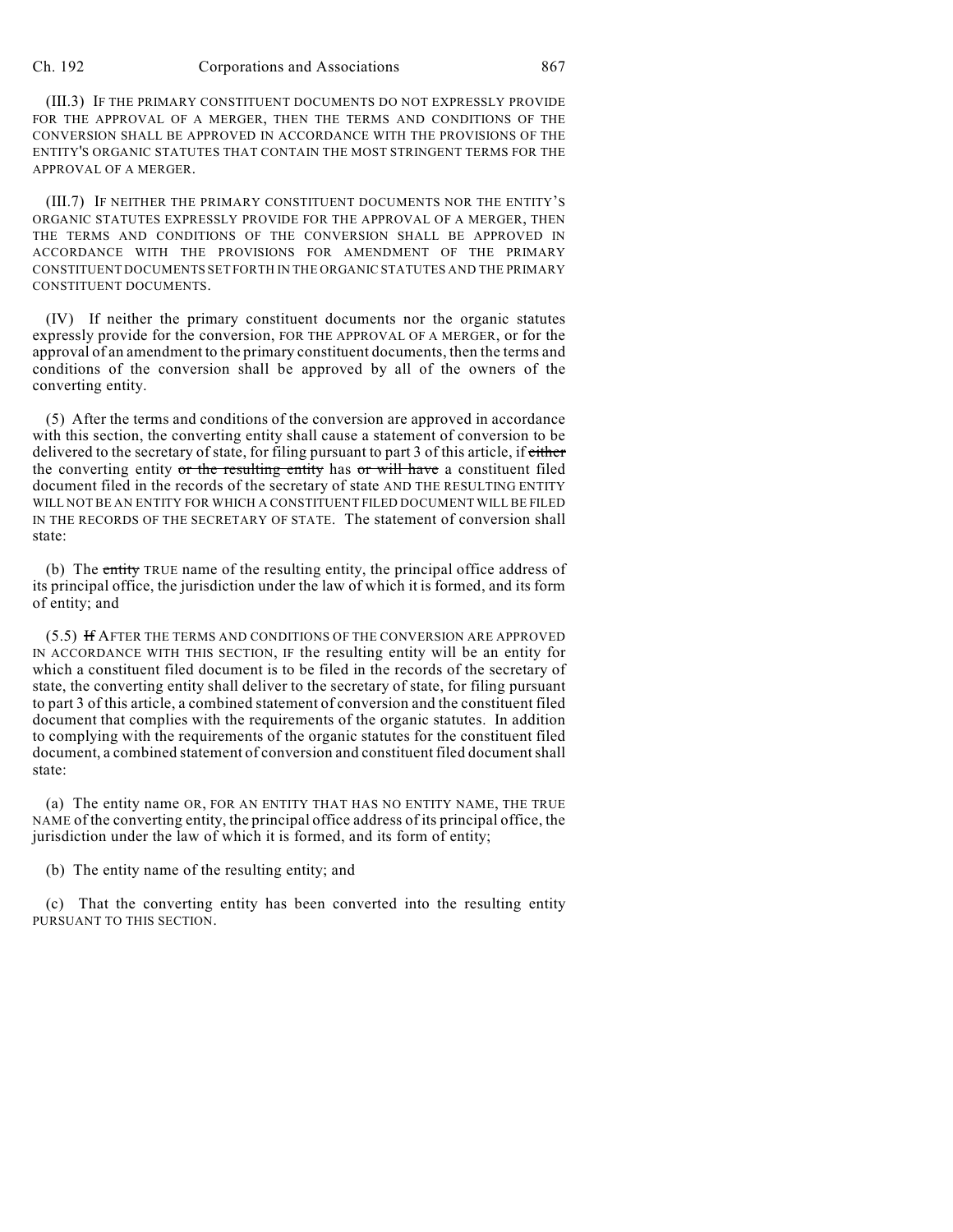**SECTION 43.** 7-90-201, Colorado Revised Statutes, is amended BY THE ADDITION OF A NEW SUBSECTION to read:

**7-90-201. Conversion of an entity.** (5.3) AFTER THE TERMS AND CONDITIONS OF THE CONVERSION ARE APPROVED IN ACCORDANCE WITH THIS SECTION, IF NEITHER THE RESULTING ENTITY NOR THE CONVERTING ENTITY IS OR WILL BE AN ENTITY THAT WILL HAVE A CONSTITUENT FILED DOCUMENT FILED IN THE RECORDS OF THE SECRETARY OF STATE, EITHER THE RESULTING ENTITY OR THE CONVERTING ENTITY MAY DELIVER TO THE SECRETARY OF STATE, FOR FILING PURSUANT TO PART 3 OF THIS ARTICLE, A STATEMENT OF CONVERSION STATING:

(a) THE TRUE NAME OF THE CONVERTING ENTITY, THE PRINCIPAL OFFICE ADDRESS OF ITS PRINCIPAL OFFICE, THE JURISDICTION UNDER THE LAW OF WHICH IT IS FORMED, AND ITS FORM OF ENTITY;

(b) THE TRUE NAME OF THE RESULTING ENTITY, THE PRINCIPAL OFFICE ADDRESS OF ITS PRINCIPAL OFFICE, THE JURISDICTION UNDER THE LAW OF WHICH IT IS FORMED, AND ITS FORM OF ENTITY; AND

(c) A STATEMENT THAT THE CONVERTING ENTITY HAS BEEN CONVERTED INTO THE RESULTING ENTITY PURSUANT TO THIS SECTION.

**SECTION 44.** 7-90-203 (3) (a), (3) (b), (4) (b), (4) (c) (II) (B), (4) (c) (II) (D), and (5), Colorado Revised Statutes, are amended to read:

**7-90-203. Merger of entities.** (3) The plan of merger shall state:

(a) The entity name OR, FOR AN ENTITY THAT HAS NO ENTITY NAME, THE TRUE NAME, THE jurisdiction under the law of which the entity is formed, and THE form of entity of each of the merging entities;

(b) The entity name OR, FOR AN ENTITY THAT HAS NO ENTITY NAME, THE TRUE NAME, THE jurisdiction under the law of which the entity is formed, and THE form of the surviving entity into which the merging entities are to merge;

 $(4)$  (b) (I) If any owner of a constituent entity has any liability, solely by reason of being an owner, for the obligations ofsuch entity that is limited before the merger and such owner will be liable, solely by reason of being an owner, for the obligations of the surviving entity after the merger or such liability is limited to a lesser extent than before the merger, then the plan of merger shall be approved by each owner whose liability would be so changed by the merger. IF THE SURVIVING ENTITY IS A GENERAL PARTNERSHIP THAT IS NOT A LIMITED LIABILITY PARTNERSHIP OR IS A LIMITED PARTNERSHIP THAT IS NOT A LIMITED LIABILITY LIMITED PARTNERSHIP, THEN THE PLAN OF MERGER MUST BE APPROVED BY EACH OWNER OF A CONSTITUENT ENTITY WHO WILL BE A GENERAL PARTNER OF THE SURVIVING ENTITY IF SUCH OWNER IS AN OWNER OF A CONSTITUENT ENTITY THAT IS A COOPERATIVE, CORPORATION, NONPROFIT CORPORATION, LIMITED LIABILITY COMPANY, LIMITED PARTNERSHIP, OR LIMITED LIABILITY PARTNERSHIP.

(II) THE PLAN OF MERGER MUST BE APPROVED BY EACH OWNER OF A CONSTITUENT ENTITY WHO WILL HAVE AN OBLIGATION TO MAKE A CONTRIBUTION,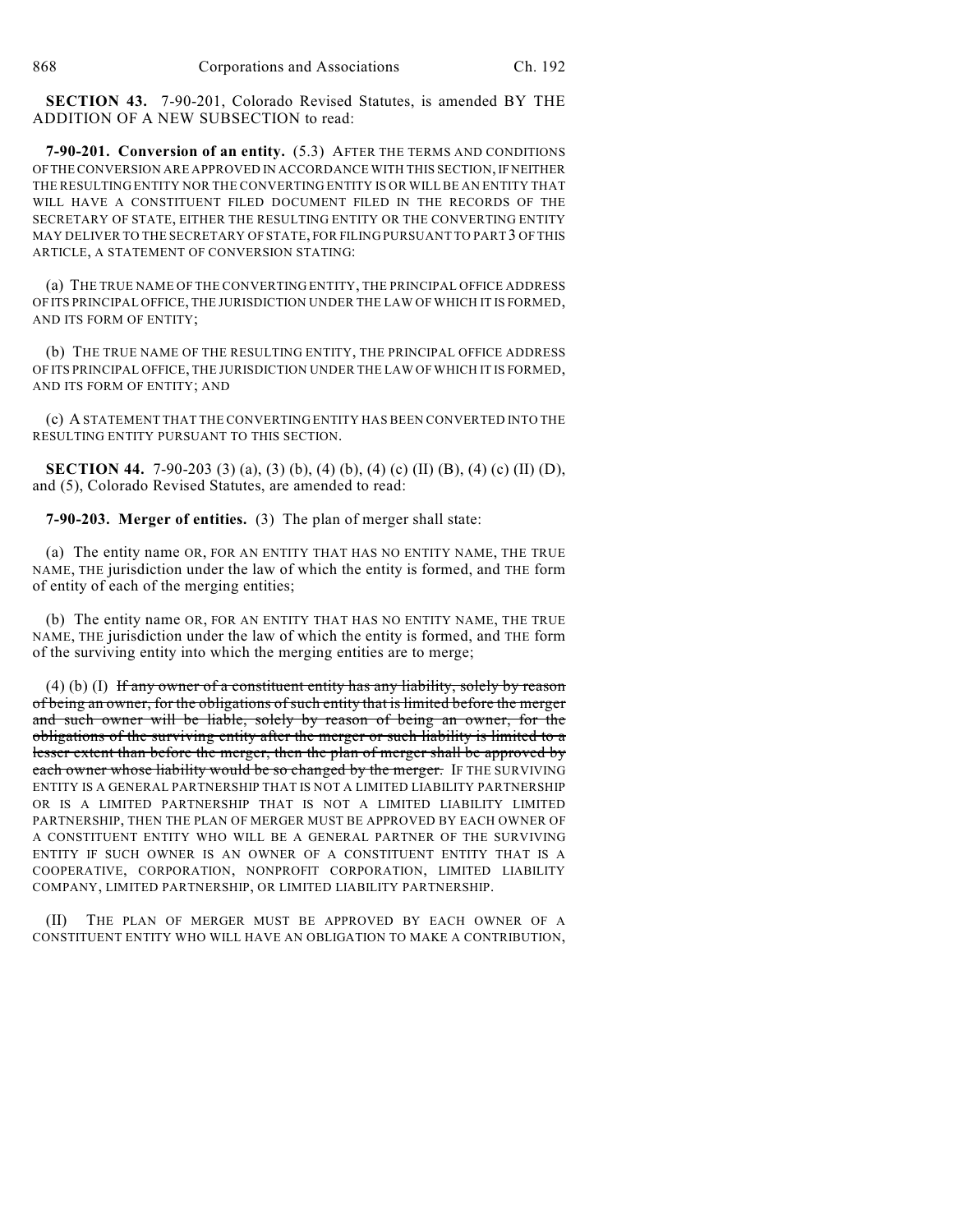NOT INCLUDING AN OBLIGATION TO RETURN A DISTRIBUTION, TO THE SURVIVING ENTITY IF THE MAXIMUM AMOUNT OF THE OBLIGATION EXCEEDS ANY OBLIGATION THE OWNER HAD TO MAKE A CONTRIBUTION, NOT INCLUDING AN OBLIGATION TO RETURN A DISTRIBUTION, TO THE CONSTITUENT ENTITY.

(III) THE PLAN OF MERGER MUST BE APPROVED BY EACH OWNER OF A CONSTITUENT ENTITY WHO WILL HAVE LIABILITY FOR THE OBLIGATIONS OF THE SURVIVING ENTITY THAT IS FUNCTIONALLY EQUIVALENT TO THE LIABILITY OF A GENERAL PARTNER FOR THE OBLIGATIONS OF A GENERAL PARTNERSHIP THAT IS NOT A LIMITED LIABILITY PARTNERSHIP.

(c) (II) The terms and conditions of the merger shall be approved in accordance with:

(B) If there are no such provisions, the provisions of the primary constituent documents that contain the most stringent terms for approval of any type of A merger; or

(D) If there are no such provisions, the provisions of the entity's organic statutes that contain the most stringent terms for approval of any type of A merger.

(5) After the plan of merger is approved in accordance with this section, if any merging entity is an entity for which a constituent filed document has been filed by the secretary of state, the surviving entity shall deliver to the secretary of state, for filing pursuant to part 3 of this article, a statement of merger that shall state: the following:

(a) The entity name OR, FOR AN ENTITY THAT HAS NO ENTITY NAME, THE TRUE NAME of each merging entity, the principal office address of its principal office, the jurisdiction under the law of which it is formed, and its form of entity;

(b) The entity name OR, FOR AN ENTITY THAT HAS NO ENTITY NAME, THE TRUE NAME of the surviving entity, the principal office address of its principal office, the jurisdiction under the law of which it is formed, and its form of entity;

(c) A statement That the EACH merging entities are ENTITY IS merged into the surviving entity; and

(d) If THAT, IF the plan of merger provides for amendments to any constituent filed document of the surviving entity, an appropriate statement of change or other document effecting the amendments shall be delivered to the secretary of state, for filing pursuant to part 3 of this article; AND

(e) ANY OTHER MATTERS RELATING TO THE MERGER THE SURVIVING ENTITY DETERMINES TO INCLUDE THEREIN.

**SECTION 45.** 7-90-204.5 (1) (a) (I), Colorado Revised Statutes, is amended to read:

**7-90-204.5. Foreign entity resulting from conversion or surviving merger.** (1) Upon the conversion of a domestic entity into a foreign entity or the merger of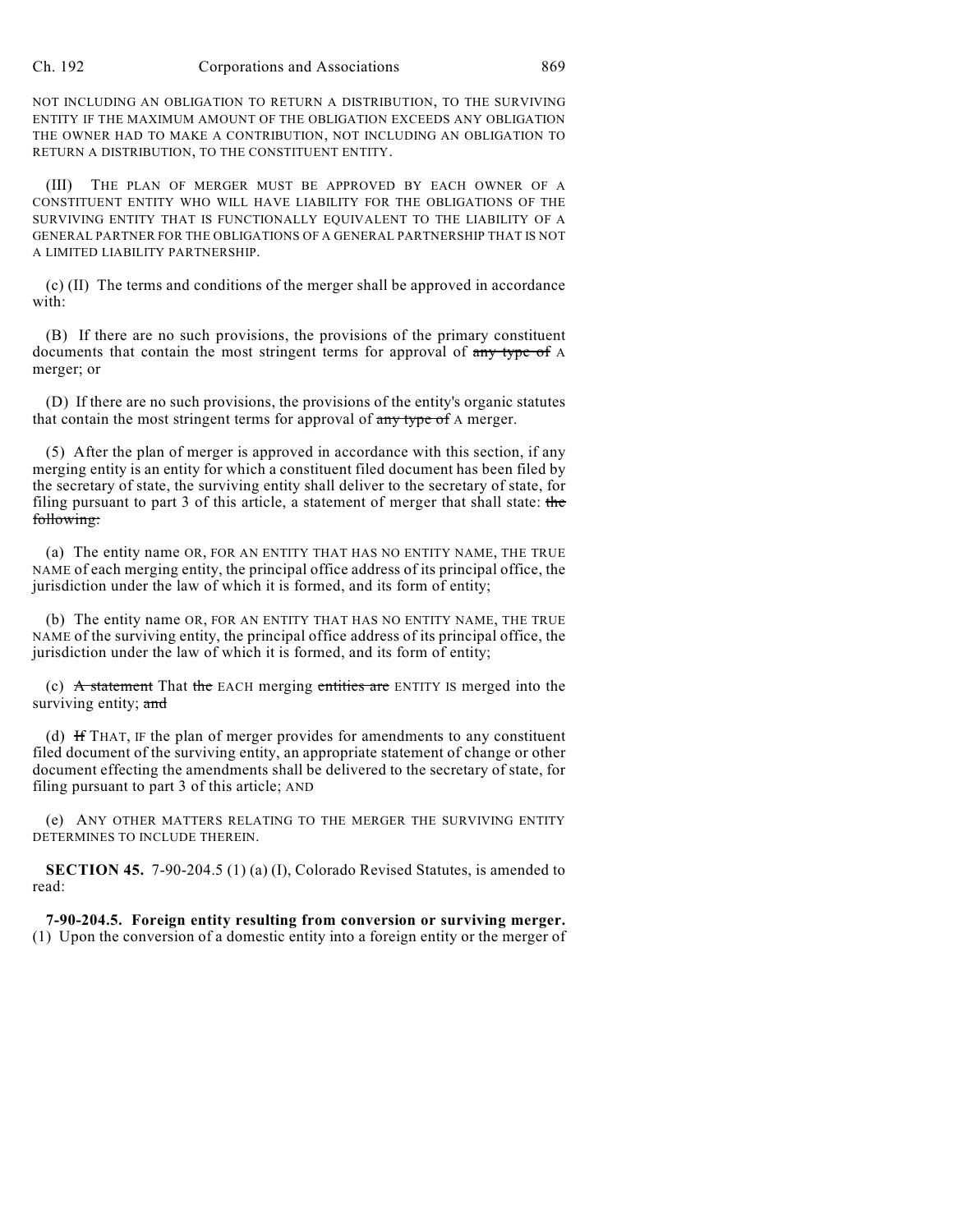a domestic entity and a foreign entity in which the foreign entity is the surviving entity, the foreign entity:

(a) Shall either:

(I) Maintain APPOINT A REGISTERED AGENT IF THE SURVIVING ENTITY HAS NO REGISTERED AGENT AND MAINTAIN a registered agent pursuant to part 7 of this article, whether or not the foreign entity is otherwise required to do so, to accept service in any proceeding to enforce any obligation or rights of dissenting owners of any domestic entity party to the conversion or merger or in any proceeding based on a cause of action arising with respect to any domestic entity party to the conversion or merger; or

**SECTION 46.** 7-90-206, Colorado Revised Statutes, is amended to read:

**7-90-206. Dissenter's rights, prohibitions, restrictions, and requirements.** (1) To the extent that any organic statute or the common law expressly prohibits or restricts the right of any entity to convert into or merge with any other form of entity, grants dissenter's rights with respect to such merger or conversion, or imposes requirements on such conversion or merger, any merger or conversion of such entity under this article shall be subject to such restriction, entitle its owners to such dissenter's rights, and be subject to such requirements.

(2) IF AN OWNER OF A CONVERTING ENTITY WOULD BE ENTITLED UNDER THE ORGANIC STATUTES TO DISSENTER'S RIGHTS IF THE CONVERTING ENTITY WERE MERGED INTO AN ENTITY OF THE SAME FORM AS THE CONVERTING ENTITY, THEN SUCH OWNER SHALL BE ENTITLED TO DISSENTER'S RIGHTS WITH RESPECT TO THE CONVERSION ON THE SAME BASIS AS THE OWNER WOULD BE SO ENTITLED UNDER THE ORGANIC STATUTES IF THE CONVERTING ENTITY WERE BEING MERGED INTO AN ENTITY OF THE SAME FORM AS THE CONVERTING ENTITY.

**SECTION 47.** 7-90-302 (1), Colorado Revised Statutes, is amended to read:

**7-90-302. Forms and cover sheets - secretary of state to furnish upon request.** (1) The secretary of state may prepare and furnish a form or cover sheet, or both, for any document that is subject to this part 3 and may require the use of any such form or cover sheet or both. The form or cover sheet may require the statement of any information the secretary of state deems appropriate to perform the duties of the secretary of state under the law of this state, including information as to the identity of the entity ANY PERSON to which the document relates, THE MAILING ADDRESS OF ANY SUCH PERSON, the registered agent name and registered agent address of the registered agent for the entity ANY SUCH PERSON WHO IS REQUIRED BY THIS ARTICLE TO HAVE A REGISTERED AGENT, and the principal office address of the entity's principal office OF ANY SUCH PERSON WHO HAS A PRINCIPAL OFFICE. A form or cover sheet shall not preclude in any way the inclusion in any document of any item the inclusion of which is not prohibited by the law of this state and shall not require the inclusion of any item the inclusion of which is not required or permitted by this article or any other law of this state.

**SECTION 48.** 7-90-303 (1) (f), Colorado Revised Statutes, is amended to read: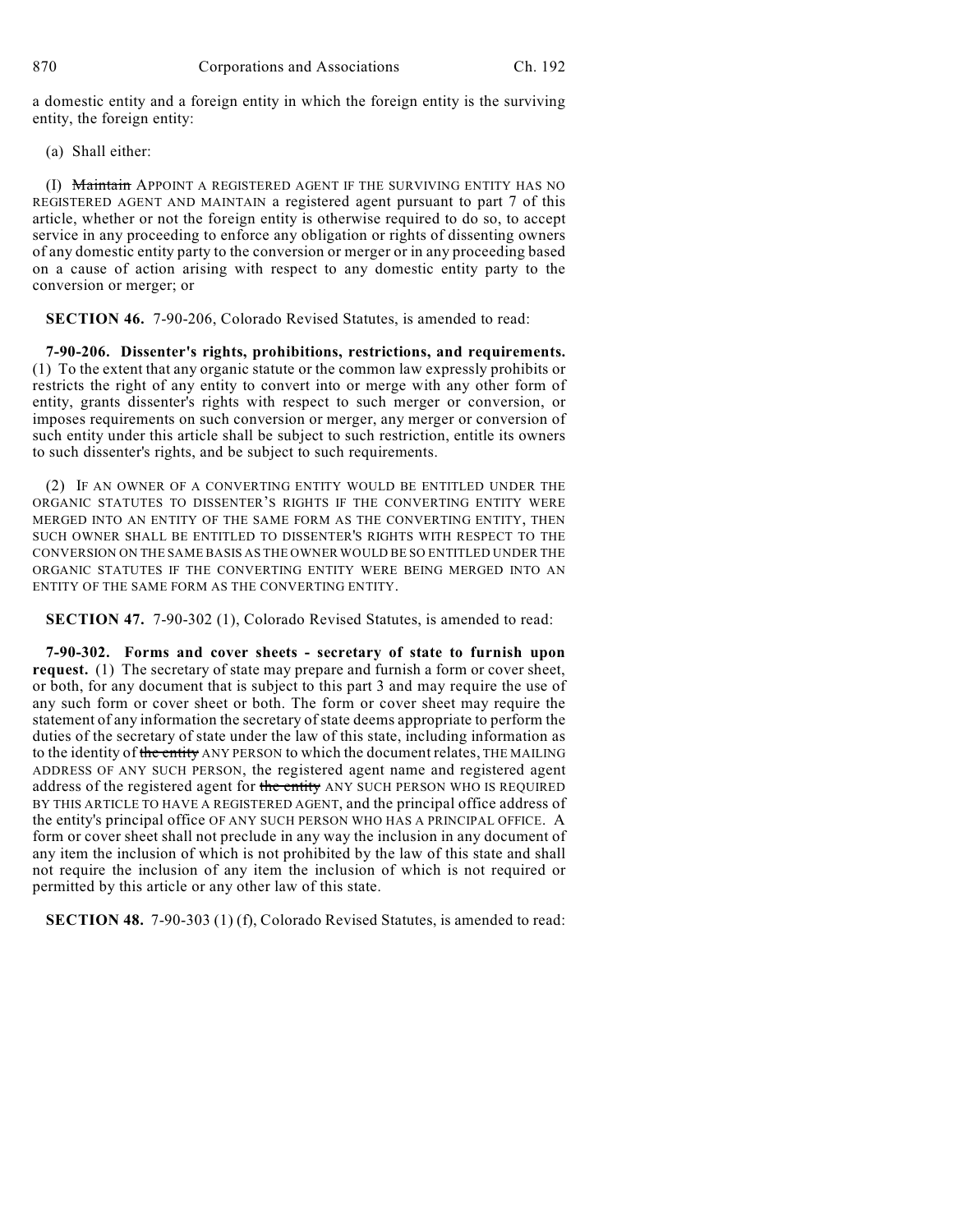**7-90-303. Filing, service, and copying fees - subpoenas.** (1) The secretary of state shall charge and collect fees and other charges, which shall be determined and collected pursuant to section 24-21-104 (3), C.R.S., for:

(f) Filing PROCESSING any document DELIVERED TO THE SECRETARY OF STATE FOR FILING AS required or permitted to be filed under part 3 of article 18 of title 6 or part 10 of article 16 of title 10 or part 3 of article 33.3 of title 38, C.R.S., or this title.

**SECTION 49.** 7-90-304 (2), Colorado Revised Statutes, is amended to read:

**7-90-304. Effective time and date of filed document.** (2) A filed document may state a delayed effective time and date, and if it does so the filed document becomes effective at the later of the time and date so stated or the time and date the filed document is filed by the secretary of state, as such time and date is ARE stated in the records of the secretary of state. If a filed document states a delayed effective date but not a time, the filed document is effective at the later of the close of business TWELVE MIDNIGHT on that date or the time and date the filed document is filed by the secretary of state, as such time and date is ARE stated in the records of the secretary of state. If a filed document states a delayed effective date that is later than the ninetieth day after the date the filed document is filed, the filed document is effective TWELVE MIDNIGHT on the ninetieth day after it is filed. A filed document may state the order in which the matters provided for in the filed document are deemed to have occurred. The provisions of this subsection (2) may be limited by other provisions of this title. In the event of conflict between the provisions of this subsection (2) and any other provision of this title, such other provision of this title shall control.

**SECTION 50.** 7-90-304.5 (1) (a), the introductory portions to 7-90-304.5 (1) (b) and (1) (c), and 7-90-304.5 (1) (d), Colorado Revised Statutes, are amended to read:

**7-90-304.5. Restated constituent filed document.** (1) Unless the organic statutes expressly provide otherwise:

(a) A domestic entity may restate its constituent filed document at any time by action of its owners or of any other person authorized by the organic statutes to deliver, on behalf of the entity, documents ARTICLES OF RESTATEMENT to the secretary of state, for filing pursuant to this part 3, effecting such restatement.

(b) The ARTICLES OF restatement of the A constituent filed document may include one or more amendments to the constituent filed document if any EACH amendment to the constituent filed document has been approved in the manner provided in the organic statutes. Such an amendment may:

(c) An entity restating its constituent filed document shall deliver to the secretary of state, for filing pursuant to this part  $3$ ,  $\alpha$  ARTICLES OF restatement stating:

(d) Upon filing of the ARTICLES OF restatement of the A constituent documents FILED DOCUMENT by the secretary of state or at any delayed effective date provided in the ARTICLES OF restatement, determined pursuant to section 7-90-304, the restated constituent filed document AS RESTATED BY THE ARTICLES OF RESTATEMENT supersedes the original constituent filed document and all prior amendments to the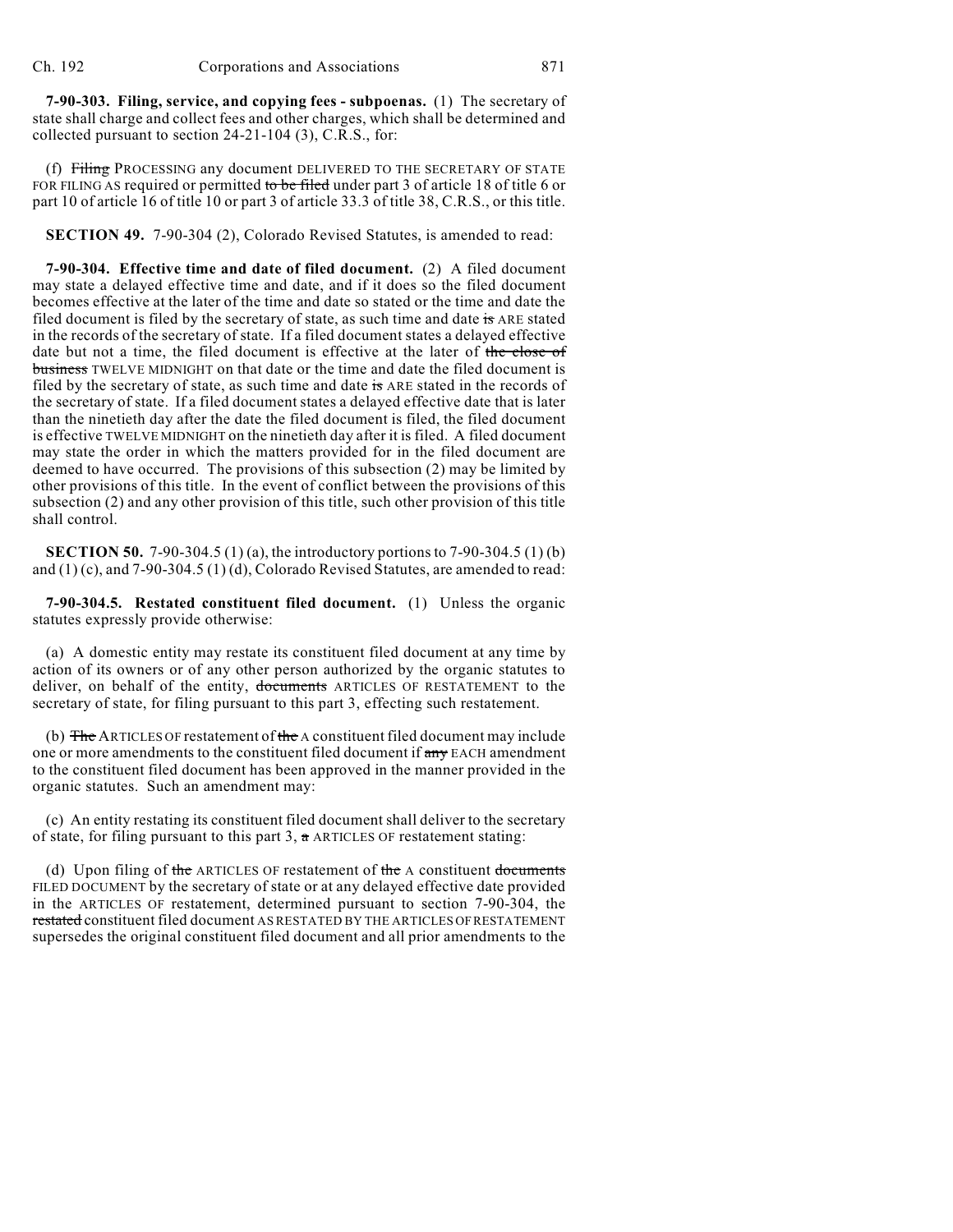original constituent filed document.

**SECTION 51.** 7-90-305 (2) (a), Colorado Revised Statutes, is amended to read:

**7-90-305. Correcting filed document.** (2) A statement of correction:

(a) Shall state the entity name of the entity to which the document relates or, if the entity to which the document relates does not have an entity name, shall state the true name of the entity, or, in the case of a TRADE NAME, SHALL STATE THE TRADE NAME AND THE NAME OF THE PERSON TRANSACTING BUSINESS OR CONDUCTING ACTIVITIES UNDER SUCH NAME, OR, IN THE CASE OF A STATEMENT OF trademark REGISTRATION OR ANY OTHER DOCUMENT RELATING TO A STATEMENT OF TRADEMARK REGISTRATION, shall state the trademark and the true name of the registrant as defined in section 7-70-101 (3) IDENTIFY THE STATEMENT OF TRADEMARK REGISTRATION IN A MANNER SATISFACTORY TO THE SECRETARY OF STATE;

**SECTION 52.** 7-90-305.5 (2) (a), Colorado Revised Statutes, is amended to read:

**7-90-305.5. Statement of change.** (2) A filed document is changed by causing to be delivered to the secretary of state, for filing pursuant to this part 3, a statement of change that:

(a) States the entity name of the entity to which the document relates or, if the entity to which the document relates does not have an entity name, states the true name of the entity, or, IN THE CASE OF A TRADE NAME, STATES THE TRADE NAME AND THE NAME OF THE PERSON TRANSACTING BUSINESS OR CONDUCTING ACTIVITIES UNDER SUCH NAME, OR, in the case of a STATEMENT OF trademark states the trademark and the true name of the registrant as defined in section 7-70-101 (3) REGISTRATION OR ANY DOCUMENT RELATING TO A STATEMENT OF TRADEMARK REGISTRATION, IDENTIFIES THE STATEMENT OF TRADEMARK REGISTRATION IN A MANNER SATISFACTORY TO THE SECRETARY OF STATE;

**SECTION 53.** Part 4 of article 90 of title 7, Colorado Revised Statutes, is amended BY THE ADDITION OF A NEW SECTION to read:

**7-90-402. Interrogatories by secretary of state.** (1) THE SECRETARY OF STATE MAY PROPOUND TO ANY DOMESTIC ENTITY THAT HAS A CONSTITUENT FILED DOCUMENT FILED IN THE RECORDS OF THE SECRETARY OF STATE, TO ANY FOREIGN ENTITY THAT IS AUTHORIZED TO TRANSACT BUSINESS OR CONDUCT ACTIVITIES IN THIS STATE, AND TO ANY MANAGER THEREOF, SUCH INTERROGATORIES AS MAY BE REASONABLY NECESSARY AND PROPER TO ENABLE THE SECRETARY OF STATE TO ASCERTAIN WHETHER THE ENTITY HAS COMPLIED WITH ALL THE PROVISIONS OF THE ORGANIC STATUTES. THE INTERROGATORIES SHALL BE ANSWERED WITHIN THIRTY DAYS AFTER THE MAILING THEREOF OR WITHIN SUCH ADDITIONAL TIME AS FIXED BY THE SECRETARY OF STATE, AND THE ANSWERS THERETO SHALL BE FULL AND COMPLETE AND SHALL BE MADE IN WRITING. IF THE INTERROGATORIES ARE DIRECTED TO AN INDIVIDUAL, THEY SHALL BE ANSWERED BY THE INDIVIDUAL, AND IF DIRECTED TO AN ENTITY, THEY SHALL BE ANSWERED BY A MANAGER OF THE ENTITY OR BY ANY OTHER PERSON AUTHORIZED TO ANSWER THE INTERROGATORIES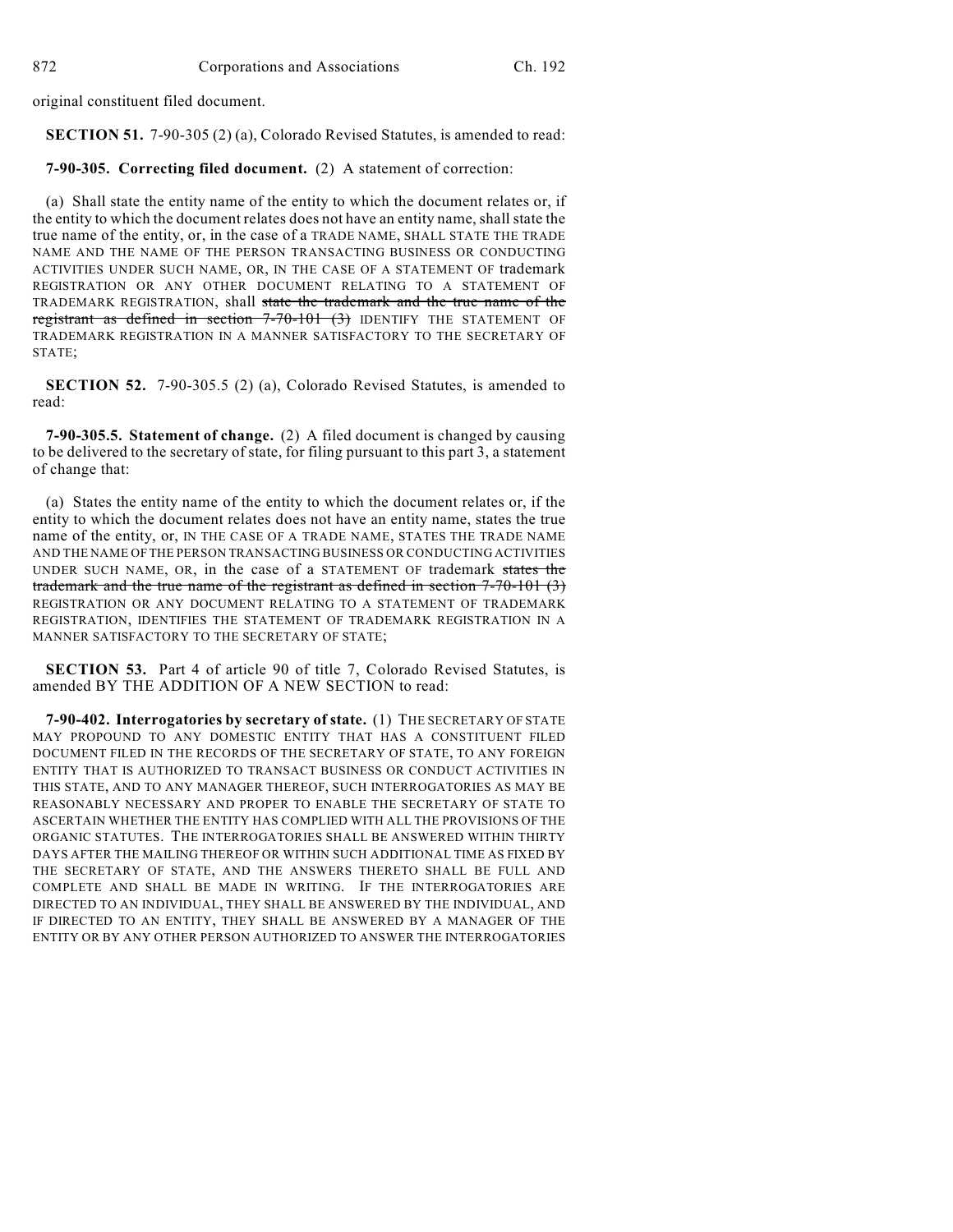AS ITS AGENT. THE SECRETARY OF STATE NEED NOT FILE ANY DOCUMENT TO WHICH SUCH INTERROGATORIES RELATE UNTIL THE INTERROGATORIES ARE ANSWERED AS PROVIDED IN THIS SECTION, AND NOT THEN IF THE ANSWERS THERETO DISCLOSE THAT THE DOCUMENT IS NOT IN CONFORMITY WITH THE PROVISIONS OF THE ORGANIC STATUTES. THE SECRETARY OF STATE SHALL CERTIFY TO THE ATTORNEY GENERAL, FOR SUCH ACTION AS THE ATTORNEY GENERAL MAY DEEM APPROPRIATE, ALL INTERROGATORIES AND ANSWERS THERETO THAT DISCLOSE A VIOLATION OF ANY OF THE PROVISIONS OF THE ORGANIC STATUTES.

(2) INTERROGATORIES PROPOUNDED BY THE SECRETARY OF STATE AND THE ANSWERS THERETO SHALL NOT BE OPEN TO PUBLIC INSPECTION, NOR SHALL THE SECRETARY OF STATE DISCLOSE ANY FACTS OR INFORMATION OBTAINED THEREFROM, EXCEPT INSOFAR AS THE OFFICIAL DUTY OF THE SECRETARY OF STATE MAY REQUIRE THE SAME TO BE MADE PUBLIC OR IN THE EVENT SUCH INTERROGATORIES OR THE ANSWERS THERETO ARE REQUIRED FOR EVIDENCE IN ANY CRIMINAL PROCEEDINGS OR IN ANY OTHER ACTION BY THIS STATE.

(3) EACH ENTITY THAT FAILS OR REFUSES TO ANSWER TRUTHFULLY AND FULLY, WITHIN THE TIME PRESCRIBED BY SUBSECTION (1) OF THIS SECTION, INTERROGATORIES PROPOUNDED TO THE ENTITY BY THE SECRETARY OF STATE IN ACCORDANCE WITH THE PROVISIONS OF SAID SUBSECTION (1) IS GUILTY OF A MISDEMEANOR AND, UPON CONVICTION THEREOF, SHALL BE PUNISHED BY A FINE OF NOT MORE THAN FIVE THOUSAND DOLLARS.

(4) EACH MANAGER OF AN ENTITY WHO FAILS OR REFUSES TO ANSWER TRUTHFULLY AND FULLY, WITHIN THE TIME PRESCRIBED BY SUBSECTION (1) OF THIS SECTION, INTERROGATORIES PROPOUNDED TO THE MANAGER BY THE SECRETARY OF STATE IN ACCORDANCE WITH THE PROVISIONS OF SAID SUBSECTION (1) IS GUILTY OF A MISDEMEANOR AND, UPON CONVICTION THEREOF, SHALL BE PUNISHED BY A FINE OF NOT MORE THAN TEN THOUSAND DOLLARS.

(5) THE ATTORNEY GENERAL MAY ENFORCE THIS SECTION IN AN ACTION BROUGHT IN THE DISTRICT COURT FOR THE COUNTY IN THIS STATE IN WHICH THE STREET ADDRESS OF THE ENTITY'S PRINCIPAL OFFICE OR THE STREET ADDRESS OF ITS REGISTERED AGENT IS LOCATED OR, IF THE ENTITY HAS NO PRINCIPAL OFFICE IN THIS STATE AND NO REGISTERED AGENT, IN THE DISTRICT COURT IN AND FOR THE CITY AND COUNTY OF DENVER.

**SECTION 54.** 7-90-501 (4) (d), (5.5), and (7), Colorado Revised Statutes, are amended to read:

**7-90-501. Annual reports.** (4) (d) Information in the annual report shall be current as of the date the annual report is delivered to the secretary of state, for filing pursuant to part 3 of this article, on behalf of the reporting entity. NO ANNUAL REPORT SHALL STATE A DELAYED EFFECTIVE DATE.

(5.5) No later than sixty days prior to the due date of a reporting entity's annual report as established pursuant to paragraph (c) of subsection  $(1)(4)$  of this section, the secretary of state shall provide DELIVER notice to the reporting entity of such due date at its registered agent address. The failure of the secretary of state to provide such notice shall not affect the requirement that the reporting entity deliver its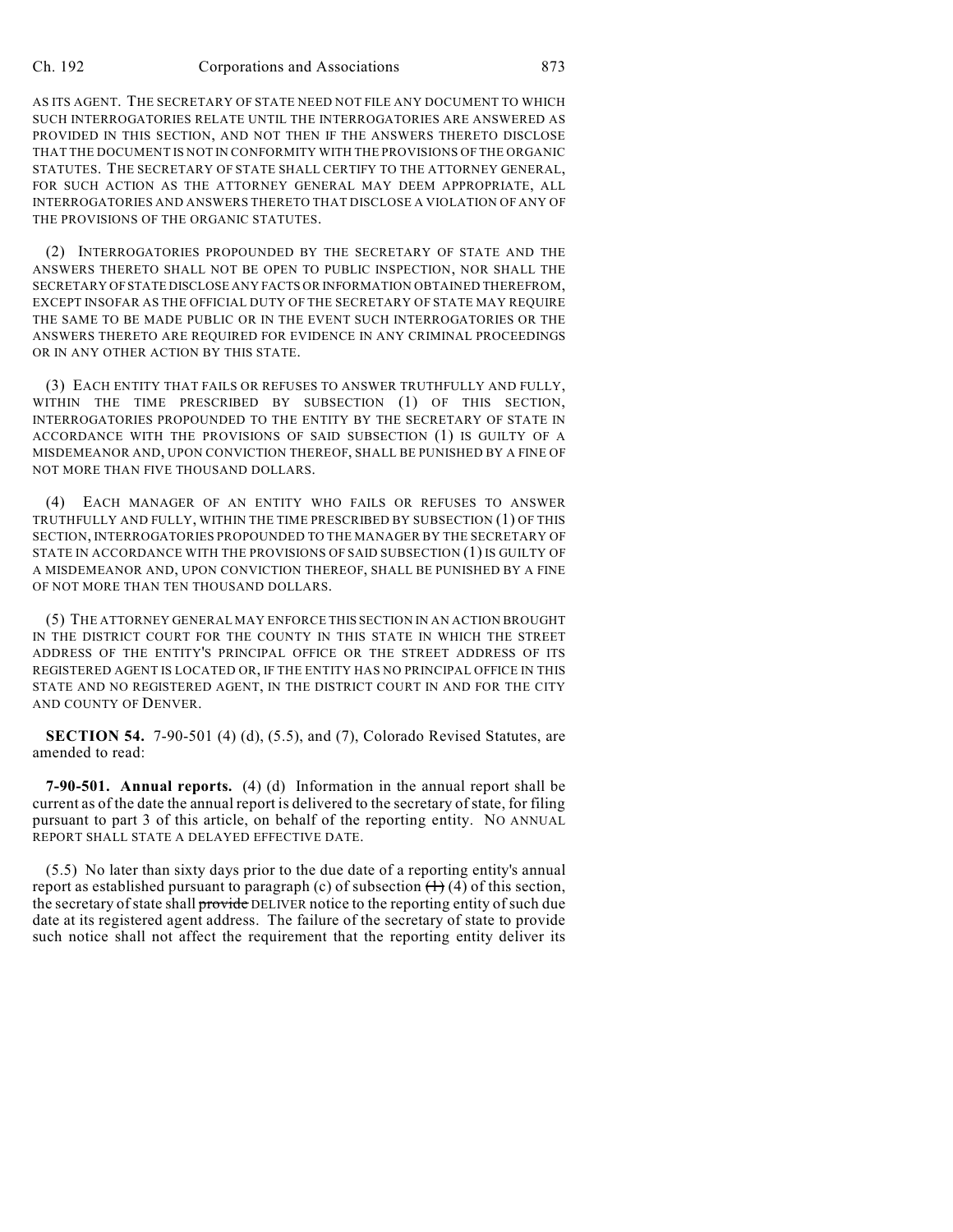annual report pursuant to paragraph (c) of subsection (4) of this section.

(7) Each reporting entity that fails or refuses to deliver to the secretary of state an annual report for filing within the time prescribed by subsection (4) of this section and pay the prescribed PROCESSING fee shall be subject to a processing fee PENALTY, which shall be determined and collected pursuant to section 24-21-104  $(3)$ , C.R.S.; except that no such fee PENALTY shall be imposed if the notice required to be furnished by the secretary of state pursuant to subsection (5.5) of this section is not timely delivered to the reporting entity by the secretary of state and such nondelivery causes the failure to file within the time prescribed in subsection (4) of this section.

**SECTION 55.** The introductory portion to 7-90-601 (5), Colorado Revised Statutes, is amended to read:

**7-90-601. Entity name.** (5) For an entity that is specifically permitted by C.R.C.P. 265 or title 12, C.R.S., to use the words "professional company", or "professional corporation", OR abbreviations thereof in its name:

**SECTION 56.** 7-90-601.5, Colorado Revised Statutes, is amended to read:

**7-90-601.5. Domestic entity name and trade name of dissolved domestic entity.** (1) The IF A DOMESTIC ENTITY THAT HAS A CONSTITUENT FILED DOCUMENT DISSOLVES, THE domestic entity name and each trade name of a domestic entity that has a constituent filed document OF THE DISSOLVED ENTITY shall include the word "dissolved" followed by the year of its dissolution, from the EFFECTIVE date of its dissolution OF THE ENTITY.

(2) If the domestic entity name determined pursuant to the preceding sentence SUBSECTION (1) OF THIS SECTION would not be distinguishable on the records of the secretary of state as contemplated in section 7-90-601, then the domestic entity name shall include the month, day, and year of its dissolution THE EFFECTIVE DATE OF DISSOLUTION OF THE ENTITY rather than only the year of dissolution.

**SECTION 57.** 7-90-601.6, Colorado Revised Statutes, is amended to read:

**7-90-601.6. Entity name of delinquent entity.** (1) The entity name and each trade name of a delinquent entity shall include the word "delinquent", followed by the year in which it became delinquent, after the four hundredth day after the effective date of its delinquency under section 7-90-902 (2).

(2) If the entity name determined pursuant to the preceding sentence SUBSECTION (1) OF THIS SECTION would not be distinguishable on the records of the secretary of state as contemplated in section 7-90-601, then the entity name shall include the month, day, and year of the effective date of the entity's delinquency under section 7-90-902 (2) rather than only the year of delinquency.

**SECTION 58.** 7-90-601.7, Colorado Revised Statutes, is amended to read:

**7-90-601.7. Foreign entity name and trade name of withdrawn foreign entity.** (1) The foreign entity name and each trade name of a foreign entity for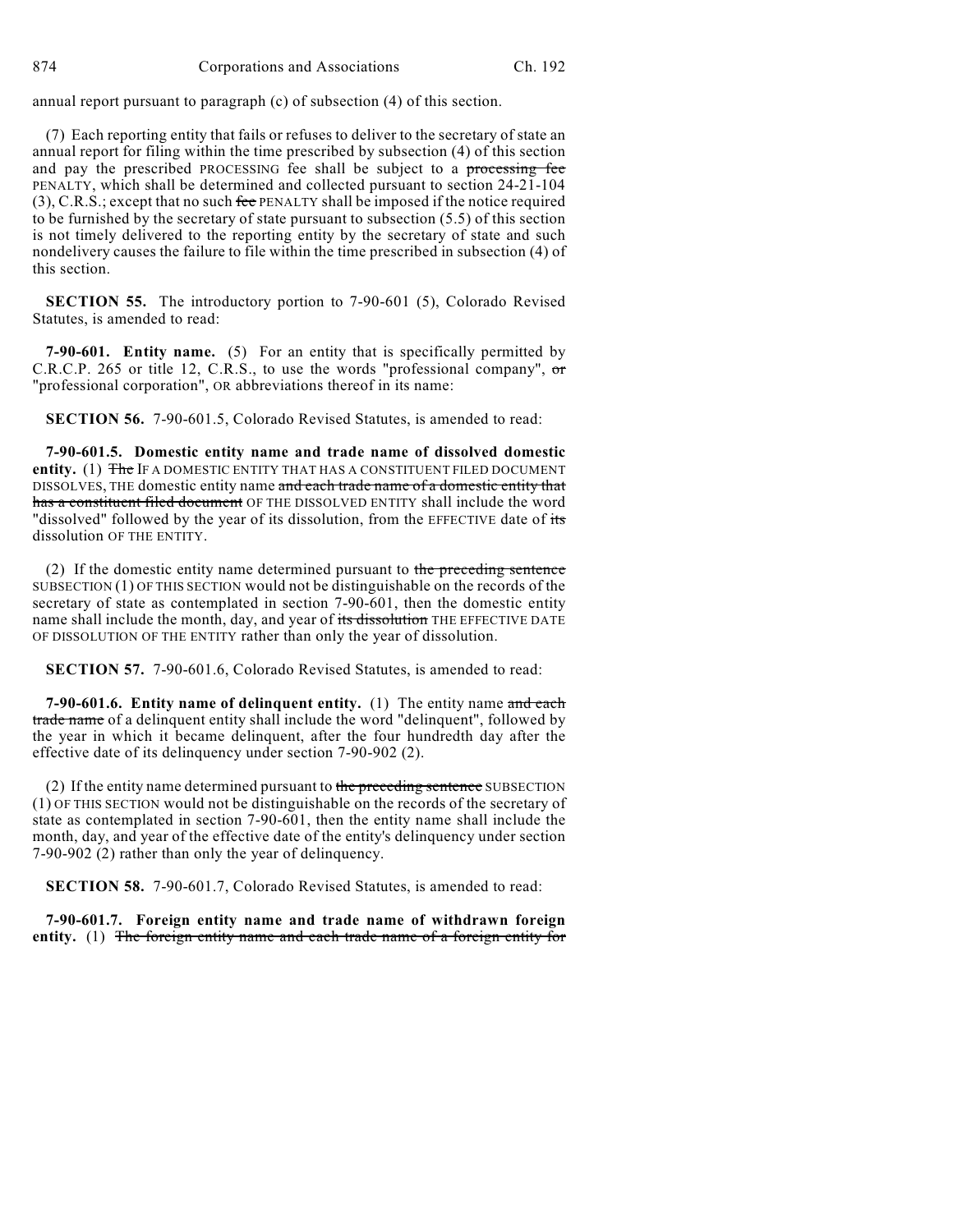which IF A FOREIGN ENTITY HAS a statement of foreign entity authority is on file in the records of the secretary of state, but for which such authority has been relinquished, THE FOREIGN ENTITY NAME OF THE FOREIGN ENTITY shall include the words "Colorado authority relinquished" followed by the year of such relinquishment.

(2) If the foreign entity name determined pursuant to the preceding sentence SUBSECTION (1) OF THIS SECTION would not be distinguishable on the records of the secretary of state as contemplated in section 7-90-601, then the foreign entity name shall include the month, day, and year of the relinquishment THE EFFECTIVE DATE OF THE STATEMENT OF FOREIGN ENTITY WITHDRAWAL BY WHICH THE FOREIGN ENTITY RELINQUISHED ITS AUTHORITY rather than only the year of relinquishment.

**SECTION 59.** 7-90-602 (1), Colorado Revised Statutes, is amended to read:

**7-90-602. Reserved entity name.** (1) Any person may apply for the reservation of the exclusive use of a name for the use as an entity name by delivering a statement of reservation of a name to the secretary of state, for filing pursuant to part 3 of this article, stating the name and mailing address of the person, that the person is applying under this section to reserve a name for use as an entity name, and the name proposed to be reserved. If the secretary of state determines that the name applied for would be available for use as an entity name under section 7-90-601, the secretary of state shall reserve the name for the person's exclusive use for a one-hundred-twenty-day period, which reservation may be renewed successively for one-hundred-twenty-day periods.  $\angle A$  NO statement of reservation of name may not SHALL state a delayed effective date.

**SECTION 60.** 7-90-604 (2) (b), (2) (e), and (3) (b), Colorado Revised Statutes, are amended to read:

**7-90-604. Registered true name of a foreign entity.** (2) A foreign entity may register a true name pursuant to this section by delivering to the secretary of state, for filing pursuant to part 3 of this article, a statement of registration of true name that complies with the requirements of this subsection (2). When filed, the statement of registration of true name registers the true name. The statement of registration of true name shall state:

- (b) The name of the jurisdiction under the law of which it is formed;
- (e) That its true name is registered pursuant to this section.

(3) A foreign entity that has in effect a registration of its true name pursuant to this section may renew such registration by delivering to the secretary of state, for filing pursuant to part 3 of this article, on or before December 31 of the year of registration, a statement of renewal of registration of true name that complies with the requirements of this subsection (3). When filed, the statement of renewal of registration renews the registration for the following year. The statement of renewal of registration of true name shall state:

(b) The name of the jurisdiction under the law of which it is formed; and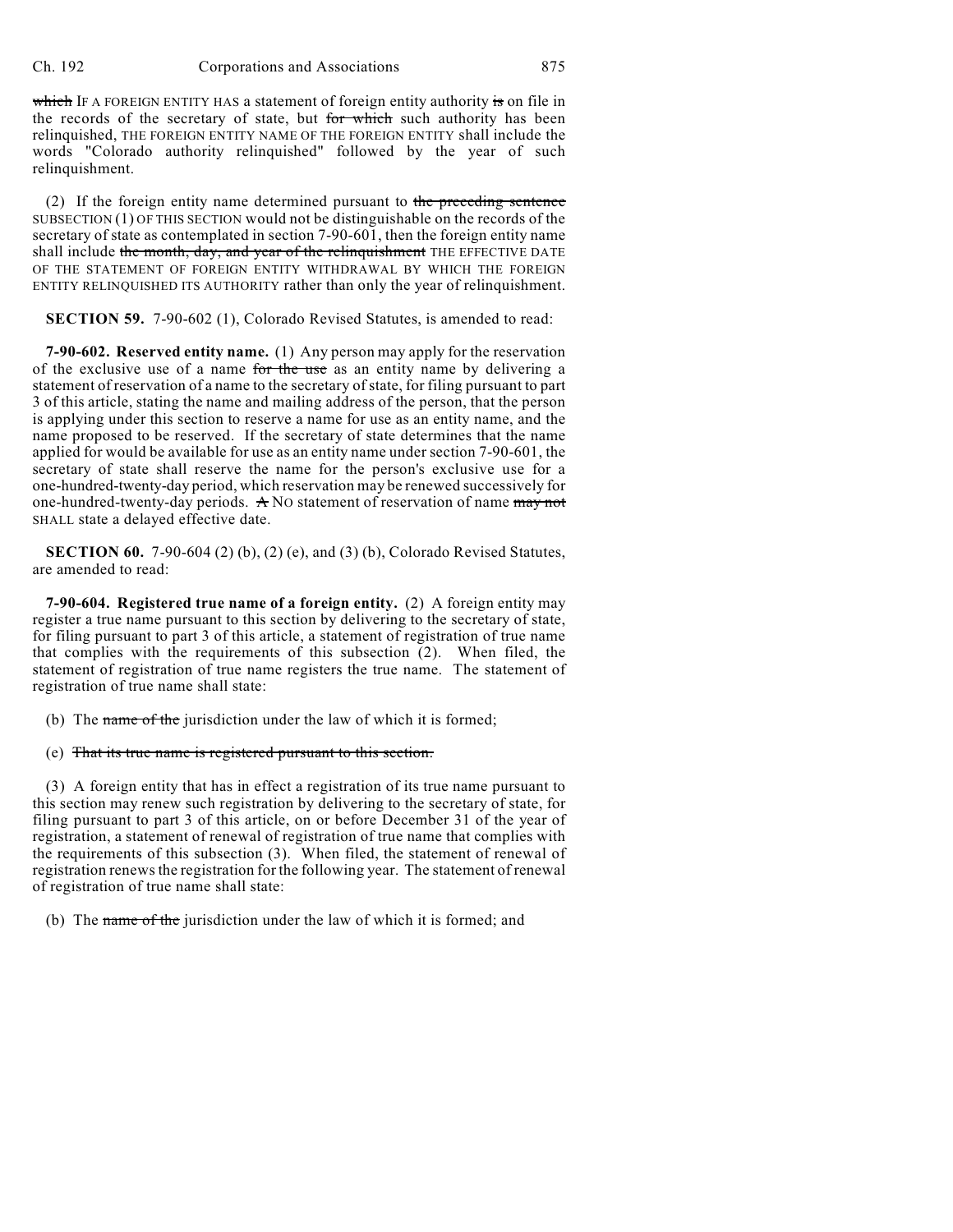**SECTION 61.** 7-90-803 (1) (b), Colorado Revised Statutes, is amended to read:

**7-90-803. Statement of foreign entity authority to transact business or conduct activities.** (1) A foreign entity may cause to be delivered to the secretary of state, for filing pursuant to part 3 of this article, a statement of foreign entity authority stating:

(b) The name of the jurisdiction under the law of which it is formed;

**SECTION 62.** 7-90-806 (1) (b), (1) (d), and (1) (f), Colorado Revised Statutes, are amended to read:

**7-90-806. Withdrawal of foreign entity.** (1) A foreign entity authorized to transact business or conduct activities in this state may relinquish that authority by causing to be delivered to the secretary of state, for filing pursuant to part 3 of this article, a statement of foreign entity withdrawal stating:

(b) The registered agent name and registered AGENT address of its registered agent or, if a registered agent is no longer to be maintained, a statement that the entity will not maintain a registered agent, and the mailing address to which service of process may be mailed pursuant to section 7-90-807;

(d) The name of the jurisdiction under the law of which it was formed;

(f) That any statement of trade name it has on file in the records of the secretary of state pursuant to article 71 of this title, and any assumed entity name pursuant to section 7-90-603, are withdrawn upon the filing EFFECTIVE DATE of the statement of foreign entity withdrawal.

**SECTION 63.** 7-90-904 (4) (a), Colorado Revised Statutes, is amended to read:

**7-90-904. Cure of delinquency.** (4) (a) Except as provided in paragraphs (b) and (c) of this subsection (4), the entity name of an entity following the curing of its delinquency shall be the same as the entity name, determined without regard to section 7-90-601.6, of the entity at the time the entity cures its delinquency if such entity name complies with section 7-90-601 at the time the entity cures its delinquency. If such entity name would not be distinguishable on the records of the secretary of state as contemplated in section 7-90-601, the entity name of the entity following curing of its delinquency shall be such entity name followed by the words "delinquency cured" and the year thereof. Following curing of its delinquency, the entity may change its entity name in accordance with the organic statutes and the entity's constituent operating document.

**SECTION 64.** Part 9 of article 90 of title 7, Colorado Revised Statutes, is amended BY THE ADDITION OF A NEW SUBPART to read:

> SUBPART 3 NOTICE TO CREDITORS BY DISSOLVED ENTITIES - ENFORCEMENT OF CLAIMS AGAINST DISSOLVED **ENTITIES**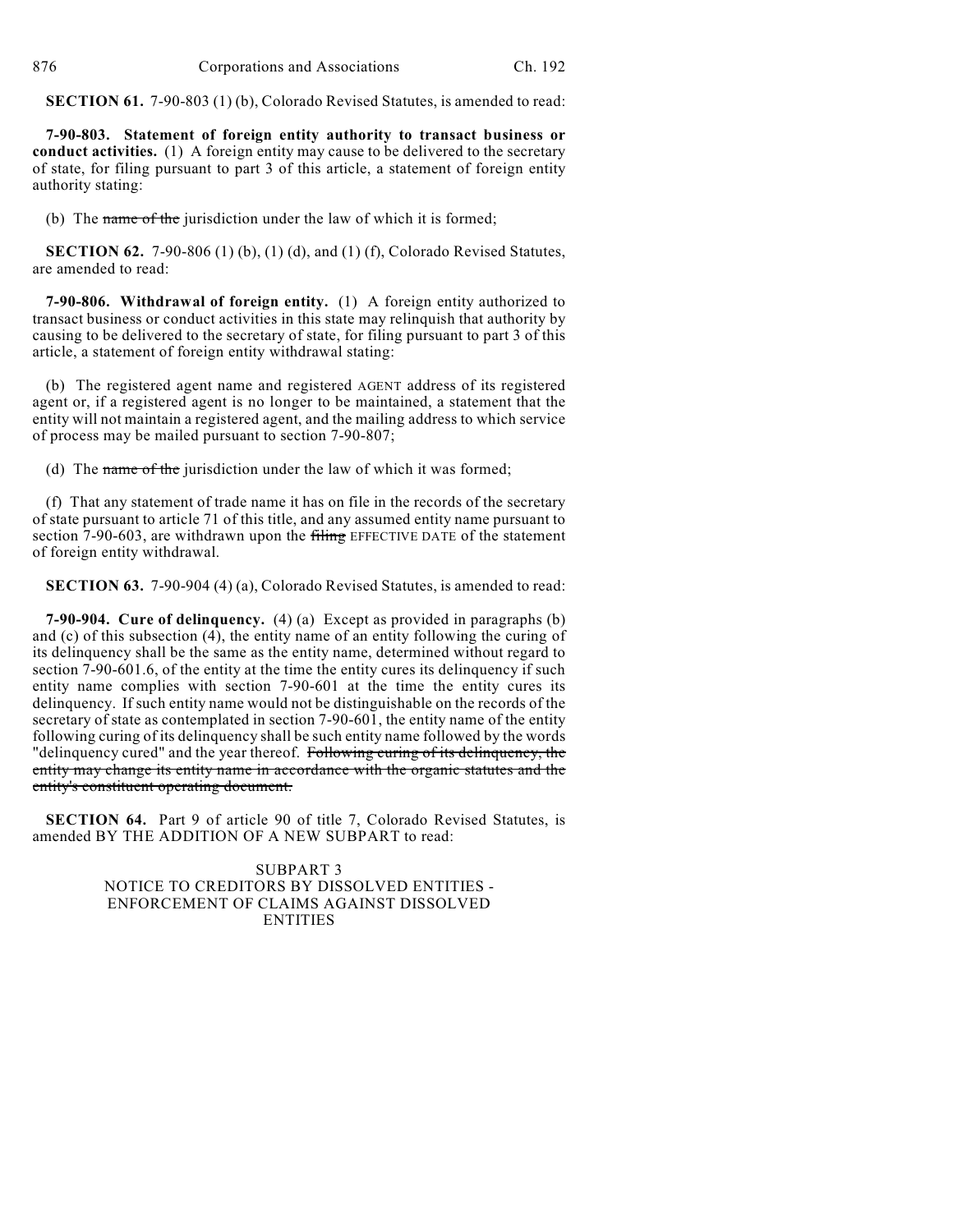**7-90-911. Disposition of known claims by notification.** (1) A DISSOLVED DOMESTIC ENTITY MAY DISPOSE OF CLAIMS AGAINST IT BY FOLLOWING THE PROCEDURES DESCRIBED IN THIS SECTION.

(2) A DISSOLVED DOMESTIC ENTITY MAY DELIVER WRITTEN NOTICE UNDER THIS SUBSECTION (2) TO ANY PERSON AT ANY TIME ON OR AFTER THE EFFECTIVE DATE OF THE DISSOLUTION. THE NOTICE CONTEMPLATED IN THIS SUBSECTION (2) SHALL STATE THAT, UNLESS SOONER BARRED BY ANY OTHER STATUTE LIMITING ACTIONS, ANY CLAIM OF THAT PERSON AGAINST THE DISSOLVED DOMESTIC ENTITY WILL BE BARRED IF AN ACTION TO ENFORCE THE CLAIM IS NOT COMMENCED BY A DEADLINE THAT IS STATED IN THE NOTICE, WHICH DEADLINE SHALL NOT BE LESS THAN TWO YEARS AFTER THE DELIVERY OF NOTICE. THE NOTICE MAY CONTAIN SUCH OTHER INFORMATION AS THE DISSOLVED ENTITY DETERMINES TO INCLUDE, INCLUDING INFORMATION REGARDING PROCEDURES FACILITATING THE PROCESSING OF CLAIMS AGAINST THE DISSOLVED ENTITY; EXCEPT THAT NO OBLIGATIONS ON PERSONS HAVING CLAIMS AGAINST THE DISSOLVED ENTITY SHALL BE IMPOSED OR IMPLIED THAT DO NOT EXIST AT LAW.

(3) UNLESS SOONER BARRED BY ANY OTHER STATUTE LIMITING ACTIONS, A PERSON'S CLAIM AGAINST THE DISSOLVED DOMESTIC ENTITY IS BARRED IF THE DISSOLVED ENTITY DELIVERS A NOTICE OF DISSOLUTION AS CONTEMPLATED BY SUBSECTION (2) OF THIS SECTION AND AN ACTION TO ENFORCE THE CLAIM IS NOT COMMENCED BY THE DEADLINE STATED IN THE NOTICE.

(4) (a) FOR PURPOSES OF THIS SECTION, "CLAIM" DOES NOT INCLUDE A CONTINGENT LIABILITY OR A CLAIM BASED ON AN EVENT OCCURRING AFTER THE EFFECTIVE DATE OF DISSOLUTION. FOR PURPOSES OF THIS SECTION, AN ACTION TO ENFORCE A CLAIM INCLUDES AN ARBITRATION UNDER ANY AGREEMENT FOR BINDING ARBITRATION BETWEEN THE DISSOLVED DOMESTIC ENTITY AND THE PERSON MAKING THE CLAIM AND INCLUDES A CIVIL ACTION.

(b) FOR PURPOSES OF THIS SECTION AND SECTIONS 7-90-912 AND 7-90-913, "DISSOLVED DOMESTIC ENTITY" MEANS A DISSOLVED DOMESTIC COOPERATIVE OTHER THAN A DOMESTIC COOPERATIVE FORMED UNDER ARTICLE 55 OF THIS TITLE, A DISSOLVED DOMESTIC CORPORATION, A DISSOLVED DOMESTIC LIMITED LIABILITY COMPANY, OR A DISSOLVED DOMESTIC NONPROFIT CORPORATION.

**7-90-912. Disposition of claims by publication.** (1) A DISSOLVED DOMESTIC ENTITY MAY PUBLISH NOTICE OF ITS DISSOLUTION AND REQUEST THAT PERSONS WITH CLAIMS AGAINST THE DISSOLVED DOMESTIC ENTITY PRESENT THEM IN ACCORDANCE WITH THE NOTICE.

(2) THE NOTICE CONTEMPLATED IN SUBSECTION (1) OF THIS SECTION SHALL:

(a) BE PUBLISHED ONE TIME IN A NEWSPAPER OF GENERAL CIRCULATION IN THE COUNTY IN THIS STATE IN WHICH THE STREET ADDRESS OF THE DISSOLVED DOMESTIC ENTITY'S PRINCIPAL OFFICE IS OR WAS LAST LOCATED OR, IF THE DISSOLVED DOMESTIC ENTITY HAS NOT HAD A PRINCIPAL OFFICE IN THIS STATE, IN THE COUNTY IN WHICH THE STREET ADDRESS OF ITS REGISTERED AGENT IS OR WAS LAST LOCATED; AND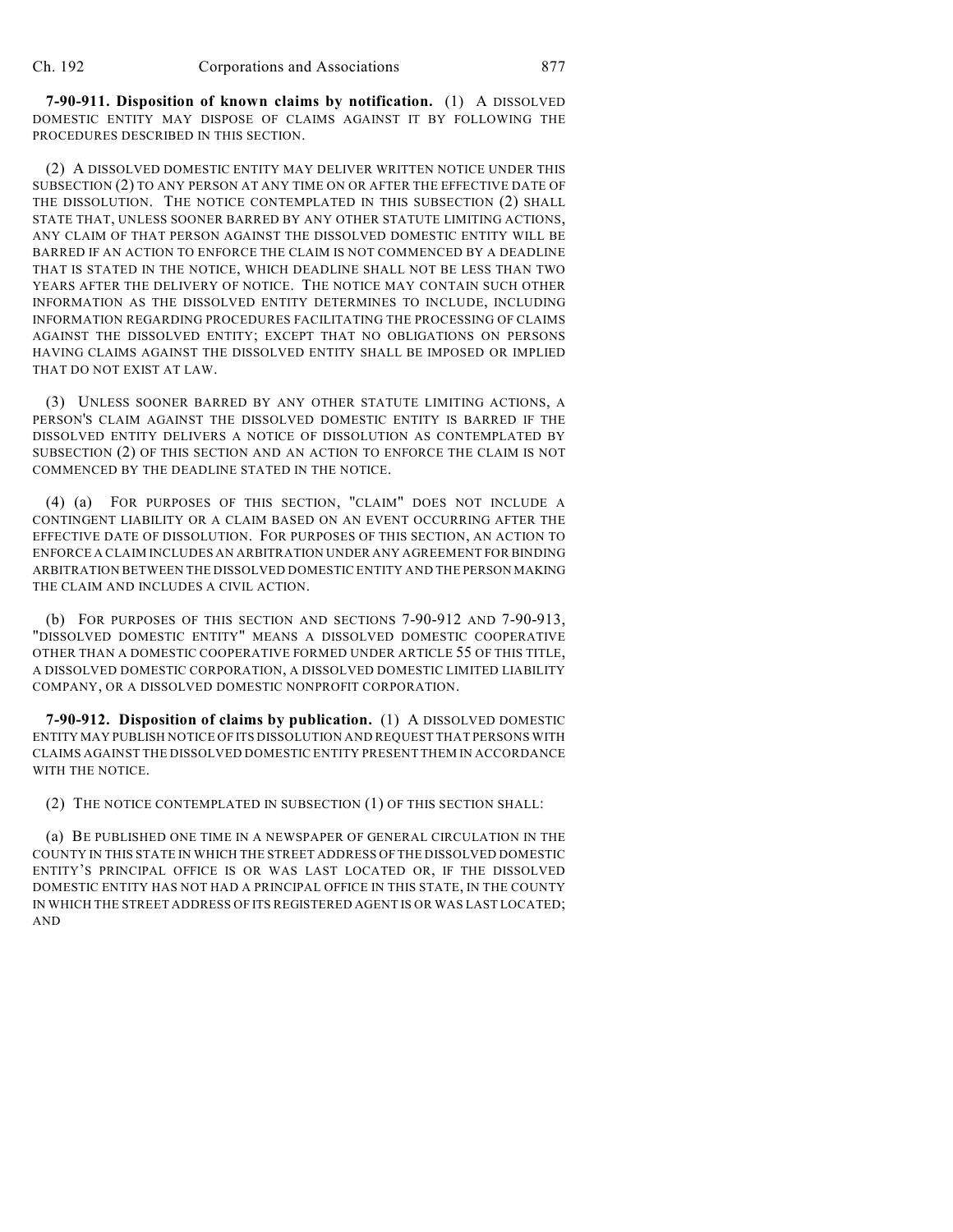(b) STATE THAT, UNLESS SOONER BARRED BY ANY OTHER STATUTE LIMITING ACTIONS, ANY CLAIM AGAINST THE DISSOLVED ENTITY WILL BE BARRED IF AN ACTION TO ENFORCE THE CLAIM IS NOT COMMENCED WITHIN FIVE YEARS AFTER THE PUBLICATION OF THE NOTICE OR WITHIN FOUR MONTHS AFTER THE CLAIM ARISES, WHICHEVER IS LATER. THE NOTICE MAY CONTAIN SUCH OTHER INFORMATION AS THE DISSOLVED ENTITY DETERMINES TO INCLUDE, INCLUDING INFORMATION REGARDING PROCEDURES FACILITATING THE PROCESSING OF CLAIMS AGAINST THE DISSOLVED ENTITY; EXCEPT THAT NO OBLIGATIONS ON PERSONS HAVING CLAIMS AGAINST THE DISSOLVED ENTITY SHALL BE IMPOSED OR IMPLIED THAT DO NOT EXIST AT LAW.

(3) IF THE DISSOLVED DOMESTIC ENTITY PUBLISHES A NOTICE IN ACCORDANCE WITH SUBSECTION (2) OF THIS SECTION, THEN, UNLESS SOONER BARRED UNDER SECTION 7-90-911 OR UNDER ANY OTHER STATUTE LIMITING ACTIONS, THE CLAIM OF ANY PERSON AGAINST THE DISSOLVED DOMESTIC ENTITY IS BARRED UNLESS THE PERSON COMMENCES AN ACTION TO ENFORCE THE CLAIM WITHIN FIVE YEARS AFTER THE PUBLICATION DATE OF THE NOTICE OR WITHIN FOUR MONTHS AFTER THE CLAIM ARISES, WHICHEVER IS LATER.

(4) FOR PURPOSES OF THIS SECTION AND EXCEPT WHERE REQUIRED TO BE DISPOSED OF UNDER SECTION 7-90-911, "CLAIM" MEANS ANY CLAIM, EXCLUDING CLAIMS OF THIS STATE, WHETHER KNOWN, DUE OR TO BECOME DUE, ABSOLUTE OR CONTINGENT, LIQUIDATED OR UNLIQUIDATED, FOUNDED ON CONTRACT, TORT, OR OTHER LEGAL BASIS, OR OTHERWISE. FOR PURPOSES OF THIS SECTION, AN ACTION TO ENFORCE A CLAIM INCLUDES AN ARBITRATION UNDER ANY AGREEMENT FOR BINDING ARBITRATION BETWEEN THE DISSOLVED DOMESTIC ENTITY AND THE PERSON MAKING THE CLAIM AND INCLUDES A CIVIL ACTION.

(5) THIS SECTION SHALL NOT APPLY TO A CLAIM WITH RESPECT TO WHICH NOTICE HAS BEEN DELIVERED BY A DISSOLVED DOMESTIC ENTITY UNDER SECTION 7-90-911.

**7-90-913. Enforcement of claims against a dissolved domestic entity.** (1) A CLAIM MAY BE ENFORCED UNDER SECTION 7-90-911 OR 7-90-912:

(a) AGAINST THE DISSOLVED DOMESTIC ENTITY TO THE EXTENT OF ITS UNDISTRIBUTED ASSETS; AND

(b) IF ASSETS HAVE BEEN DISTRIBUTED IN LIQUIDATION, AGAINST AN OWNER OF THE DISSOLVED DOMESTIC ENTITY; EXCEPT THAT AN OWNER'S TOTAL LIABILITY FOR ALL CLAIMS UNDER THIS SECTION SHALL NOT EXCEED THE TOTAL VALUE OF ASSETS DISTRIBUTED TO THE OWNER, AS SUCH VALUE IS DETERMINED AT THE TIME OF DISTRIBUTION. ANY OWNER REQUIRED TO RETURN ANY PORTION OF THE VALUE OF ASSETS RECEIVED BY THE OWNER IN LIQUIDATION SHALL BE ENTITLED TO CONTRIBUTION FROM ALL OTHER OWNERS. EACH SUCH CONTRIBUTION SHALL BE IN ACCORDANCE WITH THE CONTRIBUTING OWNER'S RIGHTS AND INTERESTS AND SHALL NOT EXCEED THE VALUE OF THE ASSETS RECEIVED BY THE CONTRIBUTING OWNER IN LIQUIDATION.

**SECTION 65.** 7-90-1003 (1) (e), Colorado Revised Statutes, is amended, and the said 7-90-1003 (1) is further amended BY THE ADDITION OF A NEW PARAGRAPH, to read: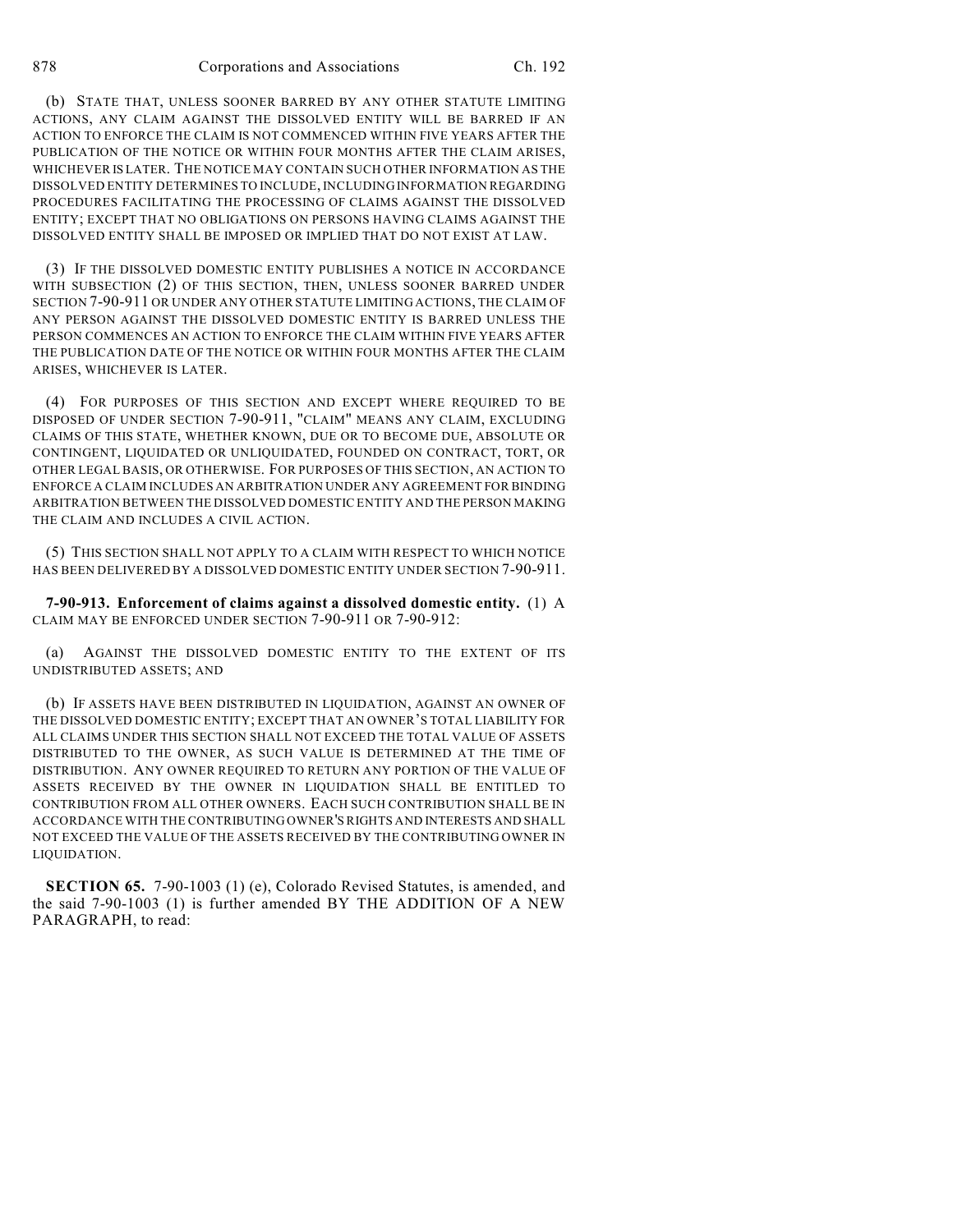**7-90-1003. Articles of reinstatement.** (1) In order to reinstate an entity under this part 10, articles of reinstatement shall be delivered to the secretary of state, for filing pursuant to part 3 of this article stating:

(a.5) THE DOMESTIC ENTITY NAME OF THE ENTITY FOLLOWING REINSTATEMENT, WHICH ENTITY NAME SHALL COMPLY WITH SECTION 7-90-1004:

(e) That following reinstatement the domestic entity name of the domestic entity shall comply with section 7-90-1004;

**SECTION 66.** 7-90-1004, Colorado Revised Statutes, is amended to read:

**7-90-1004. Entity name upon reinstatement.** The domestic entity name of a domestic entity following reinstatement shall be the domestic entity name, determined without regard to section 7-90-601.5, of the domestic entity at the time of reinstatement if such domestic entity name complies with section 7-90-601 at the time of reinstatement. If that domestic entity name does not comply with section 7-90-601, the domestic entity name of the domestic entity following reinstatement shall be that domestic entity name followed by the word "reinstated" and the year of reinstatement. Following reinstatement, the entity may amend its domestic entity name in accordance with the organic statutes and the entity's constituent operating document.

**SECTION 67.** 7-101-401 (3), Colorado Revised Statutes, is amended to read:

**7-101-401. General definitions.** As used in articles 101 to 117 of this title, unless the context otherwise requires:

(3) "Articles of incorporation" includes amended articles of incorporation, restated articles of incorporation, articles of merger, and other instruments, however designated, on file in the records of the secretary of state, which have the effect of amending or supplementing in some respect the original or amended articles of incorporation.

**SECTION 68.** 7-102-102 (2) (a), Colorado Revised Statutes, is amended to read:

**7-102-102. Articles of incorporation.** (2) The articles of incorporation may but need not state:

(a) The true names and mailing addresses of the individuals who are elected to serve as the initial directors;

**SECTION 69.** 7-103-101 (5), Colorado Revised Statutes, is amended to read:

**7-103-101. Purposes and applicability.** (5) Articles 101 to 117 of this title shall apply to corporations of every class, whether or not included in the term "corporation" as defined in section 7-101-401 (11), that are formed or incorporated under and governed by other statutes of this state, to the extent that said articles are not inconsistent with such other statutes. Notwithstanding the foregoing, EXCEPT AS PERMITTED BY SECTION 7-123-101 (8), articles 101 to 117 of this title shall not apply to nonprofit corporations: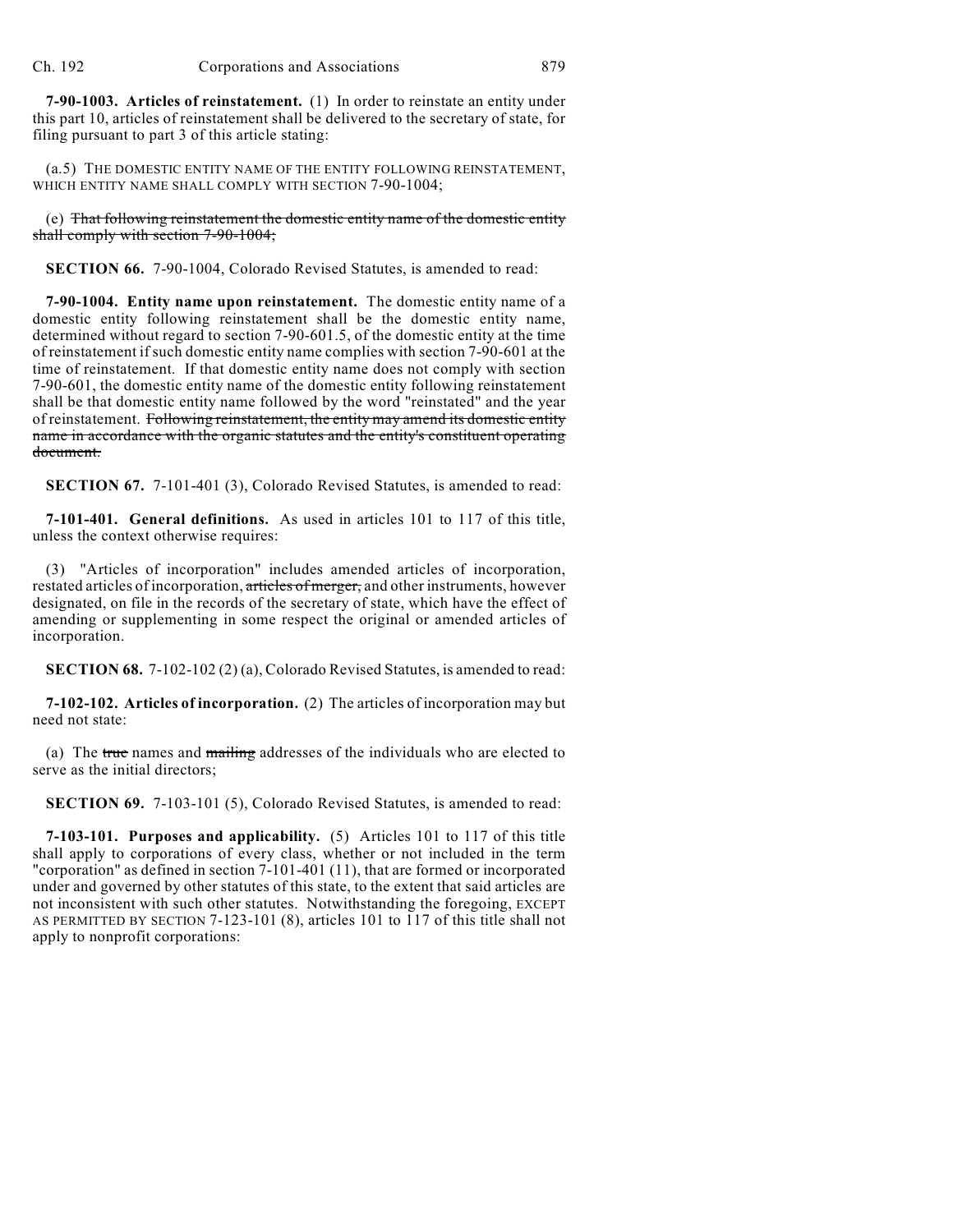(a) FORMED UNDER ARTICLES 121 TO 137 OF THIS TITLE;

(b) Governed by articles 121 to 137 of this title PURSUANT TO SECTION 7-137-101 (2); OR

(c) GOVERNED BY ARTICLES 121 TO 137 OF THIS TITLE BY REASON OF AN ELECTION PURSUANT TO SECTION 7-137-201.

**SECTION 70.** 7-106-101 (1), Colorado Revised Statutes, is amended to read:

**7-106-101. Authorized shares.** (1) The articles of incorporation shall prescribe STATE the classes of shares and the number of shares of each class that the corporation is authorized to issue. If more than one class of shares is authorized, the articles of incorporation shall prescribe STATE a distinguishing designation for each class, and, before the issuance of shares of any class, the preferences, limitations, and relative rights of that class shall be described STATED in the articles of incorporation. All shares of a class shall have preferences, limitations, and relative rights identical with those of other shares of the same class except to the extent otherwise permitted by section 7-106-102.

**SECTION 71.** 7-108-401, Colorado Revised Statutes, is amended BY THE ADDITION OF A NEW SUBSECTION to read:

**7-108-401. General standards of conduct for directors and officers.** (5) A DIRECTOR OR OFFICER OF A CORPORATION, IN THE PERFORMANCE OF DUTIES IN THAT CAPACITY, SHALL NOT HAVE ANY FIDUCIARY DUTY TO ANY CREDITOR OF THE CORPORATION ARISING ONLY FROM THE STATUS AS A CREDITOR.

**SECTION 72.** 7-111-103 (9), Colorado Revised Statutes, is amended to read:

**7-111-103. Action on plan.** (9) After a plan of merger or share exchange is authorized, and at any time before the merger or share exchange becomes effective, the merger or share exchange may be abandoned, subject to any contractual rights, without further shareholder action, in accordance with the procedure stated in the plan of merger or share exchange or, if none is stated, in the manner determined by the board of directors. If a merger or share exchange is abandoned after articles A STATEMENT of merger or share exchange have HAS been filed by the secretary of state pursuant to SECTION 7-111-104.5 OR section 7-111-105 stating a delayed effective date, the merger or share exchange may be prevented from becoming effective by delivering to the secretary of state, for filing pursuant to part 3 of article 90 of this title, before the date the merger or share exchange becomes effective pursuant to section 7-90-304, a statement of change that states that, by appropriate corporate action, the merger or share exchange has been abandoned.

**SECTION 73.** 7-111-105 (1) (b), Colorado Revised Statutes, is amended to read:

**7-111-105. Statement of share exchange.** (1) After a plan of share exchange is approved by the shareholders, the acquiring corporation shall deliver to the secretary of state, for filing pursuant to part 3 of article 90 of this title, a statement of share exchange stating: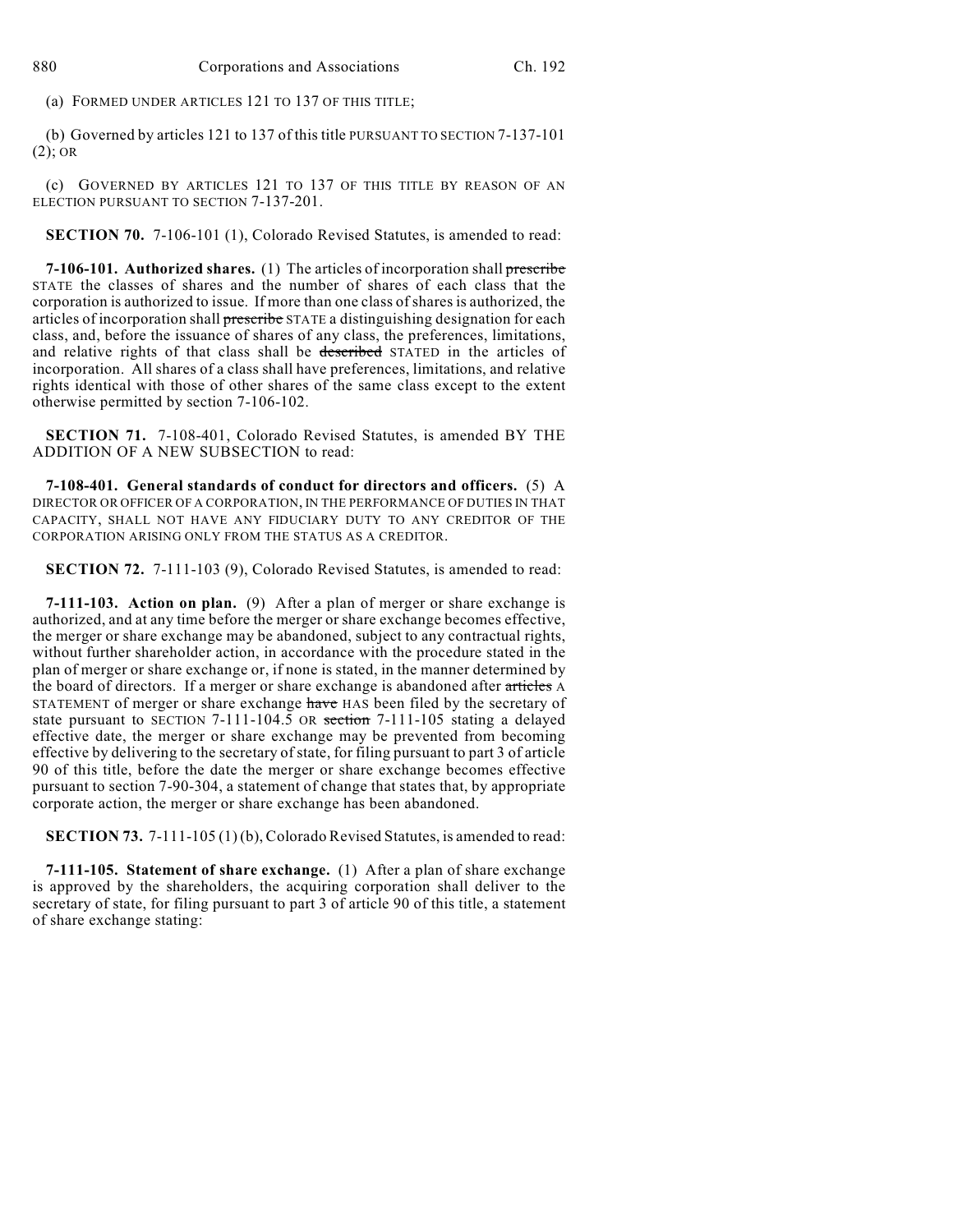(b) The entity name of the acquiring corporation, and the principal OFFICE address of its principal office; and

**SECTION 74.** 7-113-102 (1), Colorado Revised Statutes, is amended BY THE ADDITION OF A NEW PARAGRAPH to read:

**7-113-102. Right to dissent.** (1) A shareholder, whether or not entitled to vote, is entitled to dissent and obtain payment of the fair value of the shareholder's shares in the event of any of the following corporate actions:

(e) CONSUMMATION OF A CONVERSION IN WHICH THE CORPORATION IS THE CONVERTING ENTITY AS PROVIDED IN SECTION 7-90-206 (2).

**SECTION 75.** 7-114-105, Colorado Revised Statutes, is amended BY THE ADDITION OF A NEW SUBSECTION to read:

**7-114-105. Effect of dissolution.** (3) A DISSOLVED CORPORATION MAY DISPOSE OF CLAIMS AGAINST IT PURSUANT TO SECTIONS 7-90-911 AND 7-90-912.

**SECTION 76.** 7-114-304 (2), Colorado Revised Statutes, is amended to read:

**7-114-304. Decree of dissolution.** (2) After entering the decree of dissolution, the court shall direct the winding up and liquidation of the corporation's business and affairs in accordance with section 7-114-105 and the giving of notice to claimants in accordance with sections  $7-114-106$  and  $7-114-107$  7-90-911 AND 7-90-912.

**SECTION 77.** The introductory portion to 7-121-401 (2), Colorado Revised Statutes, is amended to read:

**7-121-401. General definitions.** As used in articles 121 to 137 of this title, unless the context otherwise requires:

(2) "Articles of incorporation" includes amended articles of incorporation, restated articles of incorporation, articles of merger, and other instruments, however designated, on file in the records of the secretary of state that have the effect of amending or supplementing in some respect the original or amended articles of incorporation, and shall also include:

**SECTION 78.** 7-121-401, Colorado Revised Statutes, is amended BY THE ADDITION OF A NEW SUBSECTION to read:

**7-121-401. General definitions.** As used in articles 121 to 137 of this title, unless the context otherwise requires:

(25.5) "MUTUAL DITCH COMPANY" MEANS A NONPROFIT CORPORATION THAT COMPLIES WITH ARTICLE 42 OF THIS TITLE.

**SECTION 79.** 7-122-102 (2) (a), Colorado Revised Statutes, is amended to read:

**7-122-102. Articles of incorporation.** (2) The articles of incorporation may but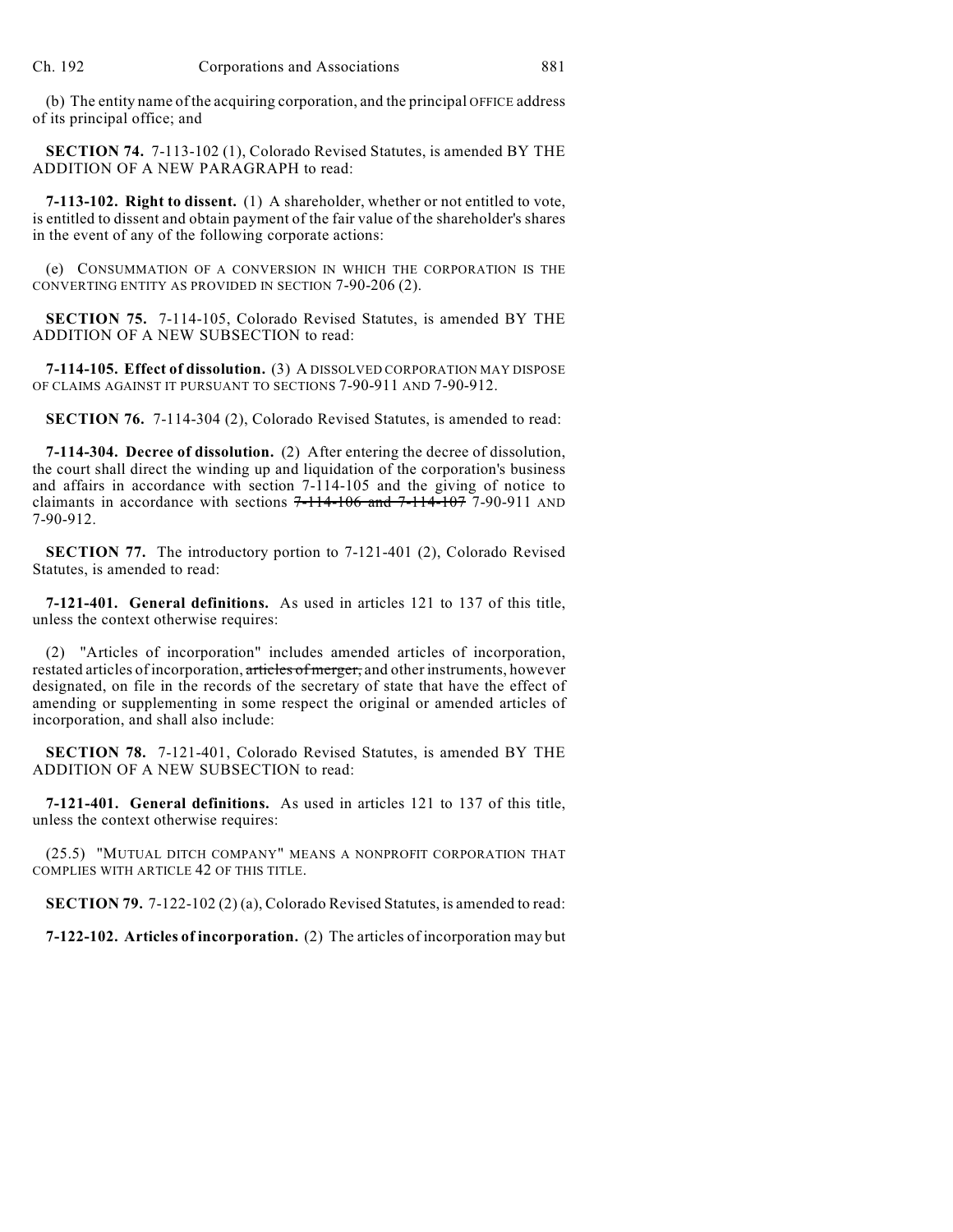need not state:

(a) The true names and mailing addresses of the individuals who are elected to serve as the initial directors;

**SECTION 80.** 7-123-101, Colorado Revised Statutes, is amended BY THE ADDITION OF A NEW SUBSECTION to read:

**7-123-101. Purposes and applicability.** (8) A MUTUAL DITCH COMPANY MAY ELECT BY A STATEMENT IN ITS ARTICLES OF INCORPORATION THAT THE PROVISIONS OF THE "COLORADO BUSINESS CORPORATION ACT", ARTICLES 101 TO 117 OF THIS TITLE, RELATING TO SHARES AND SHAREHOLDERS, INCLUDING ARTICLES 107, 110, 111, 113, AND 116 OF THIS TITLE, APPLY TO THE SHARES AND SHAREHOLDERS OF THE MUTUAL DITCH COMPANY IN LIEU OF THE PROVISIONS OF ARTICLES 127, 130, 131, 133, AND 136 OF THIS TITLE.

**SECTION 81.** 7-128-401, Colorado Revised Statutes, is amended BY THE ADDITION OF THE FOLLOWING NEW SUBSECTIONS to read:

**7-128-401. General standards of conduct for directors and officers.** (5) A DIRECTOR OR OFFICER OF A NONPROFIT CORPORATION, IN THE PERFORMANCE OF DUTIES IN THAT CAPACITY, SHALL NOT HAVE ANY FIDUCIARY DUTY TO ANY CREDITOR OF THE NONPROFIT CORPORATION ARISING ONLY FROM THE STATUS AS A CREDITOR.

(6) NO PERSON SHALL BE LIABLE IN CONTRACT OR TORT MERELY BY REASON OF BEING A DIRECTOR, OFFICER, OR MEMBER OF A NONPROFIT CORPORATION THAT WAS SUSPENDED, DECLARED DEFUNCT, ADMINISTRATIVELY DISSOLVED, OR DISSOLVED BY OPERATION OF LAW, AND THE BUSINESS OR ACTIVITIES OF WHICH HAVE BEEN CONTINUED FOR NONPROFIT PURPOSES, WITH OR WITHOUT KNOWLEDGE OF THE SUSPENSION, DECLARATION, OR DISSOLUTION, AND THE BUSINESS AND ACTIVITIES OF WHICH HAVE NOT BEEN WOUND UP.

**SECTION 82.** 7-131-105 (2), (3), and (4), Colorado Revised Statutes, are amended to read:

**7-131-105. Merger with foreign nonprofit corporation.** (2) Upon the merger taking effect, the surviving foreign nonprofit corporation of a merger SHALL COMPLY WITH SECTION 7-90-204.5.

(a) Shall either:

(I) Maintain a registered agent pursuant to part 7 of article 90 of this title, whether or not the foreign nonprofit corporation is otherwise subject to that part, to accept service in any proceeding based on a cause of action arising with respect to any domestic nonprofit corporation that is merged into the foreign nonprofit corporation; or

(II) Be deemed to have authorized service of process on it in connection with any such proceeding by registered or certified mail, return receipt requested, to the address of its principal office as stated in the articles of merger or as last changed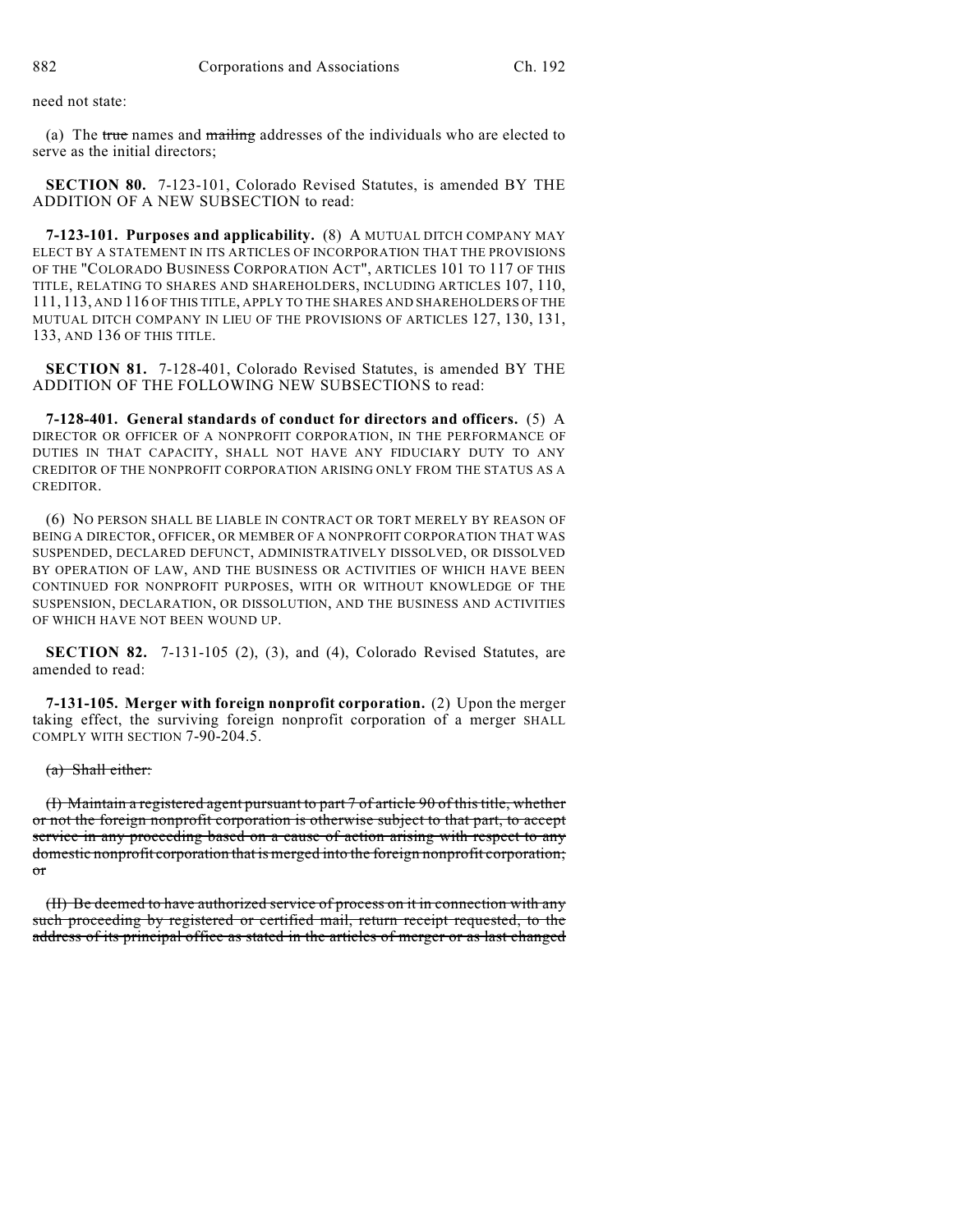in a statement of change filed by the secretary of state;

(b) Shall comply with part 8 of article 90 of this title if it is to conduct activities in this state.

(3) Service effected pursuant to subparagraph (II) of paragraph (a) of subsection (2) of this section is perfected at the earliest of:

(a) The date the foreign nonprofit corporation receives the process, notice, or demand;

(b) The date shown on the return receipt, if signed on behalf of the foreign nonprofit corporation; or

(c) Five days after mailing.

(4) Subsection (2) of this section does not prescribe the only means, or necessarily the required means, of serving a surviving foreign nonprofit corporation of a merger.

**SECTION 83.** 7-134-105, Colorado Revised Statutes, is amended BY THE ADDITION OF A NEW SUBSECTION to read:

**7-134-105. Effect of dissolution.** (5) A DISSOLVED NONPROFIT CORPORATION MAY DISPOSE OF CLAIMS AGAINST IT PURSUANT TO SECTIONS 7-90-911 AND 7-90-912.

**SECTION 84.** 7-134-304 (2), Colorado Revised Statutes, is amended to read:

**7-134-304. Decree of dissolution.** (2) After entering the decree of dissolution, the court shall direct the winding up and liquidation of the nonprofit corporation's affairs ACTIVITIES in accordance with section 7-134-105 and the giving of notice to claimants in accordance with sections  $7-134-106$  and  $7-134-107$  7-90-911 AND 7-90-912.

**SECTION 85.** 7-137-101 (1) (b), Colorado Revised Statutes, is amended, and the said 7-137-101 (1) is further amended BY THE ADDITION OF A NEW PARAGRAPH, to read:

**7-137-101. Application to existing corporations.** (1) (b) A corporate entity that was either incorporated under or elected to accept articles 20 to 29 of this title and that was suspended or, as a consequence of such suspension, dissolved by operation of law before July 1, 1998, and was eligible for reinstatement or restoration, renewal, and revival on June 30, 1998, shall be deemed to be in existence on that date for purposes of this subsection (1) and shall be deemed administratively dissolved on the date of such suspension for purposes of sections SECTION 7-134-105. and 7-134-205.

(c) A CORPORATE ENTITY THAT WAS EITHER INCORPORATED UNDER OR ELECTED TO ACCEPT ARTICLES 20 TO 29 OF THIS TITLE AND THAT WAS SUSPENDED OR, AS A CONSEQUENCE OF SUCH SUSPENSION, DISSOLVED BY OPERATION OF LAW BEFORE